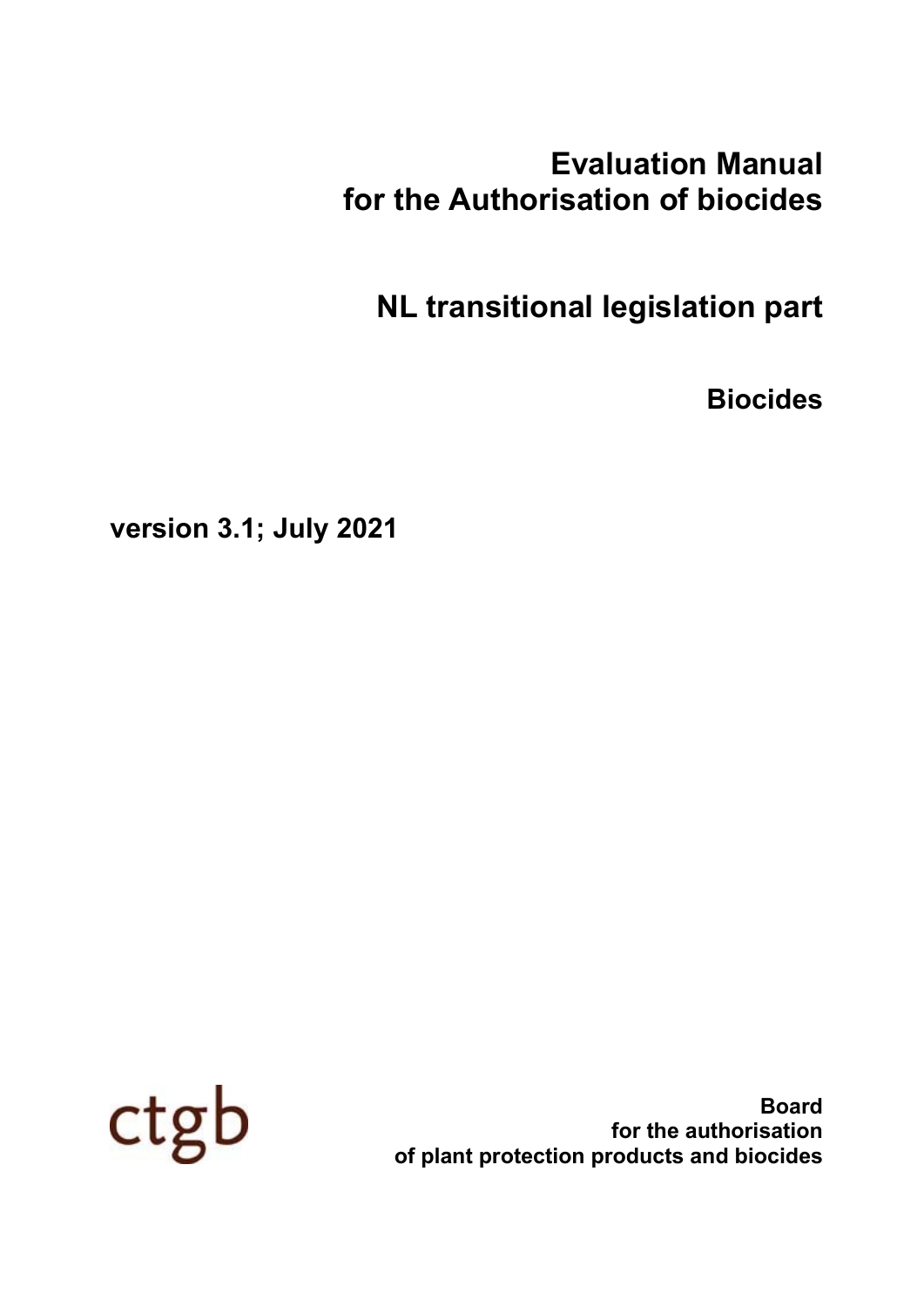# **NL transitional legislation part**

Biocides

# **Changes made in the Evaluation Manual**

| <b>Evaluation Manual Biocides</b>       |                                            |                              |                                                                                                                                                                                                                                                                                                                                                                     |  |  |  |
|-----------------------------------------|--------------------------------------------|------------------------------|---------------------------------------------------------------------------------------------------------------------------------------------------------------------------------------------------------------------------------------------------------------------------------------------------------------------------------------------------------------------|--|--|--|
| <b>NL Transitional Legislation part</b> |                                            |                              |                                                                                                                                                                                                                                                                                                                                                                     |  |  |  |
| <b>Version</b>                          | <b>Date</b><br>Paragraph<br><b>Changes</b> |                              |                                                                                                                                                                                                                                                                                                                                                                     |  |  |  |
| 1.0                                     | January 2013                               |                              | There was no version 1.0                                                                                                                                                                                                                                                                                                                                            |  |  |  |
|                                         |                                            |                              | Original version is the BZT guidance                                                                                                                                                                                                                                                                                                                                |  |  |  |
| 2.0                                     | October 2016                               |                              | First version written                                                                                                                                                                                                                                                                                                                                               |  |  |  |
| 2.1                                     | <b>June 2017</b>                           | Paragraph and<br>page number | Changes                                                                                                                                                                                                                                                                                                                                                             |  |  |  |
|                                         |                                            | Appendix 1B<br>Page 33       | A description and reference is made to the<br>document "Dermal absorption of PT21<br>active substances"                                                                                                                                                                                                                                                             |  |  |  |
|                                         |                                            | Appendix 1B<br>Page 34       | A description and reference is made to the<br>final guidance on Disinfection By-Products.                                                                                                                                                                                                                                                                           |  |  |  |
| 2.2                                     | November 2017                              | 2.2.2.1 and<br>2.2.2.2       | Volume II Efficacy Part B/C: Efficacy<br>Assessment and Evaluation is included<br>(version 1.0, published February 2017).<br>Since all transitional guidances are included<br>in Vol II Efficacy Part B/C, information on<br>these guidances is removed. Links to<br>information sources on resistance<br>development and resistance management<br>have been added. |  |  |  |
| 3.0                                     | January 2019                               | All                          | Links checked and updated where required                                                                                                                                                                                                                                                                                                                            |  |  |  |
| 3.1                                     | <b>July 2021</b>                           | Waiving<br>(page 11)         | Example for waiving explosive properties is<br>amended to the CLP standards.                                                                                                                                                                                                                                                                                        |  |  |  |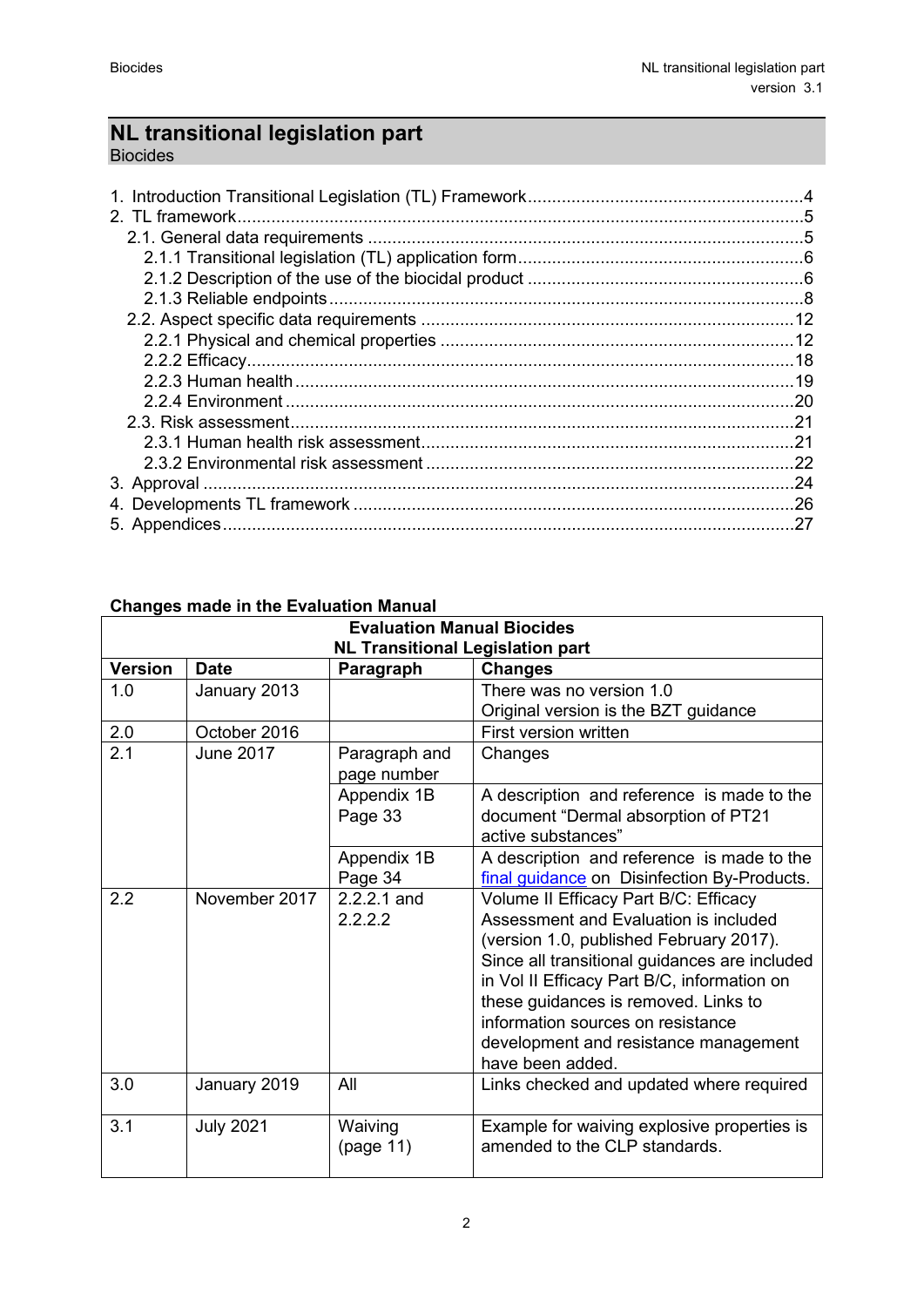|  | Table 2.2.1:<br>$3.2 - 3.3 - 3.4 -$<br>$3.7 - 3.8$ | Explosive & oxidising waiving options<br>amended to the CLP standards.                                             |
|--|----------------------------------------------------|--------------------------------------------------------------------------------------------------------------------|
|  |                                                    | Test A.16 (self-ignition for solids) removed<br>because this test is no longer supported.                          |
|  |                                                    | BPR guidance link is included. Storage<br>stability data requirements for an AL<br>formulation have been included. |
|  |                                                    | Some additional remarks were added for<br>further clarification                                                    |
|  | Packaging<br>information                           | The reference to the old transport<br>regulation is removed.                                                       |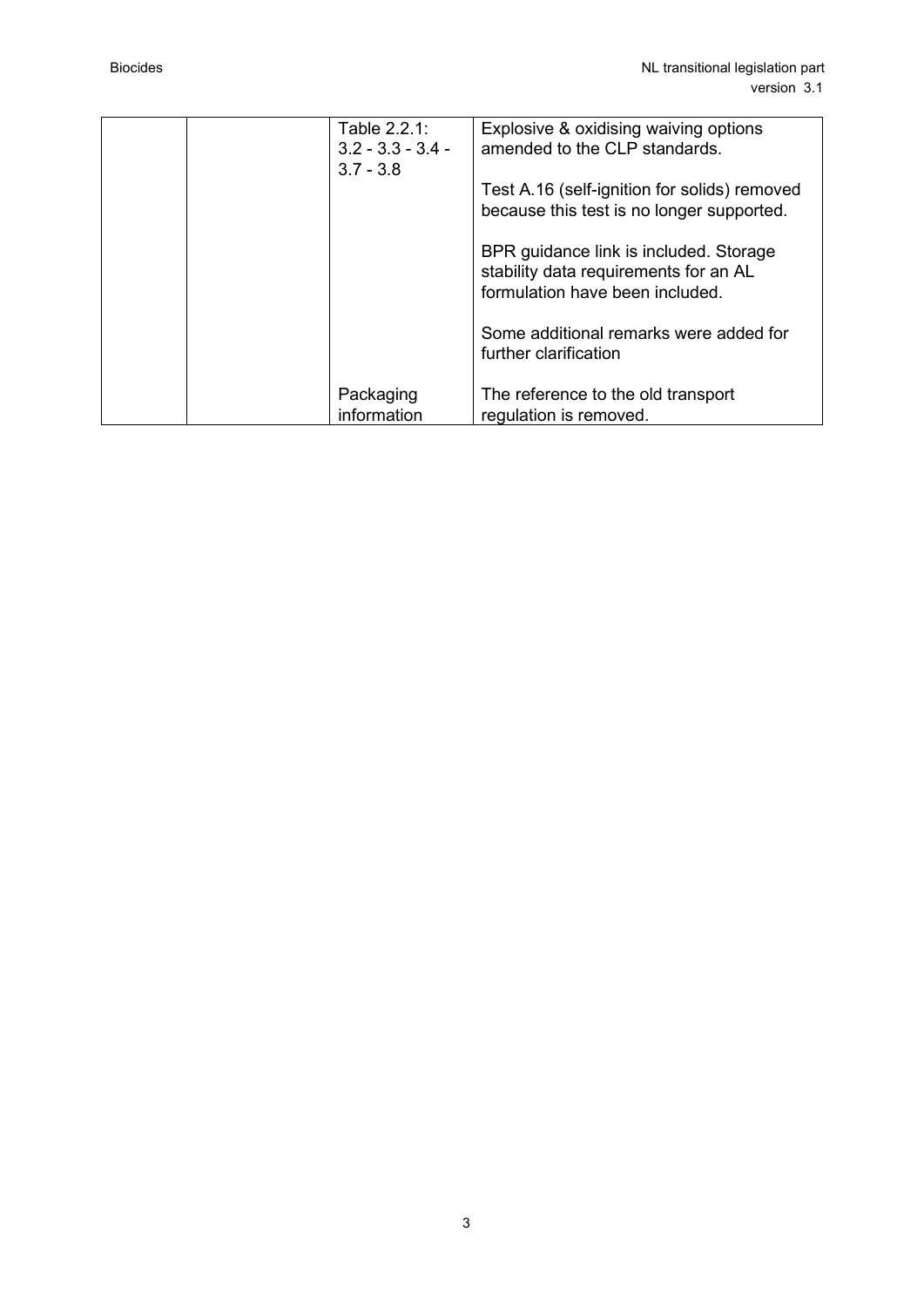### <span id="page-3-0"></span>**1. INTRODUCTION TRANSITIONAL LEGISLATION (TL) FRAMEWORK**

The General Introduction of 1) the EU-part of the BPR Evaluation Manual, 2) the NL-part of the BPR Evaluation Manual and 3) the Evaluation Manual for applications for authorisation of a biocidal product according to transitional legislation (TL) in the Netherlands concerns generic information about legislation, data requirements and scientific assessments.

As described in the General Introduction applications for authorisation of a biocidal product based on an active substance in the European review programme that is not yet included on the Union list of Approved Active Substances or Annex I of the BPR (512/2012) must be submitted under transitional legislation to the Ctgb. This chapter describes the data requirements and the aspect specific assessments according to NL transitional legislation (TL) under Wgb 2007 (2011); art. 49 and Bgb and Rgb.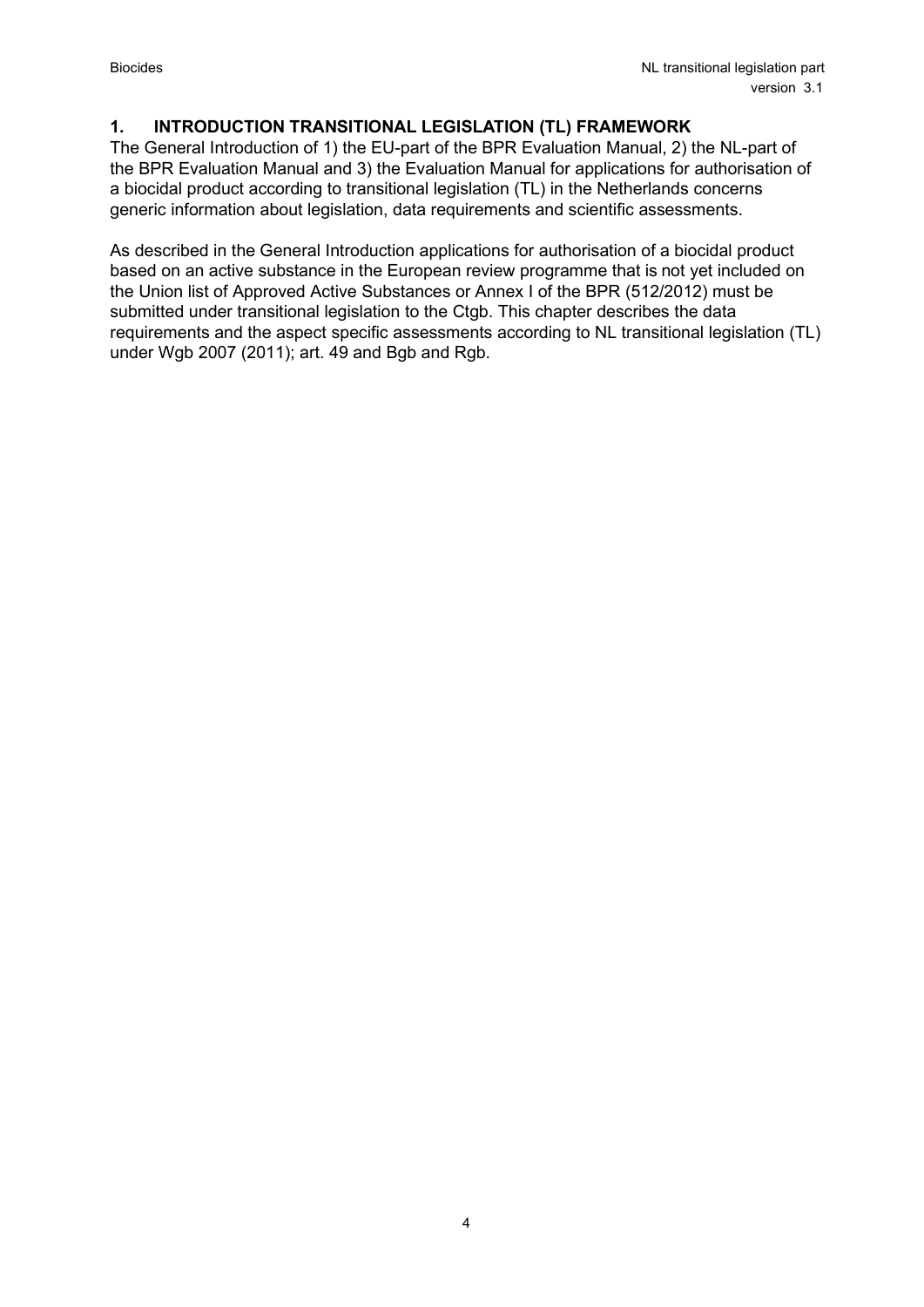# <span id="page-4-0"></span>**2. TL FRAMEWORK**

In general for all aspects the same methods as already available in the EU-part, and in the NL part of the BPR Evaluation Manual are used (sometimes including a transitional period). Therefore, the new elements as [substance of concern](https://english.ctgb.nl/biocidal-products/application-active-substance/substances-of-concern) and in situ generated active substances described in the BPR not pertained to a specific aspect as physical chemical, efficacy, human toxicology and environment, described in the general introduction, are already used by the Ctgb under TL framework (see general introduction in the EU-part of the evaluation manual).

# <span id="page-4-1"></span>**2.1. General data requirements**

This paragraph deals with the requirements which have to be met by the dossier that must be submitted with the application. Furthermore, this paragraph contains an overview of the subjects which must be dealt with in the dossier when applying for an original authorisation.

The application for authorisation for a notified biocidal product consists of:

- A fully completed application form (Form B, see at regular authorisation under transitional legislation on the Ctgb Website).
- A complete dossier for both the biocidal product and the active substance(s).
- A complete set of appendices to the dossier on the Practical Use of Biocides and the composition. In addition, a List of Endpoints (LoEP) is completed for each active substance (and precursors in case of *in situ* generated substances). Only an English template is available for this LoEP.

The different components of a complete application for the assessment for the different aspects (excluding the procedural components) are summarised in Table 2.1.1.

| <b>Component</b>               | <b>Explanation</b>                      | <b>Check</b> |
|--------------------------------|-----------------------------------------|--------------|
| Transitional legislation (TL)  | To be completely filled in: this        |              |
| application form               | contains general information on the     |              |
|                                | biocidal product.                       |              |
|                                | Can be downloaded from www.ctgb.nl      |              |
|                                | Form B                                  |              |
| Description of the use of the  | This is done with two instruments,      |              |
| biocidal product:              | which must both be included in the      |              |
| • WG/GA as a draft label text  | dossier <sup>.</sup>                    |              |
| • Appendix PGB-PUB             | • Drafts of Legal Instructions for Use  |              |
|                                | and Directions for Use (WG/GA)          |              |
|                                | • Practical Use of Biocides (PGB)       |              |
|                                | Format of these documents can be        |              |
|                                | downloaded from                         |              |
|                                | http://www.ctgb.nl/en/biocidal-         |              |
|                                | products/application-forms              |              |
| Complete composition of        | This appendix can be downloaded         |              |
| biocidal product:              | from http://www.ctgb.nl/en/biocidal-    |              |
| Appendix - Composition         | products/application-forms              |              |
| <b>Efficacy studies</b>        | Relevant studies, including an          |              |
| (in the form of an appendix to | evaluation and analysis of the data     |              |
| the TL application form)       | and a conclusion which is valid for the |              |
|                                | field of use applied for.               |              |
|                                | Next to the full study reports, a       |              |
|                                | summary of the efficacy data should     |              |
|                                | also be provided as part of the         |              |

**Table 2.1.1.: Overview of components which must be included in a complete application for authorisation**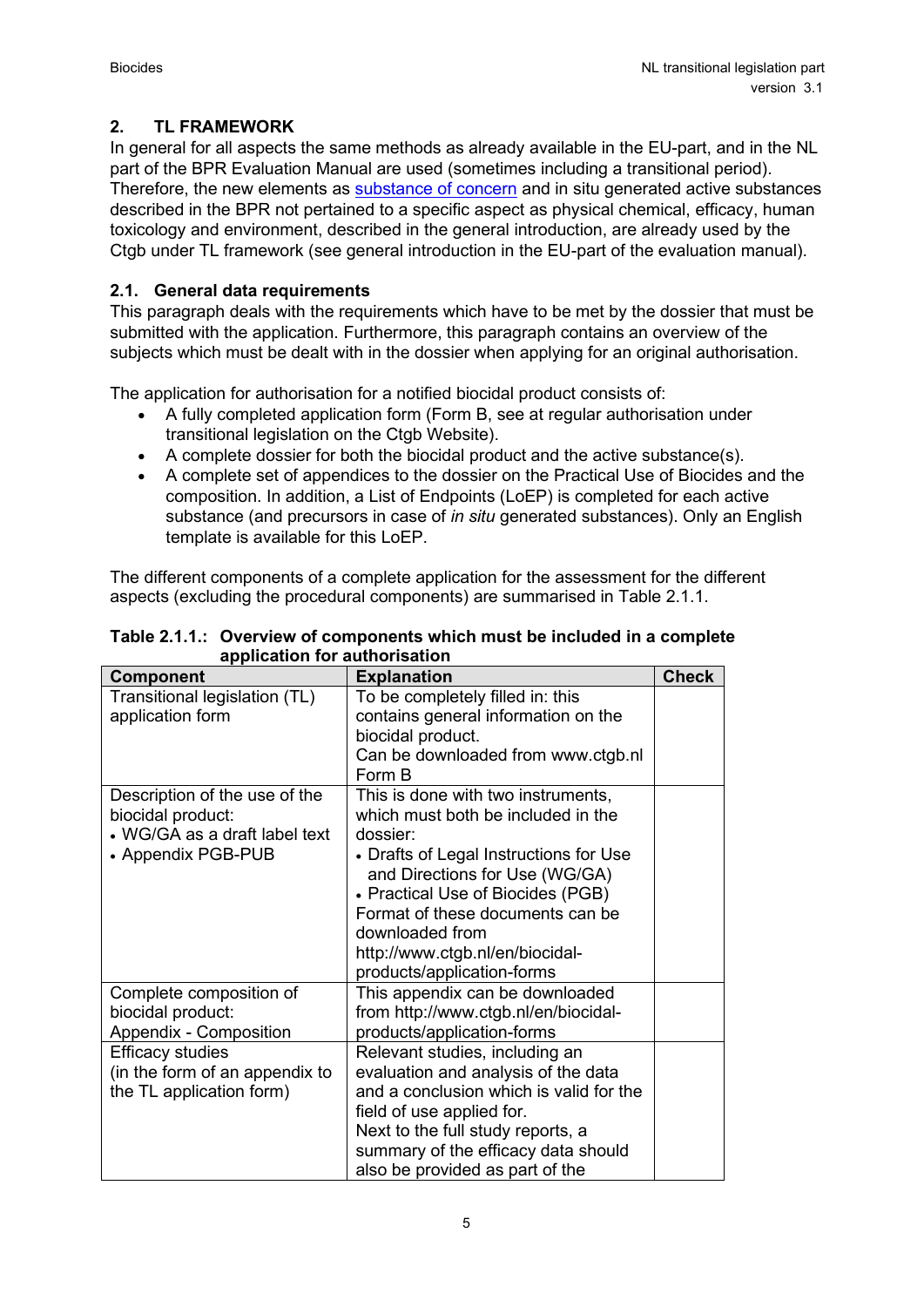|                                                                                       | dossier.                                                                                                                                                                                                                                |  |
|---------------------------------------------------------------------------------------|-----------------------------------------------------------------------------------------------------------------------------------------------------------------------------------------------------------------------------------------|--|
| For each biocidal product and<br>active substance: an LoEP<br>Appendix                | This list contains relevant endpoints in<br>the following areas:<br>• Physical and chemical properties;<br>• Human toxicology (risks for<br>humans);<br>• Environmental toxicology (risks for<br>the environment).                      |  |
| <b>Letters of Access</b>                                                              | These must always be included if use<br>is made of protected information from<br>third parties.                                                                                                                                         |  |
| For the biocidal product, all<br>active substances and co-<br>formulants: MSDS        | The safety information sheet or MSDS<br>should not be older than 5 years and<br>must be prepared in accordance with<br>Article 31 and Annex II of the REACH<br>regulation 1907/2006/EU.                                                 |  |
| Substances of concern                                                                 | The applicant has to provide<br>information whether co-formulants<br>have to be considered as substances<br>of concern. Also provide the data<br>necessary to evaluate the substance<br>of concern.                                     |  |
| For the biocidal product, the<br>requirements described in the<br>(draft) BPC opinion | All relevant conditions (2.3), elements<br>to be taken into account(2.5) and<br>requirements for further information<br>(2.5) laid down in the (draft) approval<br>decision in the (draft) BPC opinion<br>should be taken into account. |  |

The overview provided can be used to check all the information required. Some of these subjects are explained further.

# <span id="page-5-0"></span>*2.1.1 Transitional legislation (TL) application form*

The forms (Form B) that are needed for the application can be downloaded from the Ctgb website. On this website also further information on the legal framework, and some Frequently Asked Questions (FAQs) can be found.

# <span id="page-5-1"></span>*2.1.2 Description of the use of the biocidal product*

In order to be able to prepare an assessment, the Ctgb needs information about the characteristics of the biocidal product and the active substance(s). The description of the use of the biocidal product is an important part of this information. This information must be provided with the application. After all, it must be clear which applications the biocidal product will be used for and in what manner (application method, dose, etc.). Only then will it be possible to carry out an efficacy assessment and a risk assessment which covers all the risks involved in its use. It must also be clear to the user which application he may use the biocidal product for and how he can do so in a responsible and safe fashion.

For describing the use of the biocidal product, two instruments are available:

- The draft Legal Instructions for Use and Directions for Use (WG/GA)
	- The Practical Use of Biocides (PGB-PUB)

These two instruments are described below.

*Draft Legal Instructions for Use and Directions for Use (WG/GA)*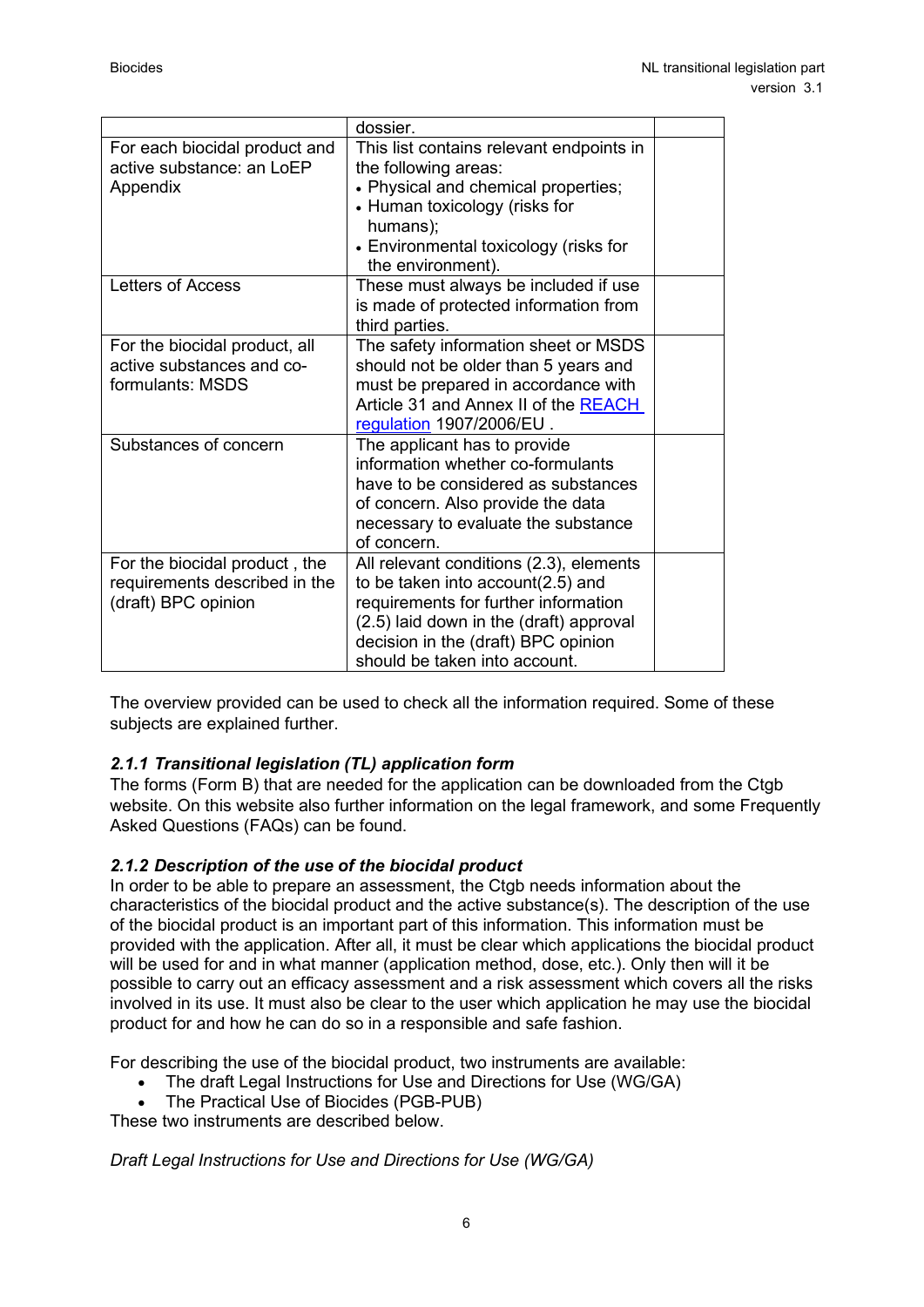In order to promote the proper use of authorised pesticides and facilitate the assessment of the risk by the Ctgb, a good description of the field of use (draft of the Legal Instructions for Use) and the directions for use of the biocidal product must be available. Drafts of these texts must be submitted with the application in which the following aspects (if relevant) are dealt with:

# A. Legal Instructions for Use (WG):

- The purpose (product type) and function (e.g. preventive, curative, maintenance) for which the product may be exclusively used and/or those for which it may not be used;
- The fields of use and groups of appliers/users which can be identified who may or may not apply/use the product (e.g. hospitals and other institutions in the healthcare sector (with the exception of kitchens in hospitals), maritime vessels, industrial uses, professional users, non-professional users);
- Location where the product may be exclusively used and/or where it may not be used (e.g. indoor/outdoor use, contact/no contact with water/soil);
- The spectrum over which the product is biologically effective (target organisms and, when relevant, developmental stage) and the mechanism of operation of the product (e.g. toxic effect, repellent effect) and the possible duration of the delayed effect;
- The systems in which and the technical tools/equipment with which the product may be used (e.g. vacuum/pressure impregnation, squirting, spraying, brushing, injecting, aerosol, dosing installation, by hand, trapping containers, open/closed system);
- The safety intervals/periods to be complied with when using the product (where relevant).
- Please note that the WG should always include a legal sentence stating that 'The directions for use as mentioned under B need to be followed up'.

# B. Directions for Use (GA):

- Description of the procedure to be followed for:
	- mixing and loading (e.g. for a mixing installation/manual use);<br>- the application phase (e.g. vacuum/pressure impregnation, sq
	- the application phase (e.g. vacuum/pressure impregnation, squirting, spraying, brushing, injecting, aerosol, dosing installation, by hand);
	- the waste stage of the product (e.g. waste remains of the product after application/use, processing material and/or target organisms treated with the product);
- The duration, frequency and place of the application of the product;
- The climatological and other conditions under which the product can be used (e.g. temperature, pH, indoor/outdoor use, pre-clean or not);
- If there is a risk that resistance or cross resistance will develop, then measures should be specified within the framework of resistance management
- The concentration of the product in the working solution used, the applicable dilutions (e.g. expressed in millilitres of product in 1 litre of solution, or % working solution (w/w,  $w/v$ ).
- The dosage levels at which the working solution is to be used (e.g. expressed in grams or kilos per  $m^2$  of surface treated or per  $m^3$  of material treated);
- The concentration of the active substance in the product and in the working solution can, if desired, be included in the WG/GA, but it is at any rate required as background information for assessing the risk posed to the user, to public health and to the environment and should be included in the PGB-PUB;
- Description of the personal protective measures to be taken;
- Description of the measures to be taken to prevent release to the environment.

The above aspects must be presented in the WG/GA briefly, succinctly and clearly. This must be done in the Dutch language. The WG/GA may not contain any superfluous information or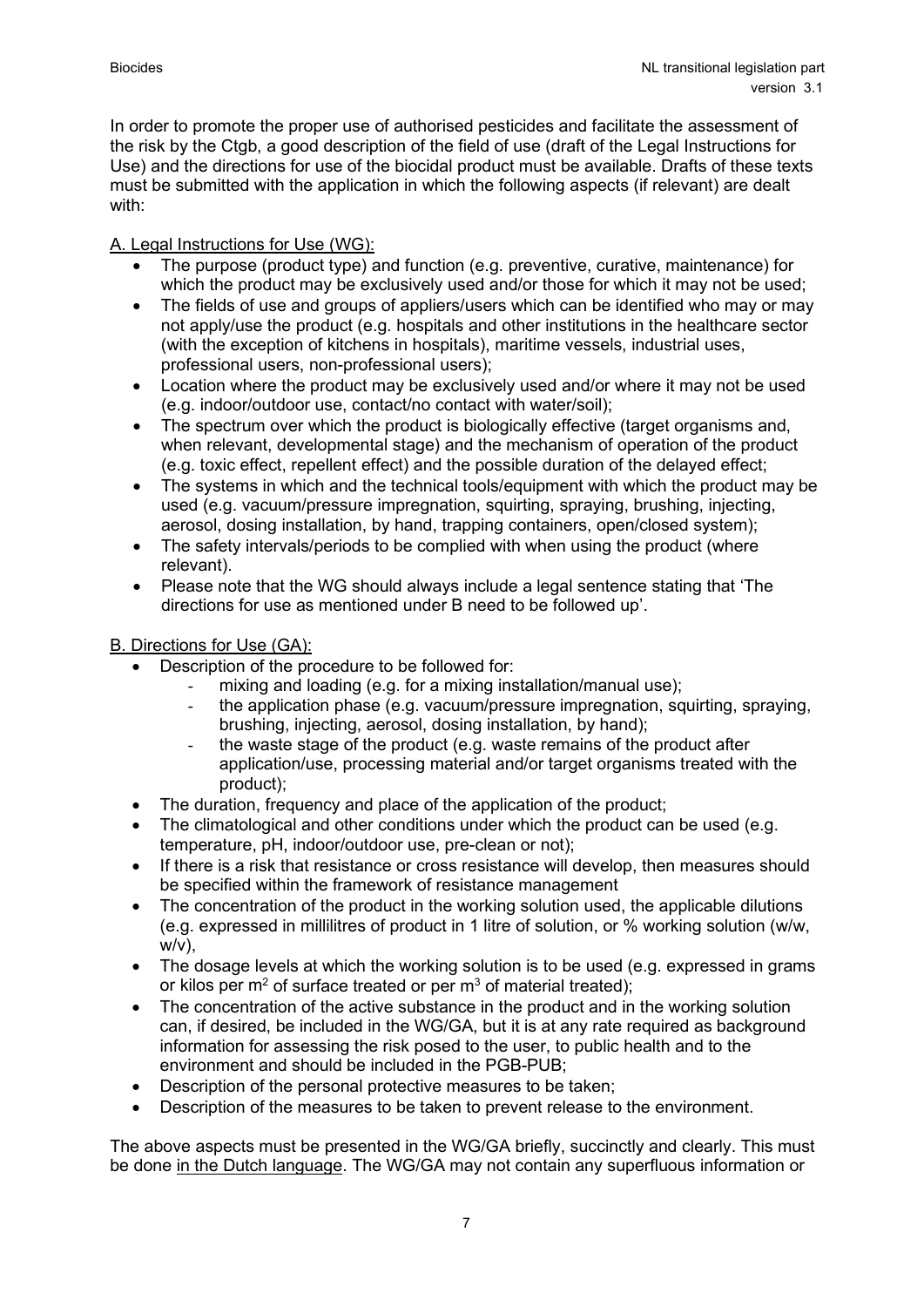advertising/promotional texts (such as New! With floral scent!) and may not include any elements which are already regulated by law.

The information in this section should be viewed as a guideline for preparing a draft WG/GA. Each individual WG/GA will, in the end, be determined by the Ctgb separately per product upon authorisation of the product on the basis of specific user applications, the wishes of the applicant, and factors resulting from the assessment (limitations in use, protective measures for people and the environment etc.). To prepare the WG/GA, Appendix WG/GA is available with the application forms on the Ctab website.

Examples of WG/GAs can be found in the pesticides database on the Ctgb website.

#### *The Practical Use of Biocides (PGB-PUB)*

In addition to the WG/GA, a systematic description of the use of the biocidal product must be provided. The Ctgb needs this description to prepare the risk assessment for the biocidal product. To prepare this description, Appendix PGB-PUB is available with the application forms on the Ctgb website.

The PGB-PUB plays a central role in the evaluation of the application for authorisation. Past experience has shown that the preparation of a WG/GA and the associated PGB-PUB presents a difficult challenge. This is due to the fact that, on the one hand, the applicant wishes to specify as broad a field of use as possible in the WG/GA whereas, on the other hand, the Ctgb, in preparing the risk assessment, wishes to specify the exact conditions of use whereby no undesirable effects occur. Make sure that the information given in the WG/GA and PGB/PUB does not contradict each other.

#### <span id="page-7-0"></span>*2.1.3 Reliable endpoints*

Reliable endpoints must be provided for the following aspects: physical and chemical properties, and risk for humans and for the environment. In addition, this paragraph explains what reliable endpoints are and which endpoints must be provided and describes which sources can be used for the derivation of reliable endpoints. Some endpoints may not have to be provided, but in that case a sound scientific basis must be provided for this. Information on physical and chemical properties, human toxicological properties, and environmental characteristics of the active substance(s) must be provided in the form of "reliable endpoints."

Reliable endpoints must be submitted in the List of Endpoints (LoEP) appendix together with the application. For each endpoint provided, the source must be specified from which the endpoint has been taken or deduced, including the date. If this information is missing, the Ctab will not be able to determine whether the endpoint provided is "reliable" and the application will be considered incomplete and will be rejected.

With the help of reliable endpoints, the Ctgb will be able to prepare an evaluation once the application has been accepted.

Endpoints are scientifically based values, index numbers or characterisations which express a property of a substance or product. Such endpoints make it possible to evaluate the substance or product. Reliable endpoints are endpoints whose scientific quality is such (deduced by whom, how and when) that the Ctgb has confidence in the values concerned and is prepared to use them in the evaluation.

In order to save time and money the applicant is requested to summarise the studies from which these endpoints are derived in case these studies are not already included in the CAR.

Categories of reliable endpoints: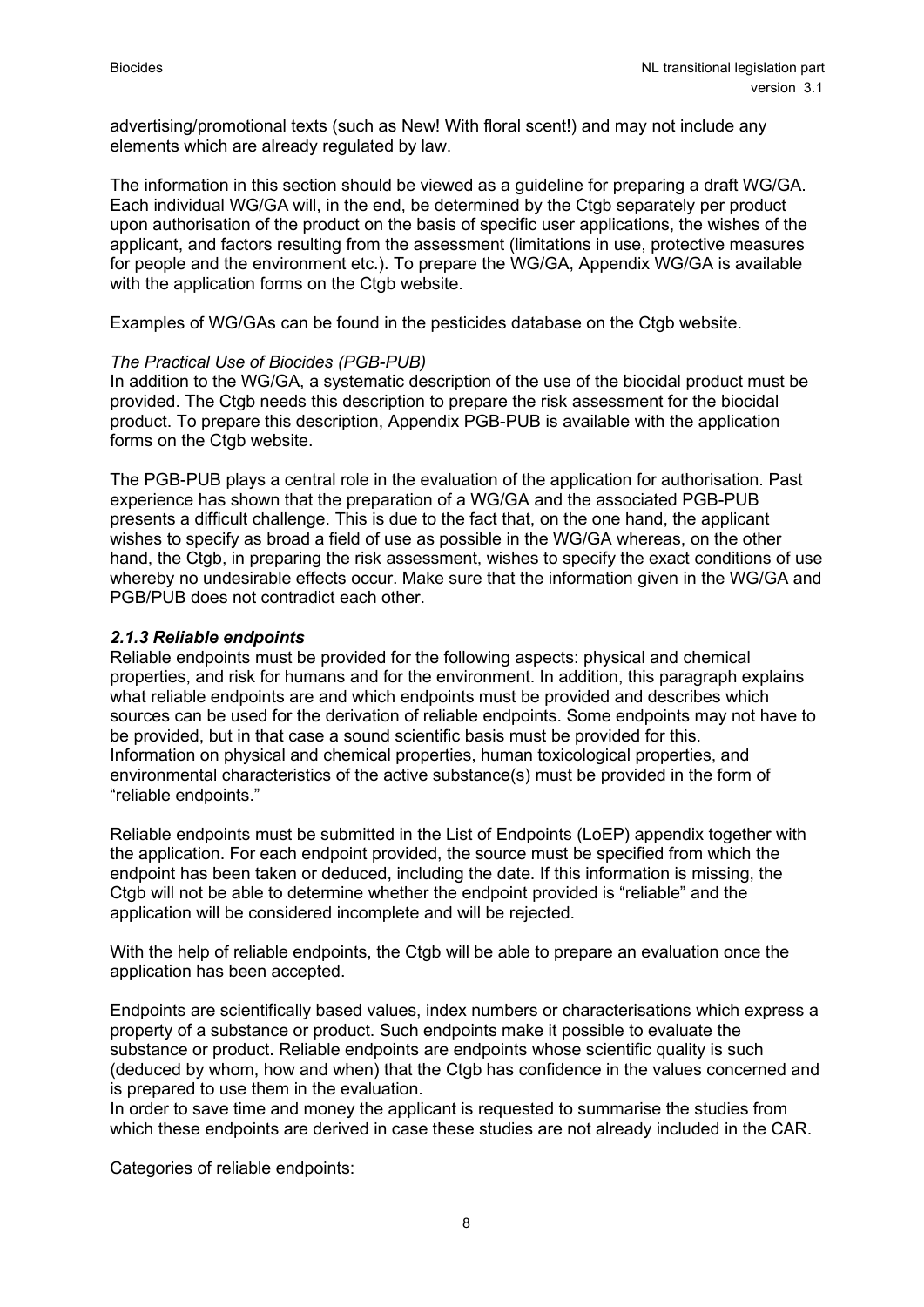- 1. Endpoints derived from the applicant's own research;
- 2. Endpoints obtained on the basis of a "Letter of Access" (this applies to the draft CAR and Ctgb dossier);
- 3. Endpoints from reliable sources;
- 4. Endpoints derived from research contained in the publicly available literature.

Some examples of endpoints are presented in Table 2.1.2.

**Table 2.1.2.: Examples of how to submit reliable endpoints.**

| No.     | <b>Subject</b>                   | Description or value + unit          | Source* | <b>Endpoint determined</b><br>$bv^{**}$ |
|---------|----------------------------------|--------------------------------------|---------|-----------------------------------------|
| 6.1.1   | Rat $LD_{50}$ oral               | Male rat 2000 mg/kg body<br>weight   |         | A                                       |
|         |                                  | Female rat 1200 mg/kg body<br>weight |         |                                         |
| 7.5.5.1 | Bioconcentration factor<br>(BCF) | Whole fish: 250 L/kg                 | 2       | в                                       |

\*Sources:

1) Draft CA report of active X for PT18; May 2009

2) Firm Y, Determination of BCF for active X, GLP study 2007

\*\*Endpoints by:

A) Spain as Reporting Member State of active X for PT18

B) RIVM 2008

Note that submitted ecotoxicity studies will be evaluated by the Ctgb conform CRED, an updated method on reporting and evaluating ecotoxicity data. The generic principles of this evaluation system are, however, broader and can be applicable for all types of studies:

#### [http://www.ncbi.nlm.nih.gov/pubmed/26399705?dopt=Abstractplus&otool=inlrivmlib&myncbish](http://www.ncbi.nlm.nih.gov/pubmed/26399705?dopt=Abstractplus&otool=inlrivmlib&myncbishare=rivm) [are=rivm](http://www.ncbi.nlm.nih.gov/pubmed/26399705?dopt=Abstractplus&otool=inlrivmlib&myncbishare=rivm)

#### *Sources for reliable endpoints*

Reliable endpoints can be obtained in various ways:

- 1. Endpoints derived from the applicant's own research;
- 2. Endpoints obtained on the basis of a "Letter of Access" (this applies to the CAR and Ctab dossier):
- 3. Endpoints from reliable sources;
- 4. Endpoints derived from research contained in the publicly available literature.

#### *1 Endpoints obtained from the applicant's own research*

A reliable endpoint can be derived from the applicant's own research. However, this research must be of good quality (preferably carried out in accordance with GLP and a harmonised protocol and with the proper substance or product) and summarised and evaluated by an independent party. The quality of the evaluation by the independent party must be assured by a certified quality system (ISO 9001 or 9002) or a demonstrably equivalent system. This information about the execution of the research and the summary and evaluation must be provided together with the application for each endpoint derived from the applicant's own research.

#### *2 Endpoints based on a "Letter of Access"*

There are already substance dossiers available at the European level. The most important source of reliable endpoints is the Assessment Report or Competent Authority Report (CAR) or summary dossier associated with the inclusion of an active substance in the Union list of approved substances of EU Regulation 528/2012.

All active substances in notified biocidal products are also evaluated within the framework of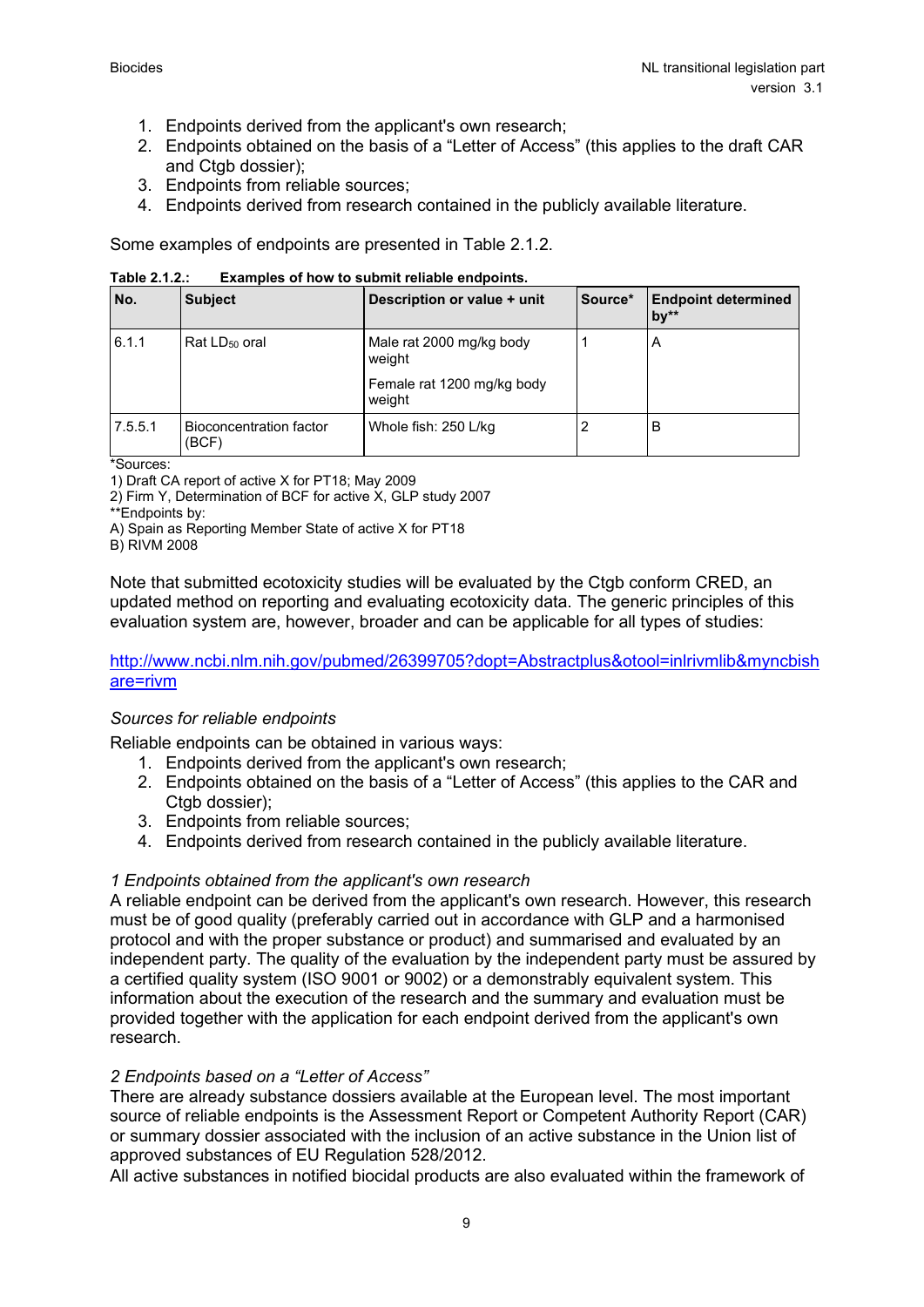the inclusion of these substances in the Union list of approved substances of EU Regulation 528/2012.

An Assessment Report or CAR is or will therefore be available for all such substances. The Assessment Report or the CAR includes a List of Endpoints, containing reliable endpoints, for all relevant substance information which must be provided with the application. Based on a complete summary dossier the reliable end points can be derived by the Ctgb.

Generally, the Assessment Report (and therefore also the CAR and summary dossier) consists partly of protected studies. In that case, in order to use such an Assessment Report or CAR, permission is needed from the owner of the relevant dossier. Such permission is regulated in a "Letter of Access".

A list is available on the website of the ECHA with the owner specified per dossier: <https://echa.europa.eu/information-on-chemicals/active-substance-suppliers>

If a reference to the CAR or the Assessment Report for the active substance(s) is not possible, reference can also be made to a substance dossier which is already present at the Ctgb. To do so, a "Letter of Access" is also often required. Reference can be made to a substance dossier at the Ctgb only if the substance dossier was used for an evaluation of a biocidal product with a field of use which is similar to that of the notified biocidal product and if that evaluation took place after 15 May 1998. If reference is made to a substance dossier at the Ctgb, information must also be provided specifying which authorisation that substance dossier was used for and in which year the evaluation was carried out (this information must be included in the "Letter of Access").

In the pesticides database on the Ctgb website, one can determine which active substances have been authorised for use in biocidal products in the Netherlands. Products based on these substances have been evaluated by the Ctgb. The decisions authorising these products, which can be found in the same pesticides database, also contain the authorisation evaluation. If this evaluation was carried out in 1999 or later, the assumption is that the evaluation is based on a dossier which can be used for applying for authorisation. Via the owner of the authorisation for the authorised product concerned, it is possible to determine who the owner is of the relevant information in order to obtain a "Letter of Access." The final decision on whether a reference to such a substance dossier is sufficient is taken by the Ctgb.

#### *3 Endpoints from reliable sources*

If there is no Assessment Report or CAR and also no Ctgb dossier available for the active substance, it is still possible to use reliable public sources to complete the dossier. The sources listed below can be used to do so. These are the most logical sources for reliable endpoints, but the list presented is not exhaustive.

The sources are listed in order of reliability.

1. Endpoints derived or taken from EU evaluations/substance evaluations and evaluation processes within the framework of regulations in the area of plant protection, drugs (including animal medicines), foodstuffs or additives, existing regulations pertaining to substances, REACH etc. Examples: Plant protection (91/414): [Technical Review Reports \(monographs\)](http://ec.europa.eu/food/plant/protection/evaluation/exist_subs_rep_en.htm)

Existing substance Regulations (793/93): [Risk Assessment Reviews.](https://eur-lex.europa.eu/legal-content/EN/TXT/?uri=CELEX%3A31993R0793)

2. Endpoints derived or taken from substance evaluation by Dutch government bodies such as: ministries, RIVM (National Institute for Public Health and the Environment), Health Council

Examples: reports by the RIVM or the Health Council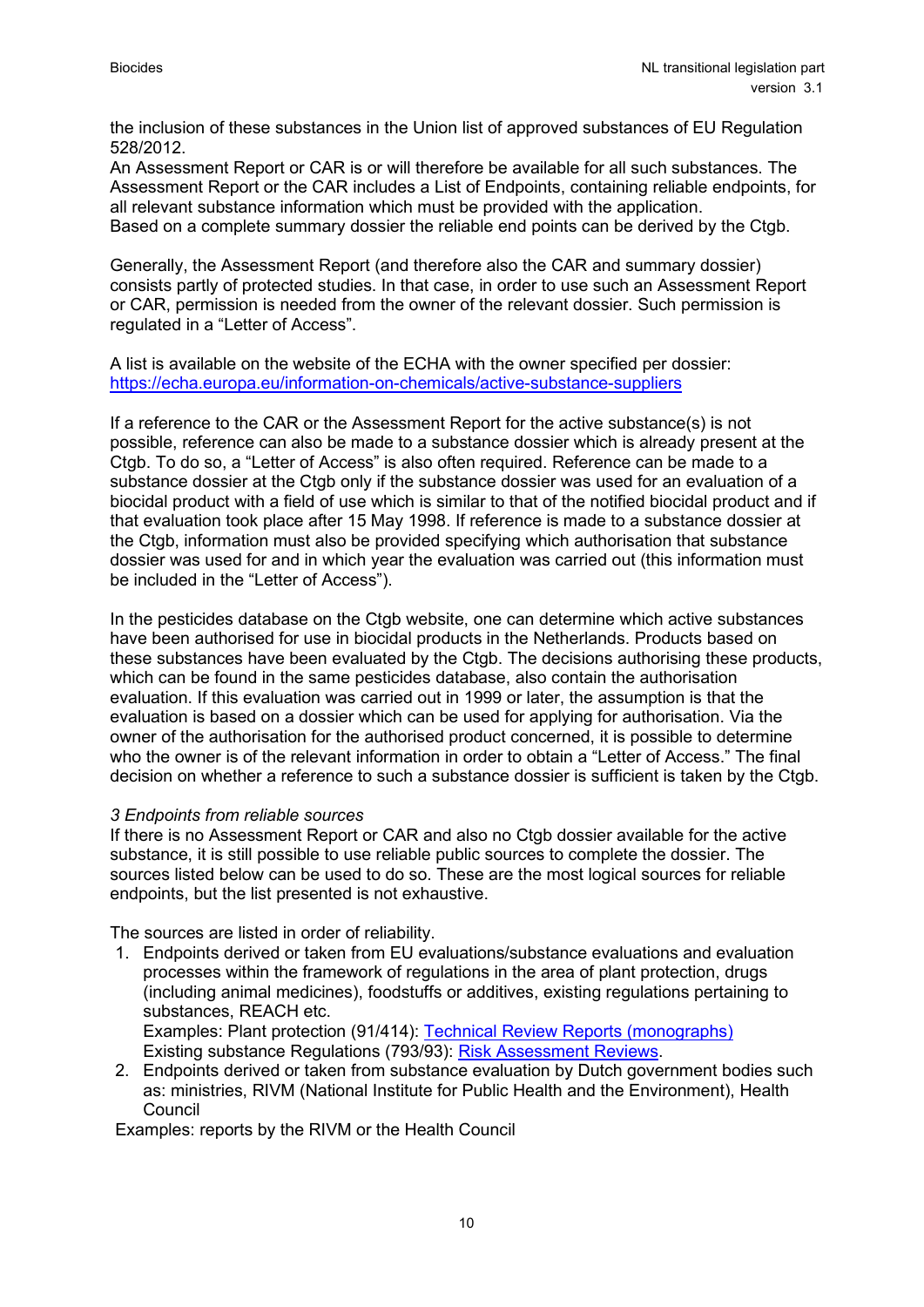- 3. Endpoints derived or taken from substance evaluations by international government bodies such as WHO, FAO, OECD
	- Examples: the **OECD** eChemportal provides a good overall access point.
- 4. Endpoints derived or taken from substance evaluations by government bodies from the other EU/OECD countries Examples: [US-EPA](https://iaspub.epa.gov/apex/pesticides/f?p=chemicalsearch:1) ,
- 5. Endpoints derived or taken from substance evaluations by authoritative national or international institutes, entities or bodies of a scientific nature Example: [ECETOC reports,](http://www.ecetoc.org/jacc-reports) [BG Chemie Toxikologische Bewertungen](https://www.bgrci.de/fachwissen-portal/themenspektrum/gefahrstoffe/toxikologische-bewertungen/)
- 6. Endpoints derived with the help of information from databases which are maintained by, and whose scientific quality is monitored by, authoritative national or international bodies Examples: [US-EPA Ecotox database](http://cfpub.epa.gov/ecotox/)
- 7. Endpoints derived or taken from authoritative scientific reviews, monographs or reference works

Examples: [Verschueren Handbook of](https://www.wiley.com/en-nl/Handbook+of+Environmental+Data+on+Organic+Chemicals,+4+Volume+Set,+5th+Edition-p-9780470171721) environmental data

An overview of several reliable sources can also be found in the RIVM publication: [Handreiking voor de afleiding van indicatieve milieurisicogrenzen p.51-56](https://www.rivm.nl/bibliotheek/rapporten/601503024.pdf) (Assistance for the derivation of indicative environmental risk limits)

#### *4 Endpoints derived from research contained in the public literature*

Endpoints derived from research contained in the public literature can also be used. When doing so, the applicant should realise that exact information must also be provided on which sources (databases) were used in searching for the information and how the relevant endpoint was derived from the information found. If insufficient information is provided in this regard, the Ctgb will not accept the endpoint. This means that the application will be considered incomplete and will be rejected.

General information and instructions with regard to sources and working methods can also be found in the following REACH documents:

- [Information gathering](http://guidance.echa.europa.eu/docs/guidance_document/information_requirements_r3_en.pdf?vers=20_08_08)
- [Evaluation of available data](http://guidance.echa.europa.eu/docs/guidance_document/information_requirements_r4_en.pdf?vers=20_08_08)
- [Endpoint specific guidance](http://guidance.echa.europa.eu/docs/guidance_document/information_requirements_r7a_en.pdf?vers=20_08_08)

#### *Waiving*

Together with the application, all the information must be provided which is needed for the Ctgb to be able to prepare a risk assessment. This also means that information which is not needed for the assessment does not need to be provided. If an applicant does not provide information on the basis of scientific arguments, it is referred to as "waiving." The scientific argument demonstrating that information does not need to be provided is also referred to as a "waiver." If certain endpoints are not included in the dossier, then "waivers" must be provided in the dossier in support of their absence.

An applicant may deviate from the minimum requirements if arguments, for example on technical or scientific grounds, are provided demonstrating that:

- it is technically/ethically not possible to carry out the study;
- other available information can replace the information requested.

Some examples of arguments for "waiving":

#### *Physical and chemical properties*

Explosive properties of biocides do not need to be submitted in case the biocide contains no chemical groups associated with explosive properties.

*Analytical methods*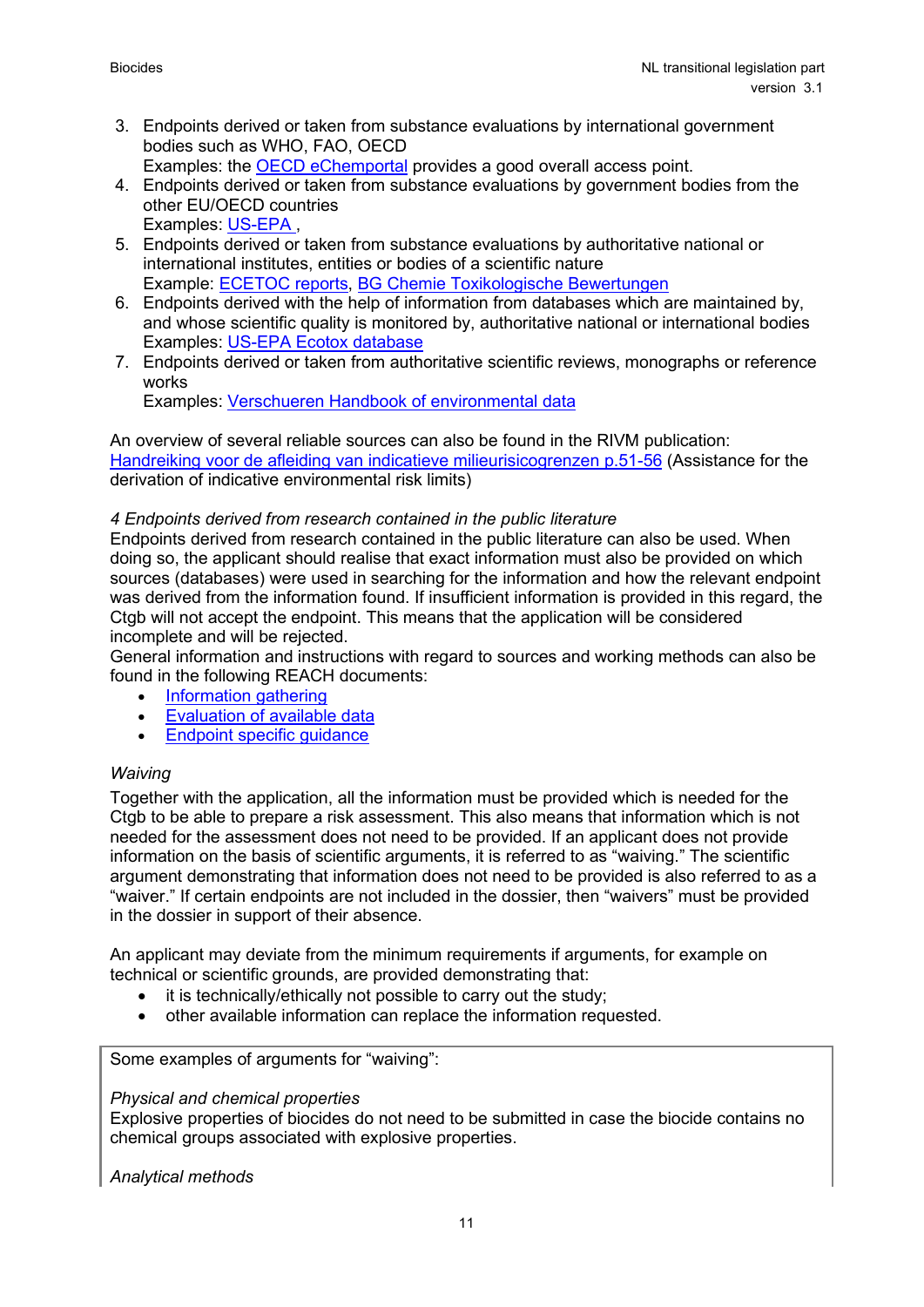De analytical method for soil can be waived when there is no emission to soil using the biocide according to the instructions for use.

#### *Human Toxicology*

In the case of a gaseous biocidal product, the endpoints for dermal acute studies can be waived. The argument is that gases are absorbed poorly via the skin, and that in this case the lungs are the most important route of exposure.

If the active substance is a strong acid or base, then the endpoints for eye and skin irritation tests can be waived. The argument is that it is already clear that the substance is irritating on the basis of the pH value alone. It is then not ethical and unnecessary to also carry out tests for that purpose.

#### *Environment*

An endpoint for emission to water cannot be provided, as the substance is not stable upon contact with water. The substance can then not be measured, which makes a study in water impossible. In such a case, tests must be carried out with the relevant conversion products in water.

#### *Chemicals exempt from substance data submission*

For those chemicals that are included in the Board decision of 21 April 2005, regarding the amendment of the list with 'bulk chemicals', no substance data needs to be provided.

For the following substances, publically available datasets are accepted:

- Ethanol
- Propan-2-ol
- Salicylic acid
- Sodium dichloroisocyanurate
- Sodium dichloroisocyanurate dihydrate
- Cyanuric acid
- Sodium hypochlorite
- Calcium hypochlorite
- Peracetic acid
- <span id="page-11-0"></span>• Hydrogen peroxide

#### **2.2. Aspect specific data requirements**

In this paragraph the information per aspect is described.

#### <span id="page-11-1"></span>*2.2.1 Physical and chemical properties*

This paragraph describes which information should be included in the dossier with regard to the identity, physical and chemical properties and analytical methods of the product. A distinction is made between the requirements for the active substance and for the product (formulation).

On the ECHA website, guidance is available on the physical and chemical properties: <https://echa.europa.eu/guidance-documents/guidance-on-biocides-legislation>

If the dossier complies with these requirements, which are intended for BPR applications, the dossier is automatically acceptable for Dutch transitional legislation as well. However, it should be noted that the requirements under transitional legislation have less strict demands with regard to the data required (see below).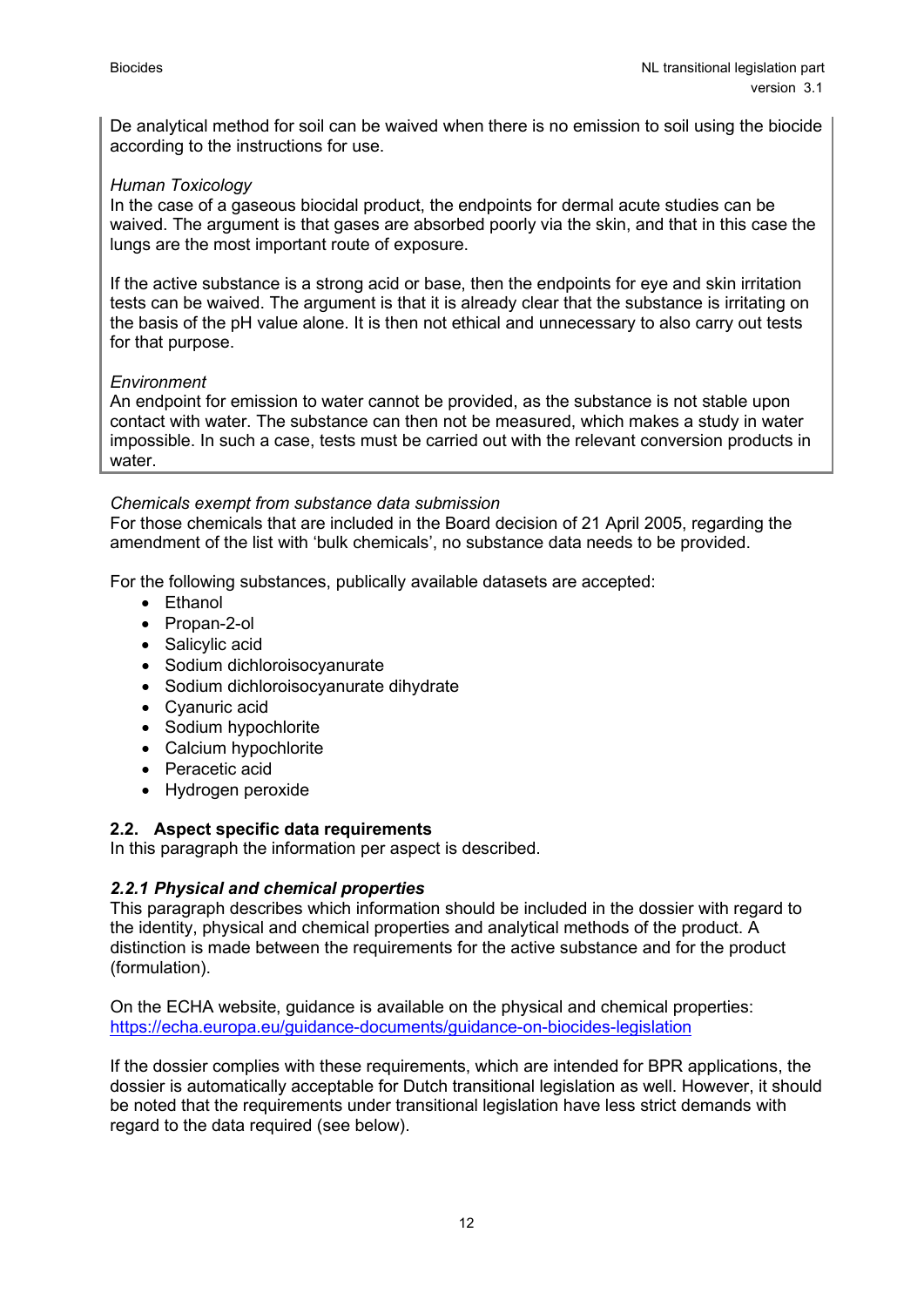In general, the active substance data is addressed by submission of a List of Endpoints or a Letter of Access to the dossier of one of the notifiers for the EU review programme, as described in paragraph 2.1.

#### *In situ* substances

For substances generated *in situ*, which are formed during use of the products, the so called precursors require a List of Endpoints. For example, if chlorine dioxide is formed from sodium chlorite and hydrochloric acid, a List of Endpoints is required on all three substances.

#### *Identity of the product*

The identity of the biocidal product determines the classification, labelling and the risk assessment. The "Appendix composition" should be used for the specification of the product and should be fully filled out.

Of products that consist of two or more components, which are to be combined during use, the composition of each of these components should be described in detail.

If the final composition of a product (after completion of internal reactions) is quite different than the composition based on the formulation recipe (e.g. in the case of peracetic acid formed from hydrogen peroxide and acetic acid), both the recipe and the final composition should be provided.

In addition to specifying the composition, a safety data sheet (MSDS) must be provided for every co-formulant and active substance (or precursor), with the exception of, for example, water, honey and wheat flour. The trade name used in the composition statement must correspond to the name on the MSDS.

For substances exempt from REACH registration, a REACH compliant MSDS may not be available. In those cases there is no MSDS available, it is required to at least give information on the co-formulant's classification and labelling according to Regulation 1272/2008/EC.

The minimum information needed for the active substance is:

- 1. The concentration of the active substance;
- 2. The 'claimed' concentration of the pure active substance excluding impurities and solvents (pure active substance);
- 3. Concentrations must always be specified in mass percentages but, in addition, may also be specified in grams per litre;
- 4. The minimum purity of the active substance, the specification, must be specified (minimum purity in %w/w);
- 5. If available, the IUPAC or CA name of the active substance must be specified. If this information is not available or if the active substance is too complex, an explanation or description is required:
- 6. The manufacturer of the active substance must be specified. This refers to the specific facility where production takes place and not just the supplier.

The following requirements apply to co-formulants:

- 1. In the first column (trade name), the trade name of the co-formulant must be specified. This name must correspond to the name on the MSDS of the manufacturer of the coformulant;
- 2. If available, the co-formulant must be described in accordance with IUPAC or CA nomenclature. If this information is not available or is confidential, this information may be sent directly by the manufacturer to the Ctgb.
- 3. The function of the co-formulant must be specified (e.g. anti-foam, emulsifier, buffer, preservative);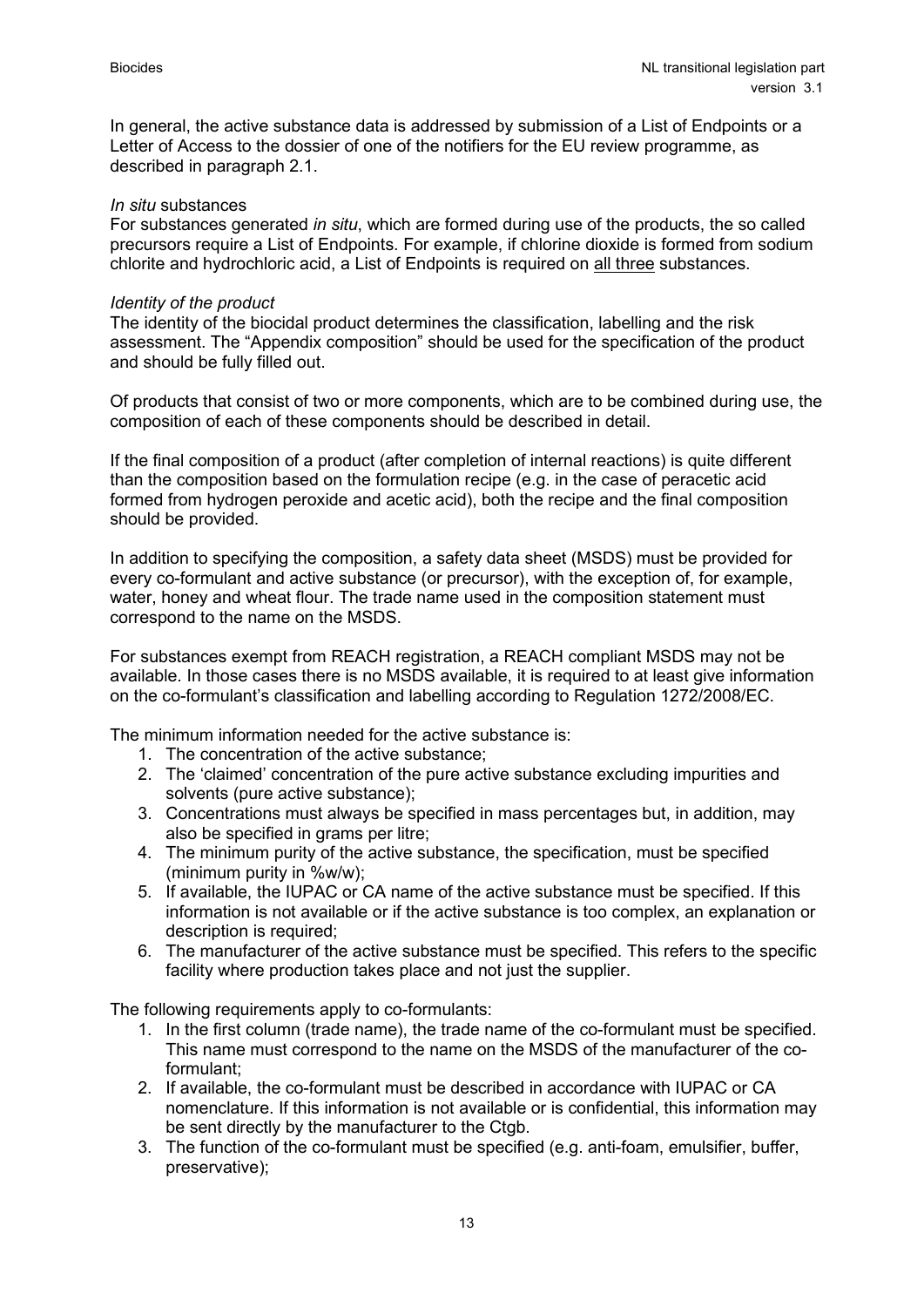- 4. The concentration of the co-formulant must be specified in mass percentages and, if possible, in grams per litre;
- 5. If the co-formulant contributes to the toxicological profile of the formulation on the basis of classification, the co-formulant should be regarded as a "substance of concern." An explanation of what is meant by a "substance of concern" is included in the form for specifying the composition.

Finally, the manufacturer (exact location of the production facility) of the biocidal product must be specified.

#### *Physical and chemical properties of the product*

The physical and chemical properties of the product which should be specified are explained in Table 2.2.1. The shelf life of the product is very important, as an expiry date must be printed on the packaging of the biocidal product.

| <b>Application</b><br>form<br>reference<br>(Appendix B) | <b>Required</b><br>information                                    | <b>Explanation</b>                                                                                                                                                                                                                                                                                                                                                                                                                                                                                                                                                                                                                                                                                                                                                                                                                                                       |
|---------------------------------------------------------|-------------------------------------------------------------------|--------------------------------------------------------------------------------------------------------------------------------------------------------------------------------------------------------------------------------------------------------------------------------------------------------------------------------------------------------------------------------------------------------------------------------------------------------------------------------------------------------------------------------------------------------------------------------------------------------------------------------------------------------------------------------------------------------------------------------------------------------------------------------------------------------------------------------------------------------------------------|
| 3.1                                                     | Appearance, odour<br>and colour                                   | The odour must be specified only if determination of the<br>odour does not pose a risk to the analyst.                                                                                                                                                                                                                                                                                                                                                                                                                                                                                                                                                                                                                                                                                                                                                                   |
| 3.2, 3.3                                                | <b>Explosive and</b><br>oxidising<br>characteristics              | If no chemical groups associated with explosive or<br>oxidising properties are present, it is sufficient to<br>provide a waiver statement.<br>The chemical groups are as follows:<br>Explosive groups: C-C unsaturation, C-metal, N-metal,<br>contiguous nitrogen atoms, contiguous oxygen atoms,<br>N-O, N-halogen, O-halogen.<br>Oxidising groups: oxygen, fluorine, chlorine and these<br>elements are not chemically bonded to either carbon or<br>hydrogen.<br>If any of these chemical groups is present a test should<br>be performed or additional screening procedures<br>should be considered. More information on waiving<br>options for oxidising properties can be found in the<br>guidance on the application of CLP criteria.<br>For explosive properties the <b>UN-MTC</b> provides<br>additional waiving options in Appendix 6 Screening<br>procedures. |
| 3.4                                                     | Flashpoint,<br>flammability and<br>spontaneous<br>combustion      | Flashpoint, flammability and spontaneous combustion<br>must be determined with the help of published methods<br>(respectively EC A.9, EC A.10, EC A.15). If, based on<br>the structure of the active substance and the properties<br>of the components of the biocidal product, one may<br>assume that flammability is not an issue, a statement<br>may be submitted with arguments to that effect.                                                                                                                                                                                                                                                                                                                                                                                                                                                                      |
| 3.5                                                     | pH of a water-based<br>biocidal product and<br>acidity/alkalinity | The pH of a formulation can affect the classification.<br>The preferred method for determining the pH is CIPAC<br>MT75.                                                                                                                                                                                                                                                                                                                                                                                                                                                                                                                                                                                                                                                                                                                                                  |

#### **Table 2.2.1.: Explanation of the information requested regarding the physical and chemical properties of the product**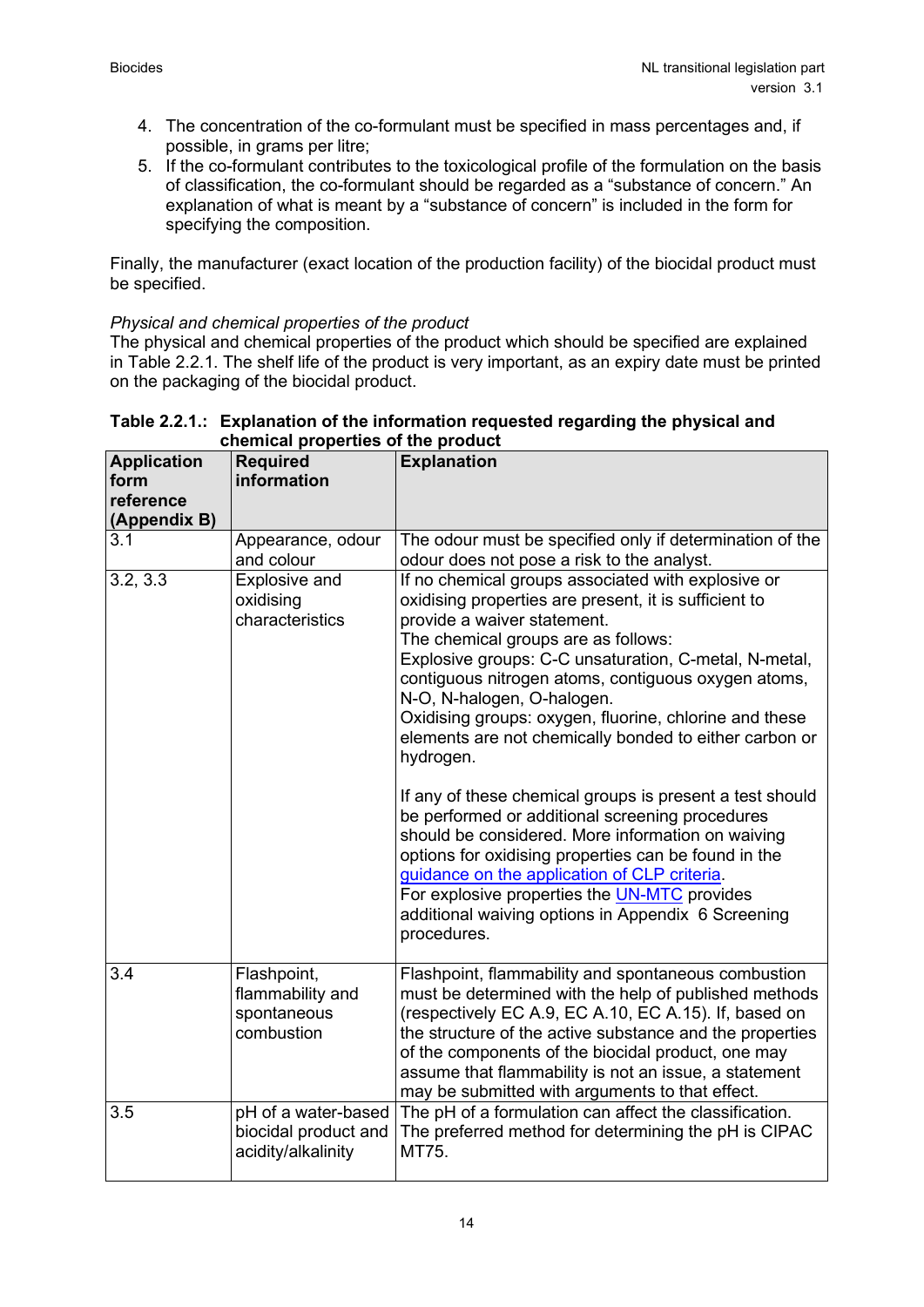| <b>Application</b><br>form | <b>Required</b><br>information | <b>Explanation</b>                                                                                                                                                                                                                                                                                                                                                                                                                                                                                                                                                                                                                                                                                                                                                                                                                                                                                                                                                                                                                                                                                                                                                                                                                                                                                                                                                                                                                                                                                                                                                                                                                                |
|----------------------------|--------------------------------|---------------------------------------------------------------------------------------------------------------------------------------------------------------------------------------------------------------------------------------------------------------------------------------------------------------------------------------------------------------------------------------------------------------------------------------------------------------------------------------------------------------------------------------------------------------------------------------------------------------------------------------------------------------------------------------------------------------------------------------------------------------------------------------------------------------------------------------------------------------------------------------------------------------------------------------------------------------------------------------------------------------------------------------------------------------------------------------------------------------------------------------------------------------------------------------------------------------------------------------------------------------------------------------------------------------------------------------------------------------------------------------------------------------------------------------------------------------------------------------------------------------------------------------------------------------------------------------------------------------------------------------------------|
| reference<br>(Appendix B)  |                                |                                                                                                                                                                                                                                                                                                                                                                                                                                                                                                                                                                                                                                                                                                                                                                                                                                                                                                                                                                                                                                                                                                                                                                                                                                                                                                                                                                                                                                                                                                                                                                                                                                                   |
|                            |                                | Corrosiveness to metals<br>If no data is available on corrosiveness to metals, H290<br>is assigned if the pH is $<$ 4 or $>$ 10 and the product<br>contains H290 classified components. At pH <2 and<br>>11.5, H290 will automatically be assigned if no data on<br>corrosiveness to metals is available.                                                                                                                                                                                                                                                                                                                                                                                                                                                                                                                                                                                                                                                                                                                                                                                                                                                                                                                                                                                                                                                                                                                                                                                                                                                                                                                                         |
| 3.6                        | Relative density               | The relative density is applicable to liquids only. For<br>solids, the bulk density can be determined.<br>Various OECD and CIPAC methods are available for<br>the determination of density.                                                                                                                                                                                                                                                                                                                                                                                                                                                                                                                                                                                                                                                                                                                                                                                                                                                                                                                                                                                                                                                                                                                                                                                                                                                                                                                                                                                                                                                       |
| 3.7                        | Shelf-life                     | The shelf-life study is the most important study of the<br>physical and chemical properties. This study should<br>contain information about:<br>use of packaging material (tested material should<br>be specified, e.g. HDPE);<br>the concentration of the active substance should be<br>monitored over time using a validated analytical<br>method;<br>the relevant technical properties of the product<br>should be monitored over time (see also 3.8).<br>A shelf-life claim is required for biocidal products.<br>Extrapolation on the basis of accelerated studies<br>(CIPAC MT46) is possible (only to 2 years).<br>Accelerated studies are suitable for determining the<br>chemical stability but not for determining the physical<br>stability.<br>Technical characteristics are described under 3.8. The<br>FAO/WHO manual on pesticide specification and/or<br>guidance on information requirements on the ECHA<br>website contain all necessary information on what<br>parameters should be investigated in a shelf-life study<br>Other general requirements:<br>a study should always report which test methods<br>were used<br>the study should be signed by the study director /<br>analyst<br>The shelf-life study is the only study that does not need<br>to be available upon product authorization. However, it<br>should be confirmed the study is ongoing and when the<br>study will be available. The study should then be<br>submitted when available.<br>If the above situation applies, it is required to have an<br>accelerated storage stability data in the proposed<br>commercial packaging (or comparable) to gain a |
| 3.8                        | <b>Technical</b>               | provisional authorization.<br>Depending on the type of formulation, information is                                                                                                                                                                                                                                                                                                                                                                                                                                                                                                                                                                                                                                                                                                                                                                                                                                                                                                                                                                                                                                                                                                                                                                                                                                                                                                                                                                                                                                                                                                                                                                |
|                            | characteristics                | required about the behaviour of the biocidal product                                                                                                                                                                                                                                                                                                                                                                                                                                                                                                                                                                                                                                                                                                                                                                                                                                                                                                                                                                                                                                                                                                                                                                                                                                                                                                                                                                                                                                                                                                                                                                                              |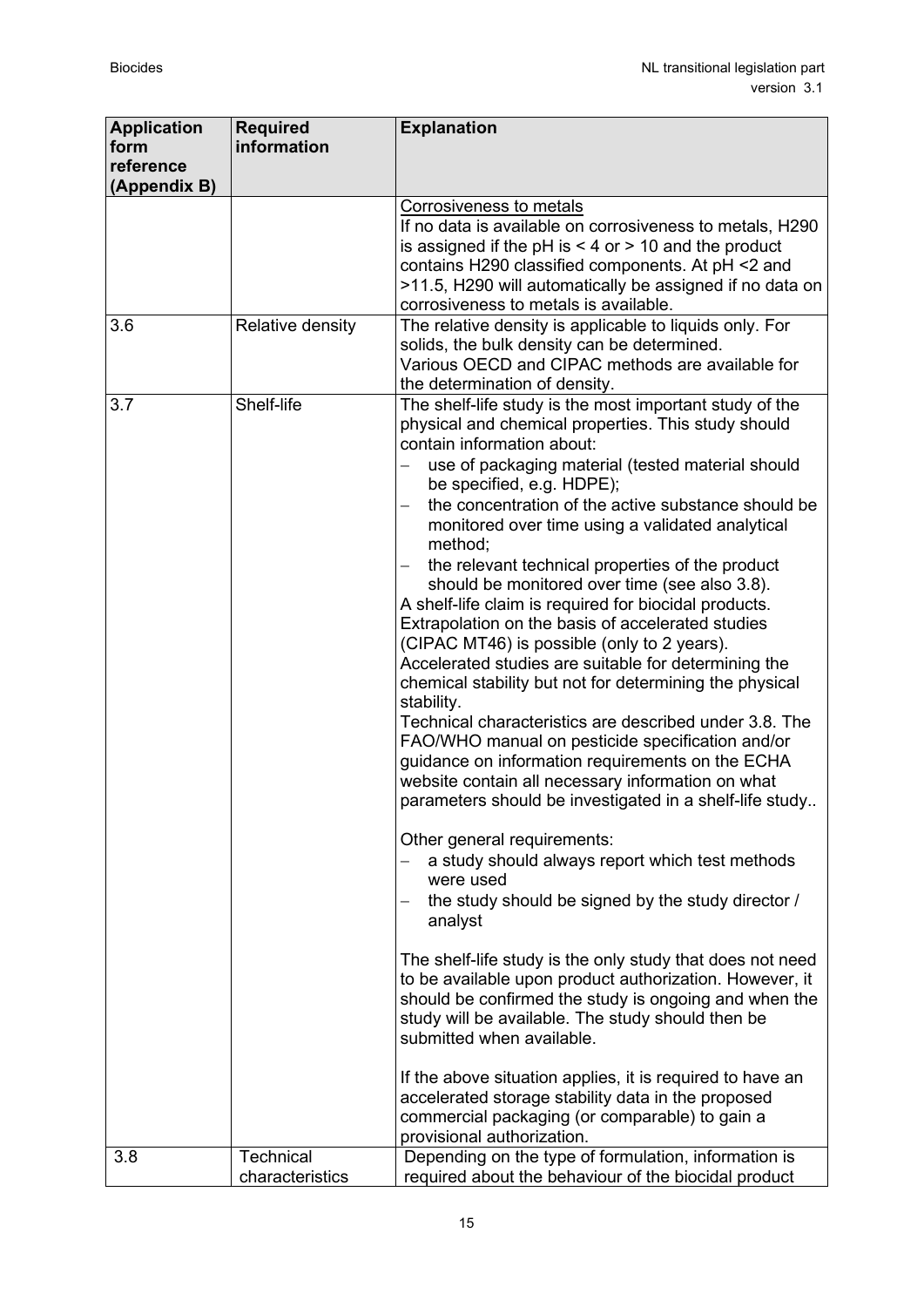| <b>Application</b><br>form<br>reference | <b>Required</b><br>information            | <b>Explanation</b>                                                                                                                                                                                                                                                                                                                                                                                                                                                                                                                                                                                                                       |
|-----------------------------------------|-------------------------------------------|------------------------------------------------------------------------------------------------------------------------------------------------------------------------------------------------------------------------------------------------------------------------------------------------------------------------------------------------------------------------------------------------------------------------------------------------------------------------------------------------------------------------------------------------------------------------------------------------------------------------------------------|
| (Appendix B)                            |                                           |                                                                                                                                                                                                                                                                                                                                                                                                                                                                                                                                                                                                                                          |
|                                         |                                           | upon application.<br>For granules, the particle size and dust content is<br>required.<br>The foam formation characteristics must be<br>determined for products which are diluted with water<br>before use.                                                                                                                                                                                                                                                                                                                                                                                                                               |
|                                         |                                           | The requirements per type of formulation are<br>described in the <b>FAO</b> manual, which is available on<br>the FAO website. However, this document is originally<br>intended for plant protection products, it is also being<br>used for biocides.                                                                                                                                                                                                                                                                                                                                                                                     |
|                                         |                                           | The <b>ECHA</b> guidance on information requirements is<br>also a very useful source of information on which<br>parameters are to be investigated per formulation type:                                                                                                                                                                                                                                                                                                                                                                                                                                                                  |
|                                         |                                           | Examples:<br>AL (any other liquid/ready-to-use) formulations require<br>appearance of the product, appearance of the<br>packaging, pH and weight change.<br>SL (soluble concentrates) formulations require foam<br>persistence and dilution stability to be investigated in<br>addition to the parameters required for an AL<br>formulation. Dilution stability should be tested before<br>and after storage.<br>SC (suspension concentrates) formulations require<br>suspensibility, spontaneity of dispersion, wet sieve<br>residue, pourability and foam persistence in addition to<br>the parameters required for an AL formulation. |
| 3.9                                     | Physical and<br>chemical<br>compatibility | If a biocidal product is to be mixed with other products<br>or components, it must be demonstrated that the<br>components to be mixed together are physically and<br>chemically compatible. This can be addressed by<br>discussing whether any (unwanted) chemical reactions<br>may take place and whether mixing the products may<br>cause destabilisation of the mixture causing<br>precipitation or similar effects.                                                                                                                                                                                                                  |
| 3.10                                    | Viscosity and<br>surface tension          | These tests must be carried out on the undiluted<br>product at 25°C (surface tension) or 40°C (viscosity). It<br>is also acceptable to follow the ECHA guidance on<br>information requirements.                                                                                                                                                                                                                                                                                                                                                                                                                                          |
| 3.11                                    | Particle size<br>distribution             | For all solid preparations, the particle size should be<br>indicated. To support the toxicological risk<br>assessment, it is necessary to specify the fraction of<br>particles $<$ 50 $\mu$ m.                                                                                                                                                                                                                                                                                                                                                                                                                                           |

# *Packaging information*

The packaging intended for the Dutch market must be described in detail. This generally means that the following information must be included: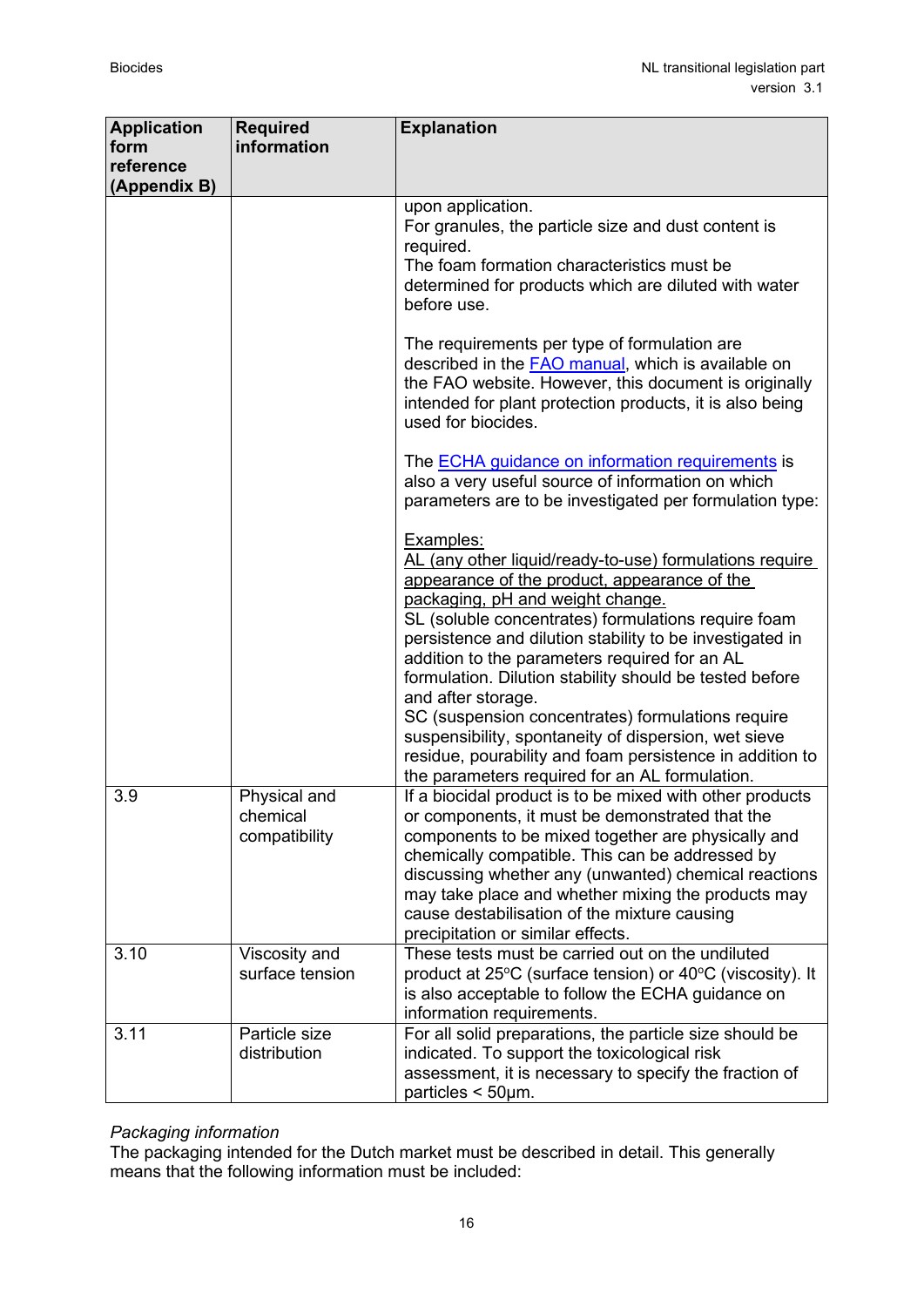- size of the packaging (dimensions);
- capacity (volume, contents);
- material (e.g. HDPE, PP, co-extruded HDPE/polyamide, epoxy-coated metal);
- type of opening and size of opening;

Packaging information can be submitted on the application form under item 9. If the packaging consists of several components, each component must be described separately.

#### *Analytical methods*

For every product a validated analytical method is required to determine the active substance and/or precursor content. Generally, methods should be validated to SANCO/3030/99 rev 4, meaning, specificity, linearity, accuracy and system precision should be addressed.

In the case of multiple active substances or precursors, methods should always be able to determine the content of the individual active substance, in the presence of each other, and the method should be specific for the individual substances.

Example: if two quaternary ammonium compounds are used together in one formulation, a titration method to determine the total quaternary ammonium compound content is not acceptable. A specific method, e.g. by LC-MS(/MS) would be required.

|             | Requirements                                                                                                                                                                                                                      |
|-------------|-----------------------------------------------------------------------------------------------------------------------------------------------------------------------------------------------------------------------------------|
| Linearity   | Calibration line, based on at least 5 concentrations with single<br>injections or at least 3 concentrations with duplicate injections.                                                                                            |
|             | Report should include:<br>1. Correlation coefficient ( $r > 0.99$ )<br>2. Slope and intercept of the calibration line<br>3. Concentration range and number of samples                                                             |
| Specificity | For chromatograph methods (GC / HPLC), chromatograms<br>showing there is no significant interference at the peak of the<br>active substance or precursor.                                                                         |
|             | Report should include chromatograms of:<br>1. A blank formulation (without active substance)<br>2. The reference standard<br>3. The (fortified blank) formulation                                                                 |
|             | For titration methods, for which chromatograms cannot be<br>provided, or other non-specific methods, it should be<br>discussed whether any of the co-formulants could possibly<br>cause interference.                             |
| Accuracy    | Two recovery determinations at a relevant concentration (at<br>the specification) should be performed. Standard addition is<br>also acceptable, but preferably, a blank formulation is spiked<br>with a known content of analyte. |
| Precision   | System precision is addressed by injection of at least 5<br>samples. The standard deviation should then comply with the<br>Horwitz criterion.                                                                                     |

Deviation from the above is possible, if justified. This includes the use of published methods. Published methods may not always be adequately validated at a relevant concentration. Published CIPAC methods are usually considered to not require additional validation. In some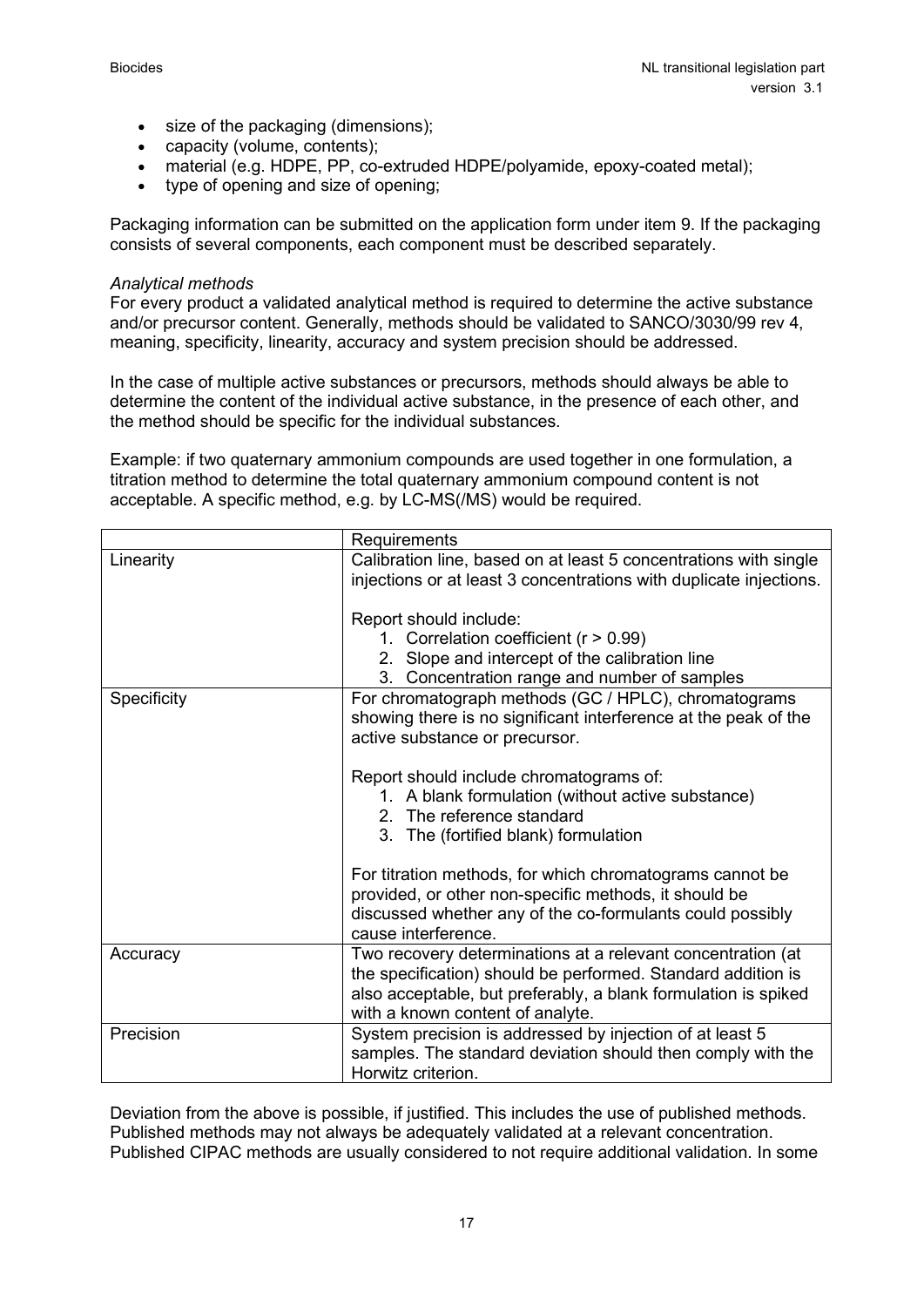cases, pharmacopoeia methods may also be acceptable. There may be more sources, but generally, these should be ring validated to ensure reproducibility.

#### *Analytical methods for post-registration monitoring*

Methods for food/feed, soil, water, air and body fluids and tissues are usually covered by the substance dossier. If not, it may be required to provide monitoring methods, depending on the exposure route(s) of the product.

#### <span id="page-17-0"></span>*2.2.2 Efficacy*

When applying for the authorisation of a notified biocidal product, complete studies must be provided regarding the efficacy of the biocidal product. Efficacy is defined as the ability of a product to fulfil the label claims for it on the proposed product label: Is the product actually sufficiently effective against the claimed organisms under the conditions specified? The applicant must provide sufficient information (in the WG/GA and the PGB-PUB) to clearly specify the field of use of the product. In addition, studies must be provided which demonstrate that the product, when used in accordance with the WG/GA, is sufficiently effective.

For efficacy, only product information is required and not information about the active substance itself. The TL application form asks for various data to be able to assess the efficacy.

Item 5.8 on the application form (appendix B) asks for information about the mode of action of the product. This information should be submitted in a separate document (titled 'mode of action'). In some cases, the answer can be very brief, e.g.: *"The product is an oxidant."* In other cases, the mechanism of operation needs to be described in detail, e.g.: *"The active substance binds via electrostatic linkages to charged locations on the bacterial cell wall, thereby weakening the cell wall and allowing the active substance to penetrate the cell wall and damage DNA, RNA and enzymes inside."* It is possible that a mechanism of operation is not yet fully understood, in which case the applicant must describe the mechanism of operation as fully as possible in accordance with the information currently available.

#### *2.2.2.1 Efficacy tests*

Item 5.10.2 on the application form asks for efficacy studies. The applicant must submit studies which clearly demonstrate the efficacy of the product. Note: the quality of the studies is important here and not the number of studies!

The requirements for the efficacy studies under the Transitional Legislation are identical to those under the BPR. The guidance for efficacy evaluation is described in the EU part of the Evaluation Manual.

To accommodate the evaluation by the CA and speed up the process a **summary of the efficacy data** should be provided as part of the dossier.

#### *2.2.2.2 Restrictions*

Item 5.11 on the application form asks for information on limitations and restrictions to the use of the product. This information should be submitted in a separate document (titled 'restrictions including resistance').This can be divided into the following:

- use-related restrictions;
- restrictions to use in combination with other products;
- development of resistance and cross-resistance, and resistance management strategies.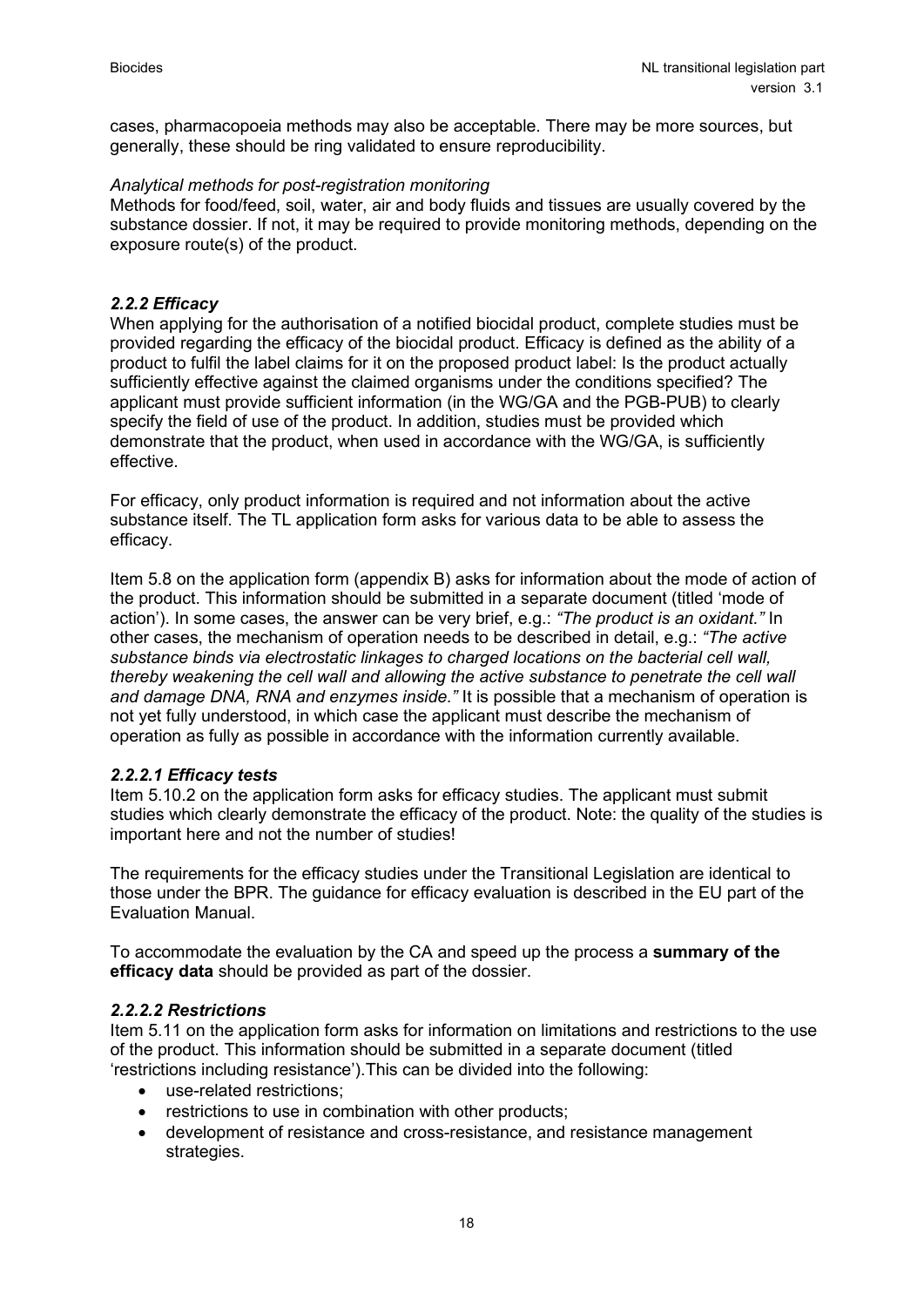"Use-related restrictions" refers to the information which must be included in the WG/GA to ensure adequate efficacy of the product (e.g. proper maintenance of equipment, do not use in the rain etc.) and to prevent any undesired side effects from the use of the product. Examples include the effect of wood preservative products on fastenings and fittings or disinfecting products which can cause damage to instruments or equipment. Other unacceptable effects may occur if the product is used in combination with other products. If the product tested causes any of the above-mentioned side effects, it may lead to restrictive clauses in the WG/GA (e.g. do not use on stainless steel, may not be used in combination with…).

Although the development of resistance is an important topic, for most PTs not much is known about this topic in practice. For disinfectants, the Dutch Health Council has published an advisory report ['Resistance due to use of disinfectants'.](https://www.gezondheidsraad.nl/en/task-and-procedure/areas-of-activity/gezonde-leefomgeving/careful-use-of-disinfectants) Based on the aforementioned report, a general warning phrase is required for products based on [specific active substances.](https://www.ctgb.nl/actueel/nieuws/2018/01/30/nieuwe-waarschuwingszin-tegen-resistentie) For rodenticides and insecticides information can be found on the websites of [RRAC,](http://www.rrac.info/) [RRAG,](https://bpca.org.uk/about/partners/rrag) [IRAC](http://www.irac-online.org/) and the [IRAC database.](https://www.pesticideresistance.org/)

Some guidance has been provided, please see the EU part of the Evaluation Manual. It is sometimes possible to deduce the possible development of resistance from the lifecycle and/or behaviour of some organisms. In other cases, it is possible to deduce whether resistance can easily develop or not from the mode of action. If a product works on the basis of a single enzyme, resistance can develop quickly when the organism can easily bypass that enzyme. A mode of action which is broader (e.g. oxidation) or which targets a very critical process is often more difficult to bypass, which means that resistance will not be expected to develop too quickly. Also, if a product has been in use for 10 years and the development of resistance has never been reported, it can also be taken as an indication.

The applicant is requested to provide as much relevant information as possible about the possible or actual development of resistance to the product. If resistance is expected to develop, the applicant must propose a resistance management protocol and include this in the WG/GA.

For some insecticides, resistance management protocols have been set down, e.g.: "*May be used against flies a maximum of 5 times per year with a minimum of 28 days between treatments, and the use of the product must be alternated with the use of other products with a different mode of action."*

Resistance development and resistance management has the full attention of the Ctgb. Please follow the postings on the our website.

#### <span id="page-18-0"></span>*2.2.3 Human health*

In order to be eligible for acceptance (authorisation), reliable endpoints must be submitted (see paragraph 2.1) for each active substance as well as for the product itself. The information to be supplied is divided into "minimum information" - i.e. endpoints which apply to every product group (common core data) - and "additional information" - i.e. endpoints which must be provided in certain situations (depending upon various factors including the specific use, the expected exposure etc.).

#### *Required information on toxicity of the active substance*

Depending upon the PGB-PUB, the dossier must include reliable endpoints with regard to the following aspects:

- Metabolism in mammals: absorption, distribution in the body and excretion;
- Acute toxicity
	- o Oral (oral exposure)
	- o Dermal (dermal exposure)
	- o Inhalation (inhalation exposure)
	- o Irritation of skin and/or eyes
	- o Hypersensitivity of the skin (allergic reactions)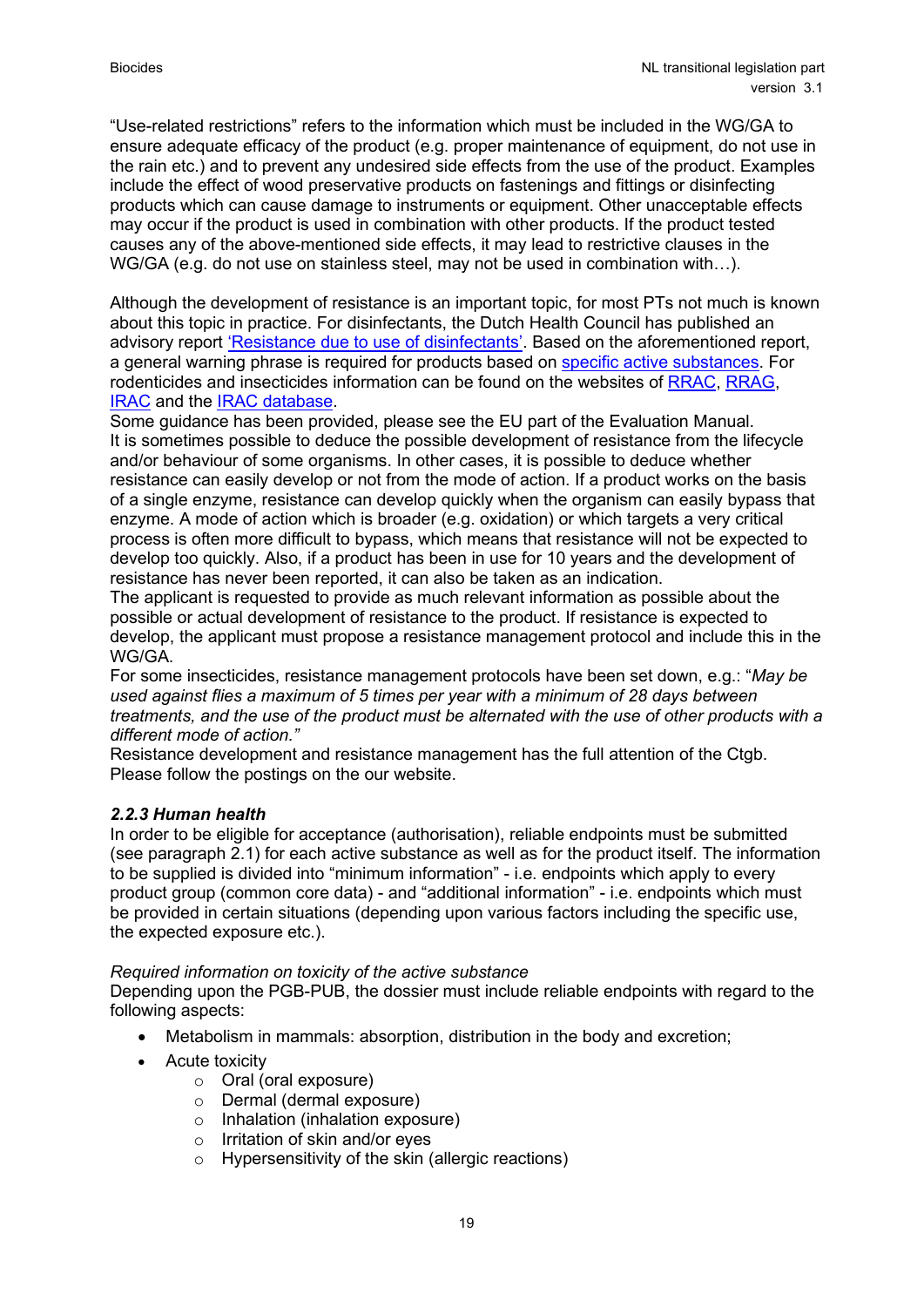- Subchronic oral toxicity (if inhalation/dermal toxicity is more relevant in view of the exposure, then subchronic inhalation/dermal toxicity should be provided as an endpoint);
- Genotoxicity (effects on genetic material);
- Reprotoxicity (effects on offspring);
- Neurotoxicity (effects on the nervous system);
- Carcinogenicity (potential to cause cancer).

For more information, see appendix 1A.

For a few product groups, specific information is required, which is generally related to the exposure to possible reaction products (e.g. exposure to chlorine when swimming) and the consumption of residues probably present in food/drinking water. If additional detailed information is needed, the Ctgb will request applicants to provide additional information. For more information, see appendix 1A.

#### *Required information on product toxicity*

The dossier must include reliable information with regard to the product for the following aspects:

Acute toxicity:

- o Oral (oral exposure);
- o Dermal (dermal exposure);
- o Inhalation (inhalation exposure);
- o irritation of skin and/or eyes;
- o Hypersensitivity of the skin (allergic reactions).

For more information, see appendix 1B.

#### <span id="page-19-0"></span>*2.2.4 Environment*

In the table in appendix 2A, a symbol indicates which questions on the application form must be answered with endpoints for the environmental aspect. Standard endpoints (Basic data requirements ●) must always be submitted. Additional data requirements (◊) apply to endpoints which do not have to be submitted as a matter of standard procedure but depend upon the application, as explained in a note. The minimum dossier requirements are categorised in the table per emission path or per group of organisms exposed. The explanatory notes for the table are divided into "fate and behaviour" and "effects on organisms." if a product contains more than one active substance, the minimum dossier requirements must be submitted for all the active substances. This can sometimes be complied with by providing endpoints which come from studies on the product itself (instead of the active substance(s)).

In order to ensure that the evaluation process proceeds as quickly and effectively as possible, it is very important for the applicant, before submitting an application for authorisation, to make an assessment of whether the intended use results in emission to an environmental compartment and a potential risk for the environment. In the latter case, it may be possible, by providing extra information which allows a more detailed risk assessment to be made, to already decide in the first stage of the evaluation that the risk is acceptable. The possible extra information is described in the table in appendix 2B.

Emission Scenarios are used to determine the size of emissions into the environment of the active substances and their degradation products. The most important aspect of emission scenarios are the input parameters. In many cases, it is sufficient to provide information on the quantity of product used and the concentration of the active substance in the product. In addition, information on the frequency of use and the period of use is often entered into the emission scenario.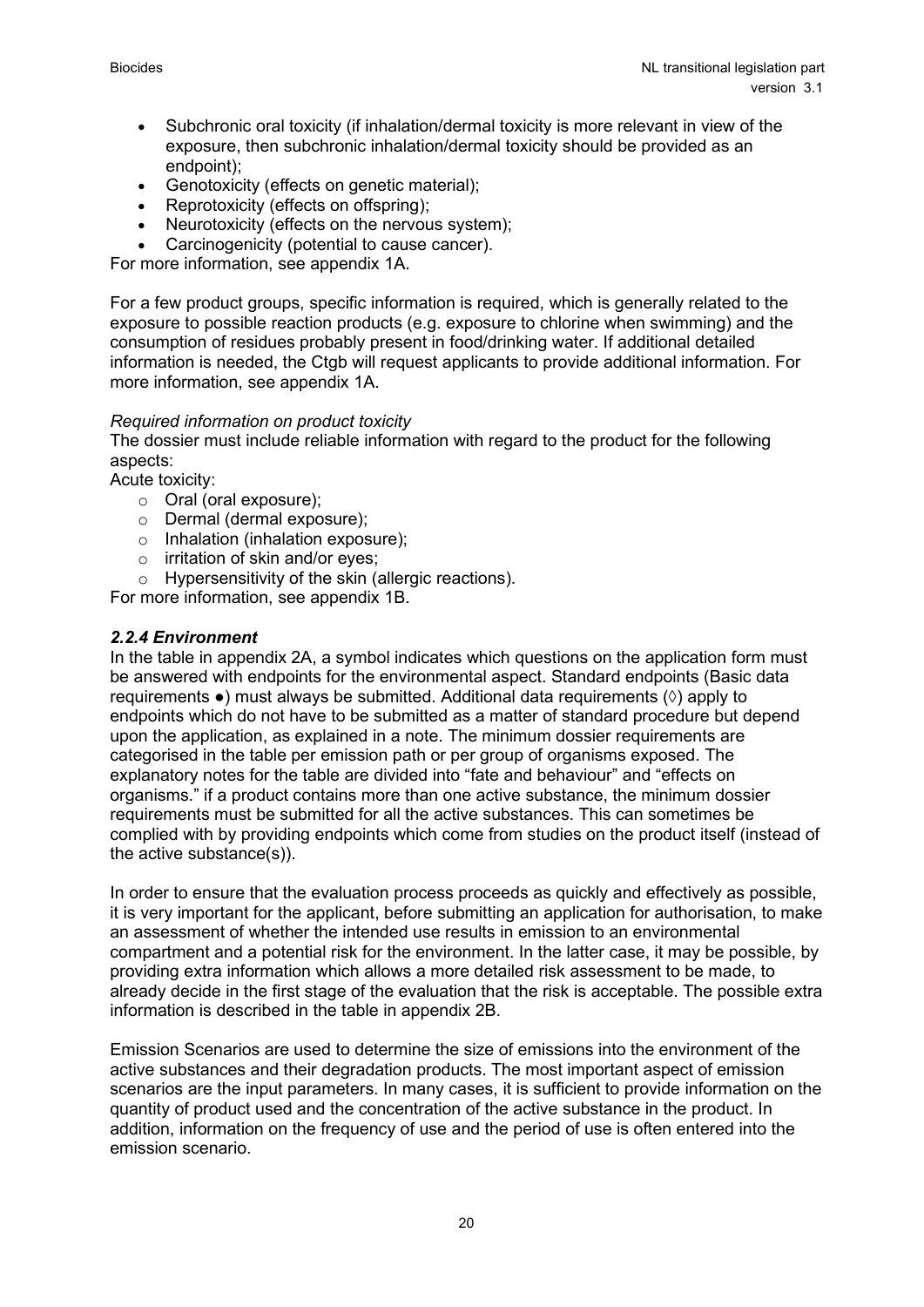For some types of products (PT 1, 2, 4, 7 and 9), information is needed on the total use (tonnage) of the product in the Netherlands, divided into total use and specific use as a biocidal product. In this regard, it is also relevant to provide background information on tonnage figures, for example the variation in use over time in recent years. For some uses and scenarios, the product requirements are described in a separate document: "Information required for ESD calculation." This document can be found together with the TL application form at www.ctgb.nl.

An estimate must also be made of the leaching rate for the following product groups:

- PT07 (Film preservatives);
- PT08 (Wood preservatives);
- PT09 (Fibre, leather, rubber and polymerised materials preservatives);
- PT10 (Masonry preservatives);
- PT21 (Antifouling products);

• and, where relevant, for PT14 (Rodenticides), PT18 (Insecticides), PT19 (attractants). In some cases, leaching rates can be estimated on the basis of the quantity of active substance in the product and a realistic "worst-case assumption" for the emission.

The Ctgb accepts only those applications which are administratively as well as scientifically complete. An application is administratively complete if the application form has been completely filled in and is accompanied by all the required appendices. An application is scientifically complete if the application and the accompanying information are of sufficient quality to allow the risk assessment to be carried out.

The Ctgb first evaluates the application and the dossier via an intake process. If the application is judged to be complete, then the dossier moves into the stage of risk assessment, and the Ctgb takes a decision on authorising the product. The applicant is notified only after the decision has been taken.

If the application is not complete, the Ctgb will contact the applicant and will request for additional information / studies. The applicant has the opportunity to provide this information which will be evaluated by the Ctgb to finalise the evaluation. If an application will be rejected the application will not be eligible for authorisation. As a result, the biocidal product may not be marketed or used in the Netherlands. The Ctgb will inform the applicant accordingly.

The Ctgb evaluates whether the product should be authorised for the Dutch market. On the basis of the risk assessment, the Ctgb answers the following important questions:

Is the identity of the product and the active substances clear? The information provided with regard to identity of the product and the active substances must be sufficient and clear.

Is the product sufficiently effective? The information provided with regard to efficacy must demonstrate that the product is effective against the organisms specified under the conditions specified.

Does the use of the product result in unacceptable risks for humans, animals and the environment? In paragraph 2.3, an explanation is given of how the risk assessment is carried out. First the risk assessment for humans is explained and then the risk assessment for the environment.

#### <span id="page-20-0"></span>**2.3. Risk assessment**

#### <span id="page-20-1"></span>*2.3.1 Human health risk assessment*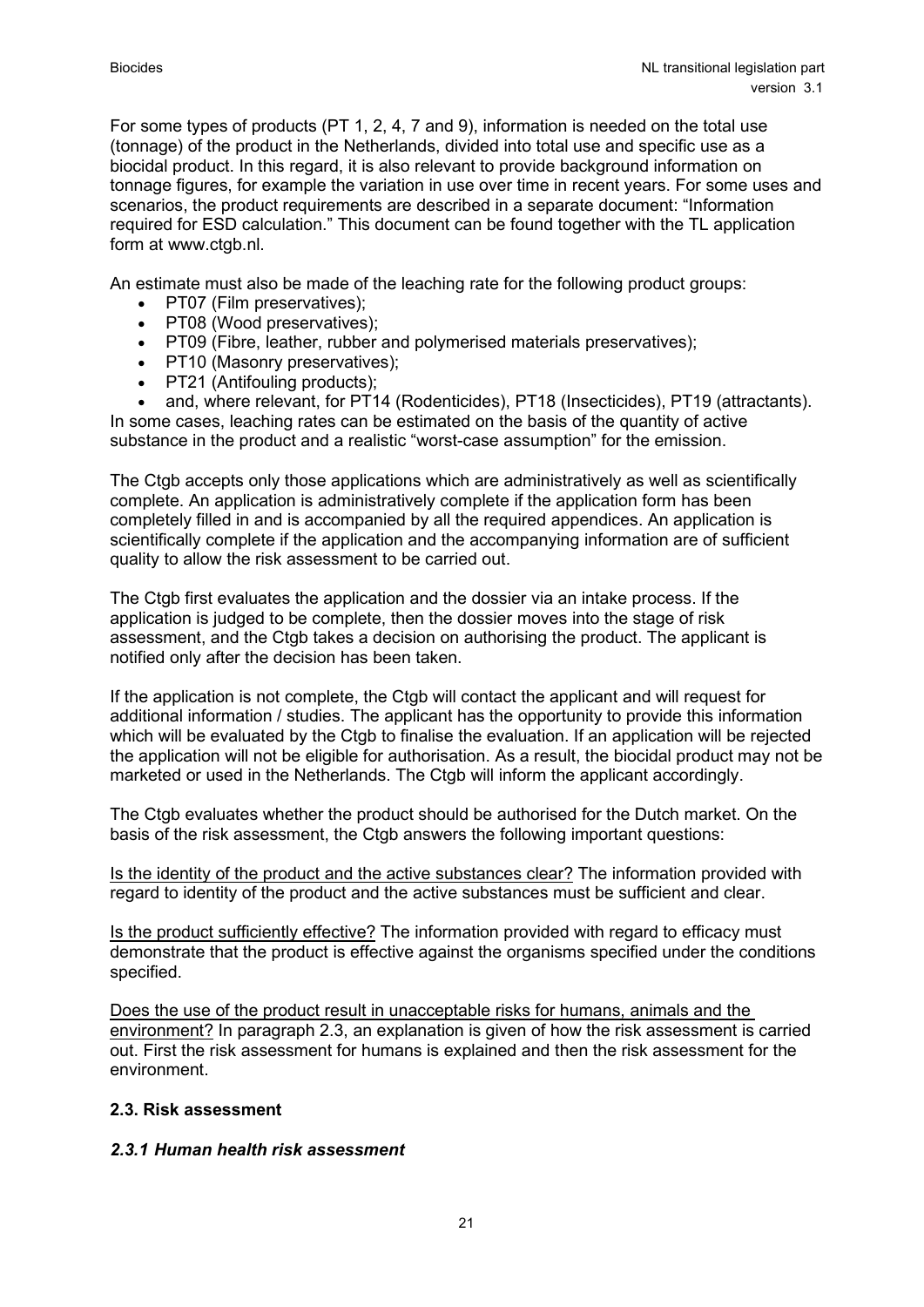The goal of the risk assessment for humans is to determine whether the use of a biocidal product has any adverse effects for the persons working with it (professional or nonprofessional) or for the general population. To do so, the limit values, derived from endpoints as described in paragraph 2.1, are compared with the expected exposure.

The limit values derived from the information provided will be used for the risk assessment. The limit values are derived from the most critical toxicological endpoints (lowest NOAEL<sup>[1](#page-21-1)</sup>), with the inclusion of safety factors. The limit values, such as AEL/C (Acceptable Exposure Level/concentration), are compared to the expected exposure.

The exposure of the worker is preferably evaluated on the basis of exposure studies. The first approach taken if such studies are not available is to prepare an initial estimate of exposure with the help of validated models on the basis of the exposure scenarios associated with the application for authorisation.

The assessment of the risk takes place via a step-by-step approach using methods described in paragraph 4.4 of the EU-part of the BPR evaluation manual. The first step is based on a "worst-case situation" with respect to the estimate of exposure. If the exposure is lower than the limit value, then a product can be authorised under the proposed conditions.

If the criteria in the first step are not complied with (i.e. exposure is higher than the limit value), then a product cannot be authorised under the proposed conditions. A more detailed risk assessment can then be carried out, in which modified safety factors and risk mitigation measures such as personal protective equipment are taken into account.

If the criteria are also not complied with in this situation, then the decision must be taken not to authorise the product. After all, it is not possible to guarantee the safe use of the product.

# <span id="page-21-0"></span>*2.3.2 Environmental risk assessment*

The use determines the emission into the environment during the lifetime of a biocidal product. Three phases can be distinguished in this regard:

- 1) the application phase (applying the product);
- 2) the use phase (the phase during which the biocidal product "does its work"); this phase sometimes coincides with the application phase;
- 3) the waste phase (used product, used treated material and remains).

All these phases must be taken into account in the risk assessment. The starting point for an environmental risk assessment is therefore a good description of the field of use and the manner of use, together with information on the dosages used, concentrations, frequency of application and period of use.

The PGB-PUB and WG/GA determine which uses and emission routes will be considered in the evaluation and for which cases a determination must be made on whether safe use is possible. The information provided with regard to the use and the environmental characteristics of the active substance(s) must be sufficient to:

- be able to predict the distribution, fate and behaviour of the biocidal product in the environment, with an estimate of the concentration in the relevant compartments (soil and groundwater, wastewater treatment plants (STP), surface water, air).
- be able to predict the effect on relevant non-target organisms (aquatic organisms, soil organisms, birds/mammals and non-target invertebrates); endpoints from studies with these organisms are used to formulate environmental standards for the relevant compartments.

<span id="page-21-1"></span><sup>1</sup> NOAEL stands for No Observed Adverse Effect Level.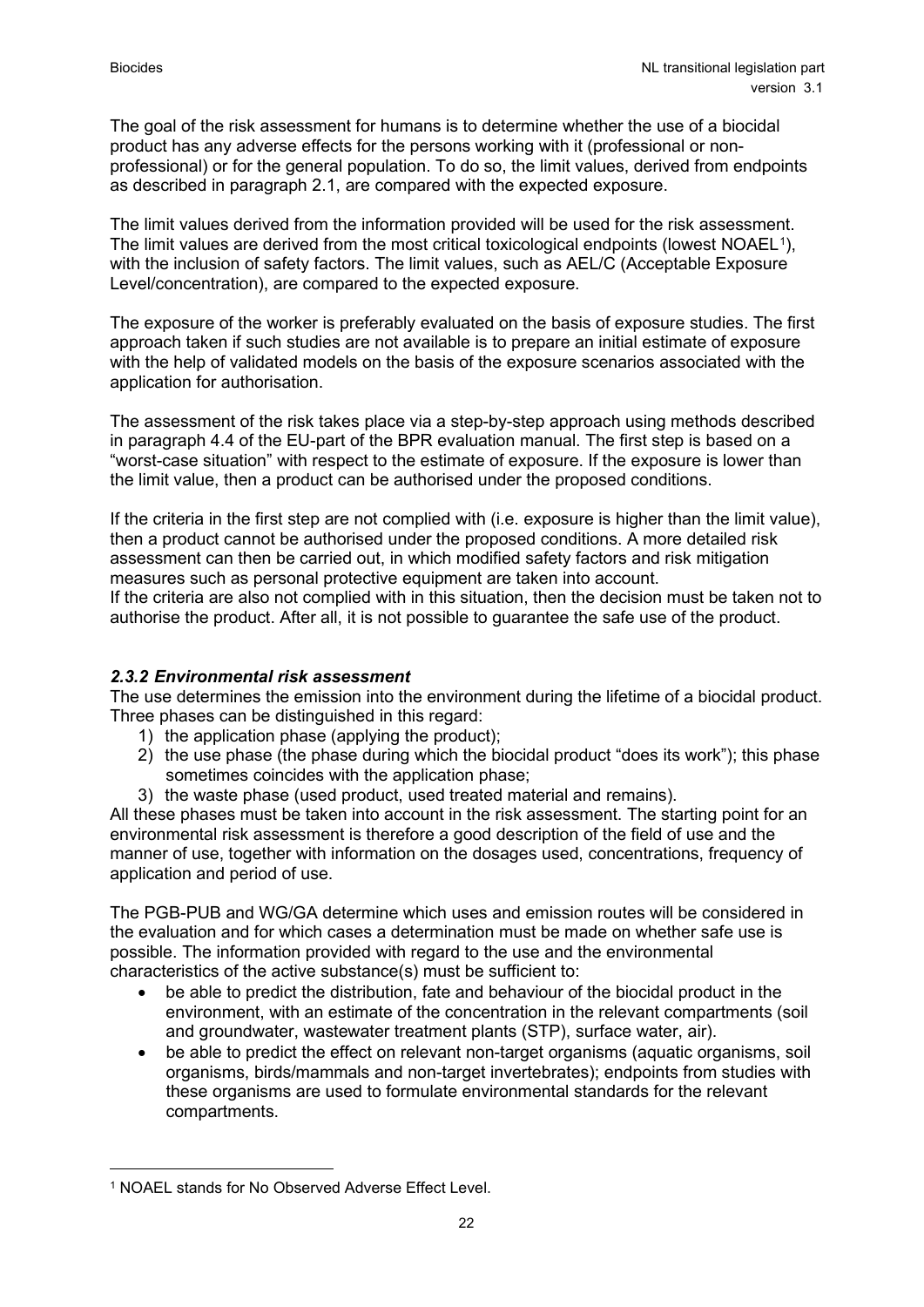- be able to predict what the risk is for non-target organisms by comparing the concentrations in the relevant compartments (soil, wastewater treatment plants, surface water and air) with the standards;
- identify which measures are needed to limit emissions to the environment and thereby prevent contamination of the environment and effects on non-target species.

On the basis of the use, the emission scenarios and the characteristics of the active substance, the Predicted Environmental Concentration (PEC) is calculated for the primary compartments: wastewater treatment plants, water/sediment, soil and air. Then the PEC is compared to the standard, the Predicted No Effect Concentration (PNEC). If the PEC is less than the PNEC, then the risk is acceptable and use of the product is assumed to be safe.

The minimum information may be sufficient to demonstrate a safe use, in particular for smallscale applications without a direct emission to surface water and/or soil. If, on the basis of the information provided, the PEC is higher than the PNEC, then a risk is identified, and a following step is required. In that case, the Ctgb will request the applicant to limit the use of the product. This may mean that authorisation is not possible.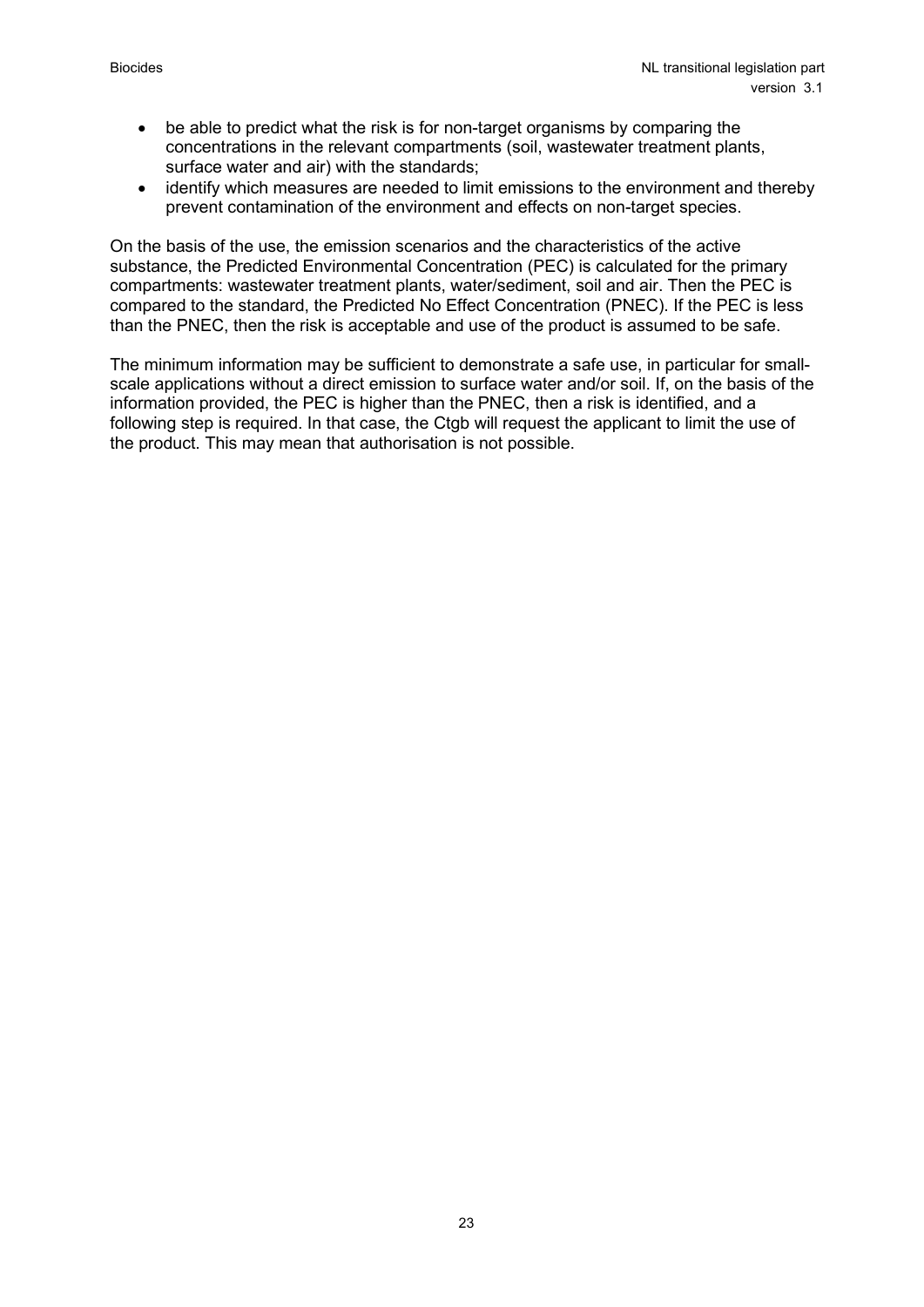# <span id="page-23-0"></span>**3. APPROVAL**

The risk assessment may lead to the conclusion that the biocidal product, within the framework of the intended field of use, results in unacceptable effects on humans and the environment. The conclusion in that case is that the biocidal product concerned cannot be authorised. However, in many cases, measures are conceivable which will limit the identified risks to an acceptable level. For example, the intended field of use may be limited or the use of personal protective equipment may be required. Via these limitations on use, the product can then still be used safely. The Ctgb is authorised to impose limitations on use on the basis of the risk assessment. The Ctgb communicates with the applicant in this regard.

The actual decision whether a biocide can be authorised follows from the aspect specific assessments according to NL transitional legislation (TL) under Wgb 2007 (2011); art. 49 and Bgb and Rgb .

After completing the risk assessment, the Ctgb takes a decision on whether to authorise the biocidal product. The decision is based on the scientific evaluation of the biocidal product. In a very few cases, policy arguments also play a role in the decision on authorising a biocidal product. Economic motives never play a role.

The Ctgb can take various decisions with regard to authorisation:

- A decision to authorise the biocidal product;
- A decision to reject the application;
- A decision to request additional information (this is not a formal decision).

#### Decision to authorise

Decisions to authorise a product are published in the *Staatscourant* (Dutch Government Gazette). Authorised biocidal products are entered into the Pesticides Database which can be found on the Ctgb website.

The decision to authorise a biocidal product determines the following: the name of the biocidal product which has been authorised, the authorisation number, the concentrations of the active substances in the biocidal product, the Legal Use Instructions and the Directions for Use (WG/GA), the hazard indications, warning statements and safety recommendations, and the shelf-life in the original packaging. In addition, an expiry date is determined for the authorisation of the biocidal product. To extend the authorisation after the expiry date, an application for extension of the authorisation must be submitted to the Ctgb in a timely fashion. The Ctgb will inform the authorisation holder accordingly in a timely fashion.

#### Decision to reject

A decision to reject the application is not published. However, if such a decision is taken, the applicant receives a detailed motivation with the reasons why the application was rejected.

#### Decision to request additional information

A decision to request additional information is not published. The applicant receives a detailed motivation of the decision and is given a certain period of time within which the additional information must be provided.

After this information has been provided, a new risk assessment is prepared and a definitive decision is taken regarding the application.

#### *Opinions procedure*

For decisions on the authorisation of biocidal products based on substances which have not previously been authorised in biocidal products in the Netherlands, a special open "opinions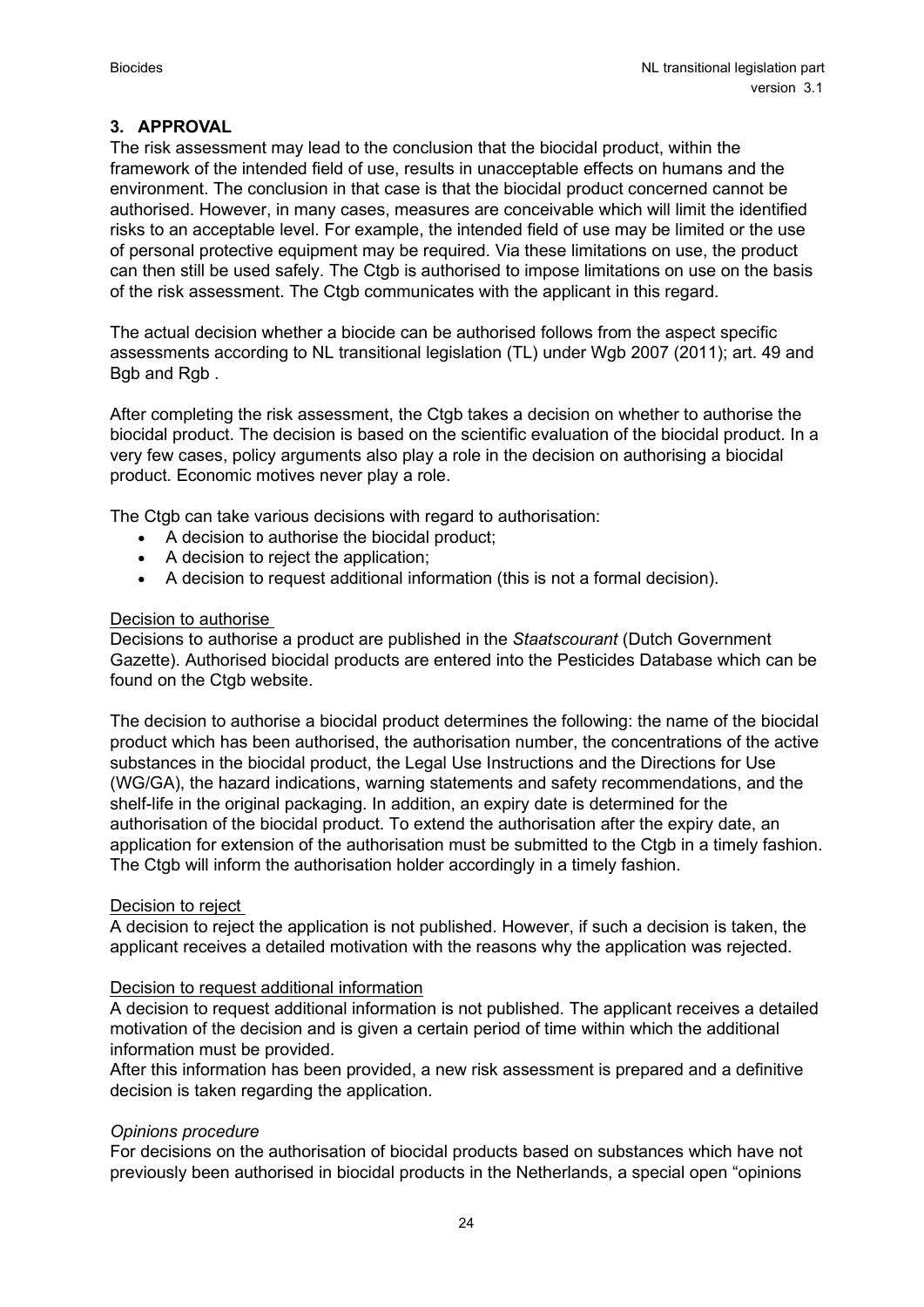procedure" is organised. The decision will be available for inspection at the Ctgb for a period of two weeks. This will also be made known in the *Staatscourant*. During this period, interested parties can indicate in writing that they wish to submit an opinion. The decision is published as quickly as possible in the *Staatscourant*. If an opinion is submitted in a timely fashion, the Ctgb will decide on the application within a reasonable period of time, taking the opinion submitted into account. The applicant of the biocidal product that has been evaluated will be informed in writing of the period of time needed by the Ctgb to reach a decision.

The Wgb (Plant protection products and biocides Act) 2007 stipulates in Art. 49 (1) (b3 and b4): "a biocide may only be authorised where this has no unacceptable effect on men and animal, directly or via residues".

The evaluation of products on the basis of existing active substances already included in Annex I or new substances has been laid down in the Plant Protection Products and Biocides Regulations (Rgb) where it is elaborated that these products are evaluated according to the national specific criteria.

Another provision is that a biocide will only be authorised or registered where the following is adequately taken into account:

- a. all conditions under which the biocide is normally used,
- b. the manner in which the biocide-treated material can be used, and
- c. the consequences of the use and removal of the biocide.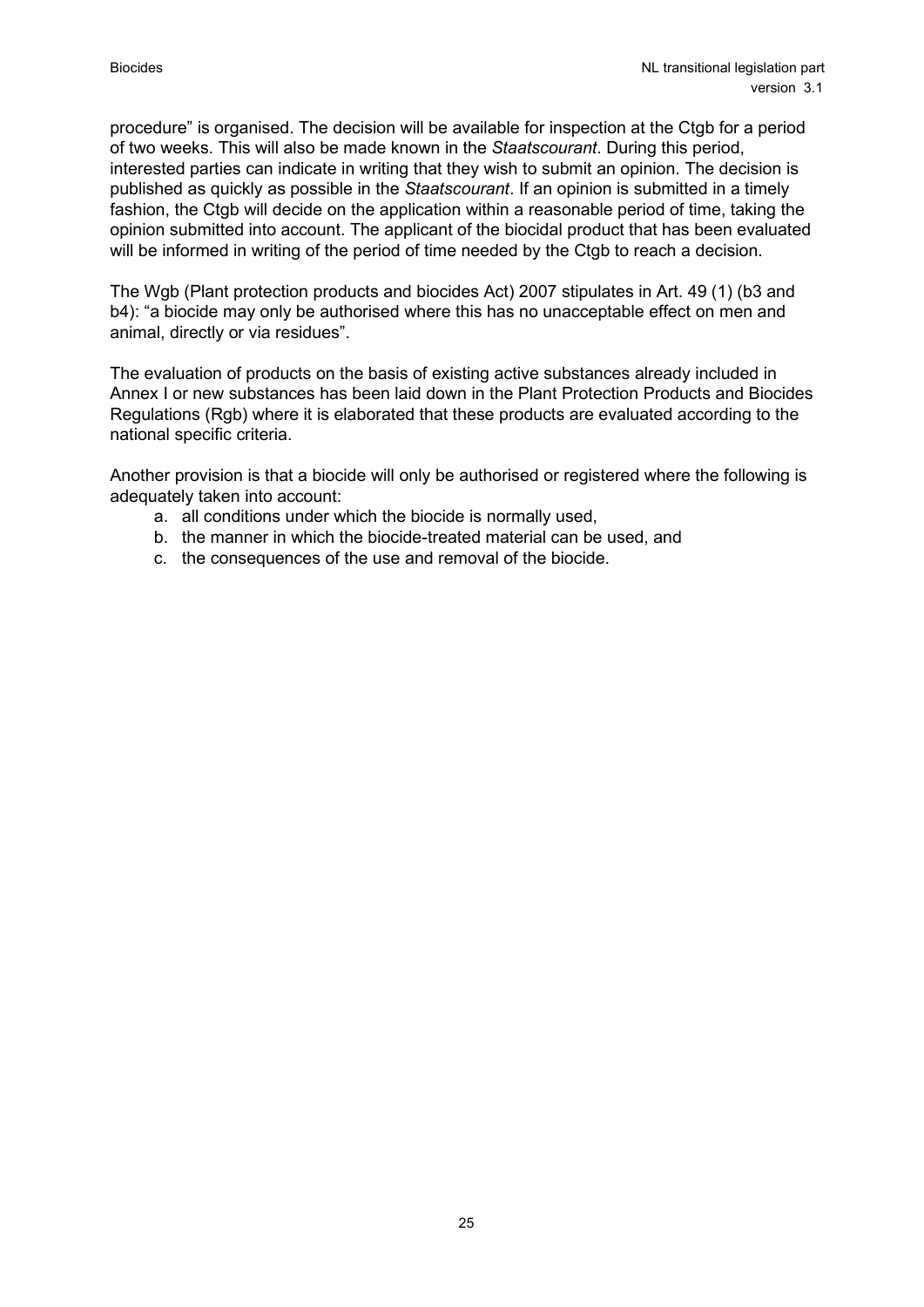### <span id="page-25-0"></span>**4. DEVELOPMENTS TL FRAMEWORK**

[Biocides dossiers](https://echa.europa.eu/regulations/biocidal-products-regulation/approval-of-active-substances/bpc-opinions-on-active-substance-approval) are currently being evaluated in EU framework and product authorisations are currently assed in the EU and NL. This process will also result in new or amendments of the already existing guidances, agreements, recommendations, test guidelines etc.

Developments within the EU/NL framework will also affect the data requirements and testing framework with criteria and trigger values (e.g. derivation endpoints and limit values and [Substance of concern](https://english.ctgb.nl/biocidal-products/application-active-substance/substances-of-concern) approach) in TL framework because the largest possible harmonisation of data requirements and testing framework for criteria and trigger values is aimed for.

After agreement by the Ctgb new or amended EU-developed methods will be implemented and used for aspect specific assessments in the TL framework taking into account national specific elements.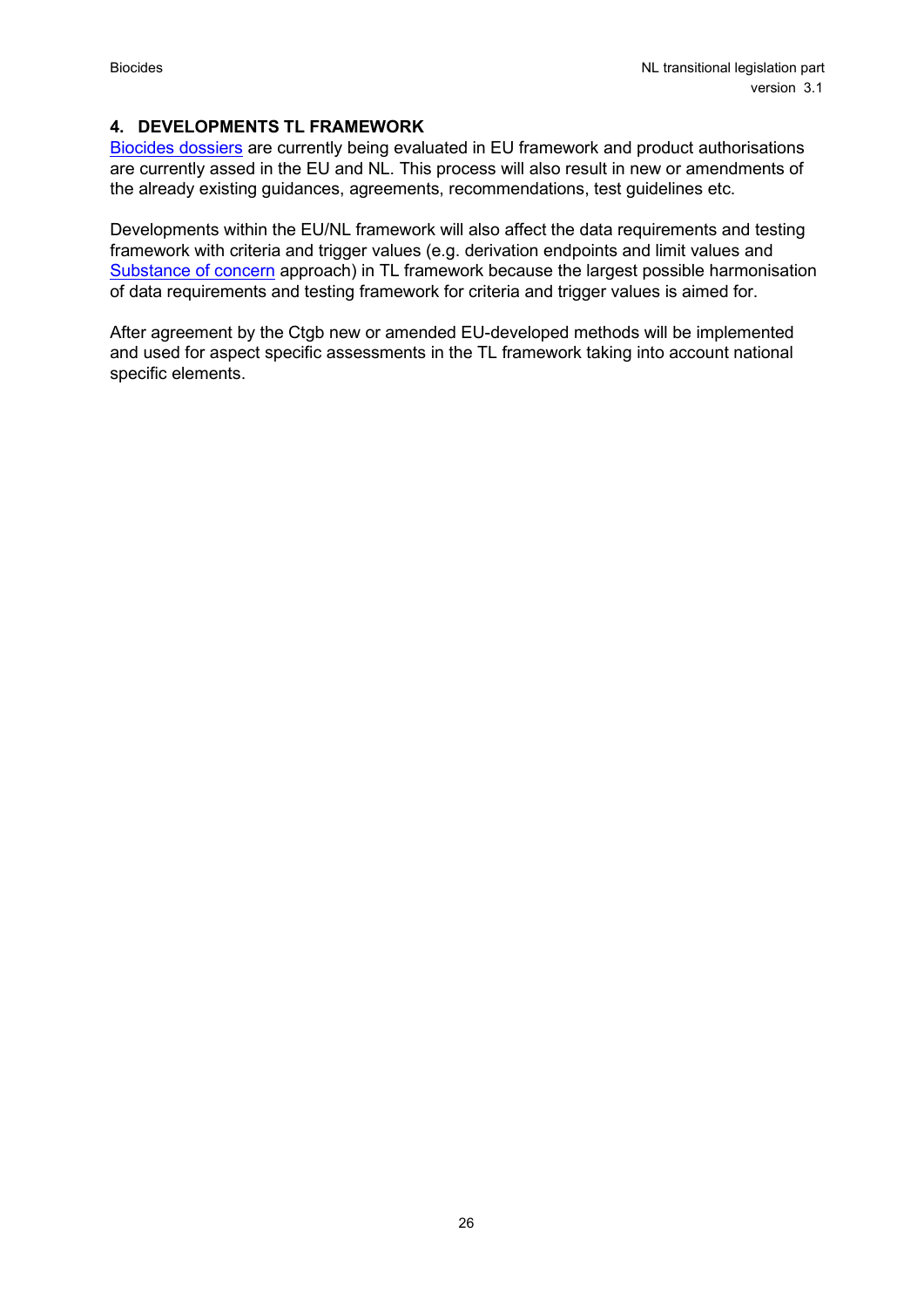# <span id="page-26-0"></span>**5. APPENDICES**

# *Appendix 1A: Required information on toxicity of active substances*

### Acute Toxicity

For acute oral, dermal and inhalation studies, substances other than gases shall be administered via at least two routes, one of which should be the oral route. The choice of the second route will depend upon the nature of the substance and the likely route of human exposure. Gases and volatile liquids should be administered by the inhalation route. The acute toxicity tests provide an indication of the possible adverse effects of the active substance. Administration via different routes makes an overall assessment possible of relatively acute hazards of exposure in different exposure routes. Furthermore, acute toxicity testing serves as an initial step in planning dosage levels for subsequent testing. Acute toxicity testing may provide valuable information for accidental situations.

#### *Oral*

For substances with low acute oral toxicity, a limit test using 2000 mg/kg body weight may be sufficient. However, a need to testing higher doses could be determined on a case-by-case basis. When planning new tests, the EC methods B.1.bis, B.1.tris (or the corresponding OECD guidelines 420 and 423) and OECD guideline 425 are recommended. EC method B.1 (or the corresponding OECD guideline 401) should not be used.

Existing results based on EC method B.1 (or OECD method 401) are acceptable.

#### *Dermal*

Dermal toxicity must be reported in an active substance except for gases. For substances with low acute dermal toxicity, a limit test using 2000 mg/kg body weight may be sufficient. Use EC method B.3 or the corresponding OECD guideline 402.

#### *Inhalation*

Inhalation toxicity must be reported where the active substance is:

- a volatile substance (vapour pressure  $> 1 \times 10-2$  Pa at 20 $^{\circ}$ C),
- a powder containing a significant proportion (e.g. >1% on a weight basis) of particles with particle size MMAD <50 micrometres or to be included in preparations which are powders or are to be applied in a manner which generates aerosols, particles or droplets in the inhalable size range (MMAD < 50 micrometres).

Substances classified as corrosive on skin must not be studied. The full study using three dose levels may not be necessary if a substance at an exposure concentration to the limit concentrations of the test guideline (limit test) or at the maximum attainable concentration produces no compound-related mortalities. Use EC method B.2. or the corresponding OECD guideline 403.

#### *Skin and eye irritation*

The tests will provide information on the degree and nature of skin, eye and associated mucous membrane irritation, especially with regard to the reversibility of responses. These tests need not be carried out if the active substance is a strong acid or base (pH below 2 or above 11.5) and where the active substance has shown to have potential corrosive properties, or is a severe skin irritant, eye irritation test shall not be necessary. It may be possible to accept positive findings from *in vitro* test methods which are close to validation by recognised organisations EC methods B.4 (skin irritation) and B.5 (eye irritation) or the corresponding OECD guidelines 404 and 405.

#### *Skin sensitisation*

The test will provide sufficient information to assess the potential of the active substance to cause skin sensitisation reactions.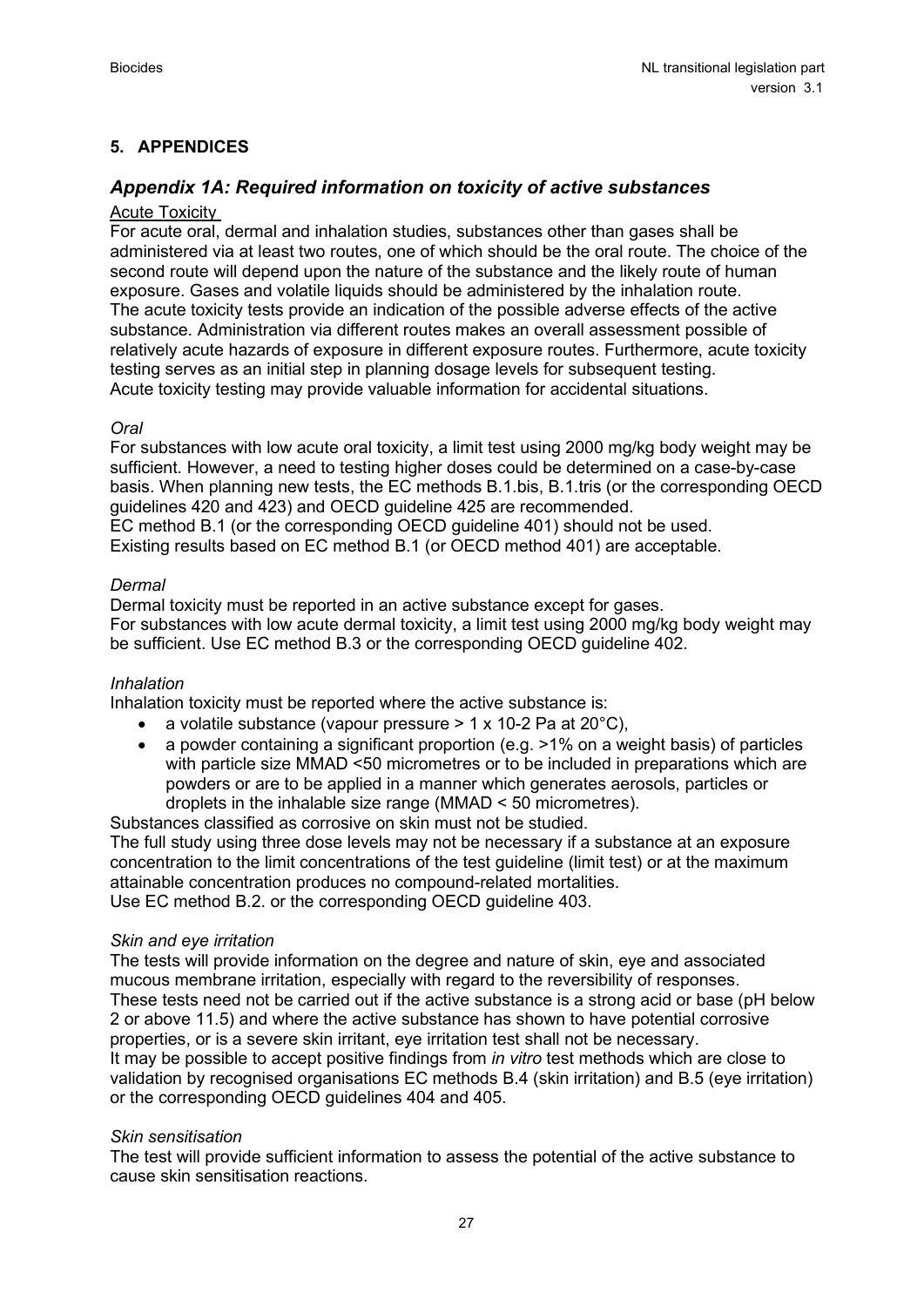While the guinea-pig Maximisation test is considered to be the preferred adjuvant technique in certain cases, there may be good reasons for choosing the Buehler test or the Local Lymph Node Assay (LLNA). However, scientific justification may be given when either of the two latter mentioned is used. The test is not needed if the active substance is classified as a sensitiser according to Directive 67/548/EEC or is otherwise known to be a sensitiser (e.g. see human data in paragraph A6.12.6). Use EC method B.6 or the corresponding OECD guideline 406.

#### Metabolism studies in mammals

The test(s) should provide basic data about the rate and extent of absorption, the tissue distribution and the relevant metabolic pathway including the degree of metabolism, the routes and rate of excretion and the relevant metabolites.

Usually a single application test with two different doses (low and high doses) and a repeated dose toxicokinetic study in one appropriate species, usually rats, by the oral route is required.

#### Subchronic oral toxicity test

Usually rats are the preferred rodent species and dogs are the preferred non-rodent species. If there is evidence from the 90-day studies that dogs are significantly more sensitive and where such data is likely to be useful in extrapolating results to humans, in addition to the 90-day study a 12-month toxicity study in dogs may need to be conducted and reported. It is possible to replace a 90-day study in dogs with a one-year study in dogs. An expert judgement is required to determine whether the one-year test is needed (see Chapter 1.2, point 4). Use EC methods B.26 (90-day repeated oral dose study using rodent species) and B.27 (90-day repeated oral dose study using non-rodent species) or the corresponding OECD guidelines 408 or 409.

A percutaneous study may be necessary where it is justified that dermal route is more appropriate or specific effects of concern are different from the effects seen in the studies in other routes. Use EC method B.28 or the corresponding OECD guideline 411.

For volatile substances (vapour pressure >1x 10-2 Pa) or in cases where the potential inhalation exposure is significant, an inhalation study is required instead of an oral study. In some cases (e.g. aerosols and dusts/particulate matter), studies by the inhalation route should be required in addition to studies by the oral route. Use EC method B.29 or the corresponding OECD guideline 413.

A combined long-term carcinogenic toxicity study in rats in cases of non-reversibility or a carcinogenic potential is demonstrated in the 90-day study.

#### Genotoxicity studies

The testing of genotoxicity is a screening programme to identify substances which might cause permanent transmissible changes in the amount or structure of a single gene or gene segments, a block of genes or chromosomes. Genotoxicity studies may provide pre-screening information on the genotoxic carcinogenic potential of a substance.

At least one *in vitro* test for gene mutations, one test for clastogenicity in mammalian cells and one test for gene mutation in mammalian cells are required.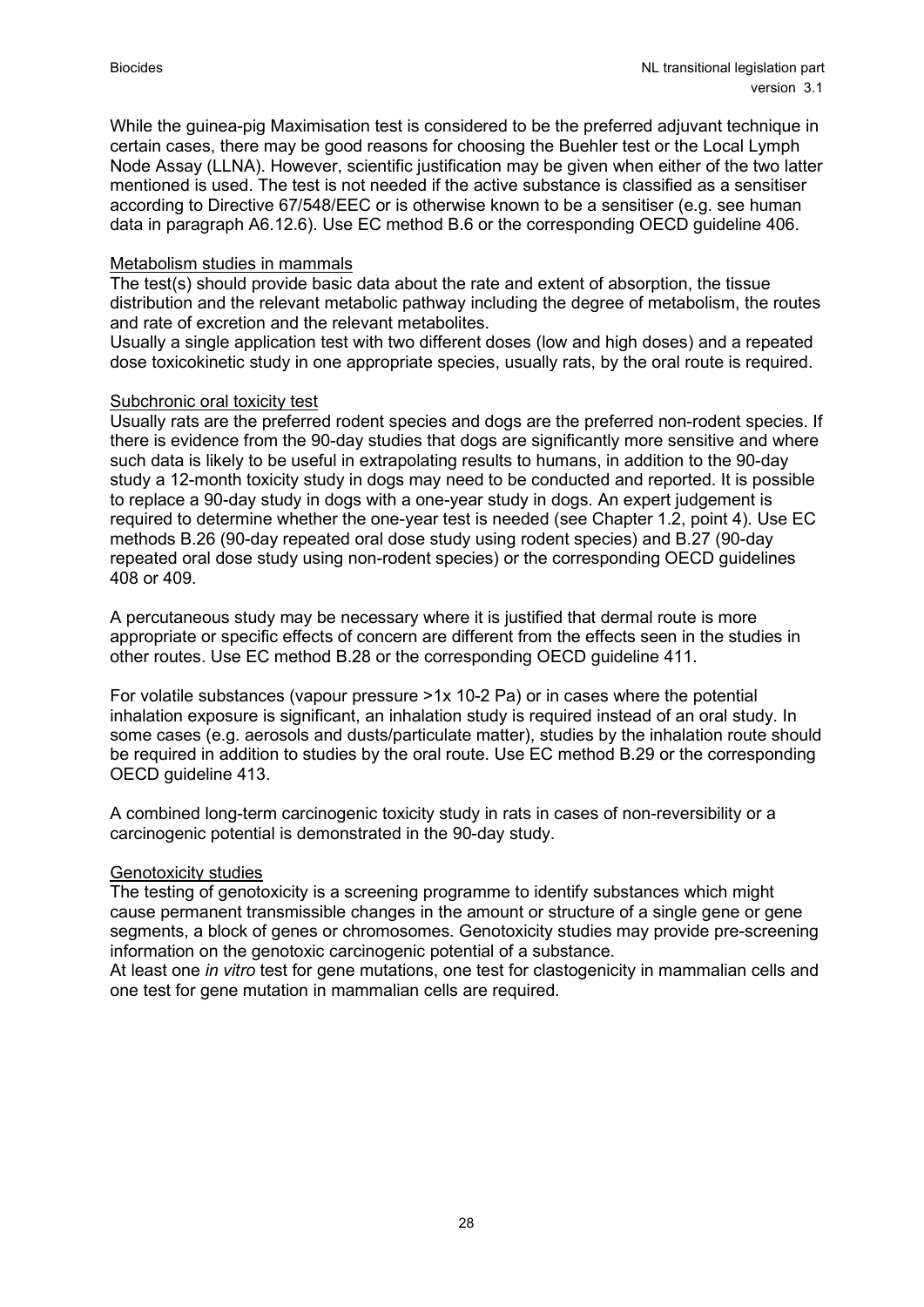Additional tests, which may become necessary upon positive results of the initial screening tests or for other reasons should be selected on a case-by-case basis taking into consideration genetic endpoints, mechanistic aspects, cell-specific aspects, physico-chemical, toxicokinetic and toxicodynamic properties and relevant information on the chemical analogues of the substance. An expert judgement is required to decide on additional studies (see Chapter 1.2, point 4). Use EC methods B.10-B25 or the corresponding on OECD guidelines 471-485.

#### *I. In vitro gene mutation study in bacteria*

E.g. EC method B.14 (Salmonella typhimurium-reverse mutation assay) or the corresponding OECD guideline 471.

#### *II. In vitro cytogenicity study in mammalian cells*

E.g. EC method B.10 (*In vitro* mammalian cytogenetic test) or the corresponding OECD guideline 473.

#### *III. In vitro gene mutation assay in mammalian cells*

E.g. EC method B.17 (*In vitro* mammalian cell gene mutation test) or the corresponding OECD guideline 476.

#### *IV. In vivo genotoxicity study*

If *in vitro* genotoxicity studies are positive, then an *in vivo* genotoxicity study will be required (bone marrow assay for chromosomal damage or a micronucleus test). EC methods B.11 (*In vivo* mammalian bone-marrow cytogenetic test, chromosomal analysis), B.12 (Micronucleus test) or the corresponding OECD guidelines 474, 475 are the preferred testing methods. Tests performed accordingly EC methods B.24 (Mouse spot test) or the corresponding OECD guideline 484, B.39 (*in vivo* UDS assay) or the corresponding OECD guideline 486 and other tests may give supplementary information on genotoxicity.

*V. If in vivo studies are negative but some of the in vitro tests are positive* then undertake a second *in vivo* study to examine whether mutagenicity or evidence of DNA damage can be demonstrated in tissue other than bone marrow.

*If in vivo studies are positive* then a test to assess possible germ cell effects may be required. EC method B 22 (Rodent dominant lethal test) and B23 (*In vivo* mammalian germ cell cytogenetics) or the corresponding OECD guidelines 478 and 483.

#### Reproductive toxicity

These tests provide information on adverse effects on male and female fertility and embryonic and foetal development including possible adverse effects on the offspring during lactation and on the maternal animals. The tests will give additional information on any enhancement of general toxic effects on pregnant animals.

If, in exceptional circumstances, it is claimed that such testing is unnecessary, this claim must be fully justified.

#### *I. Teratogenicity test*

The tests should normally be performed in rabbits and one rodent species.

In the event that one study is performed, the preferred species is rabbit.

For substances with low toxicity, a limit test with 1000 mg/kg body weight may be sufficient. While the standard reference point for treatment responses are concurrent control data, historical control data may be helpful in the interpretation of the particular teratogenicity studies.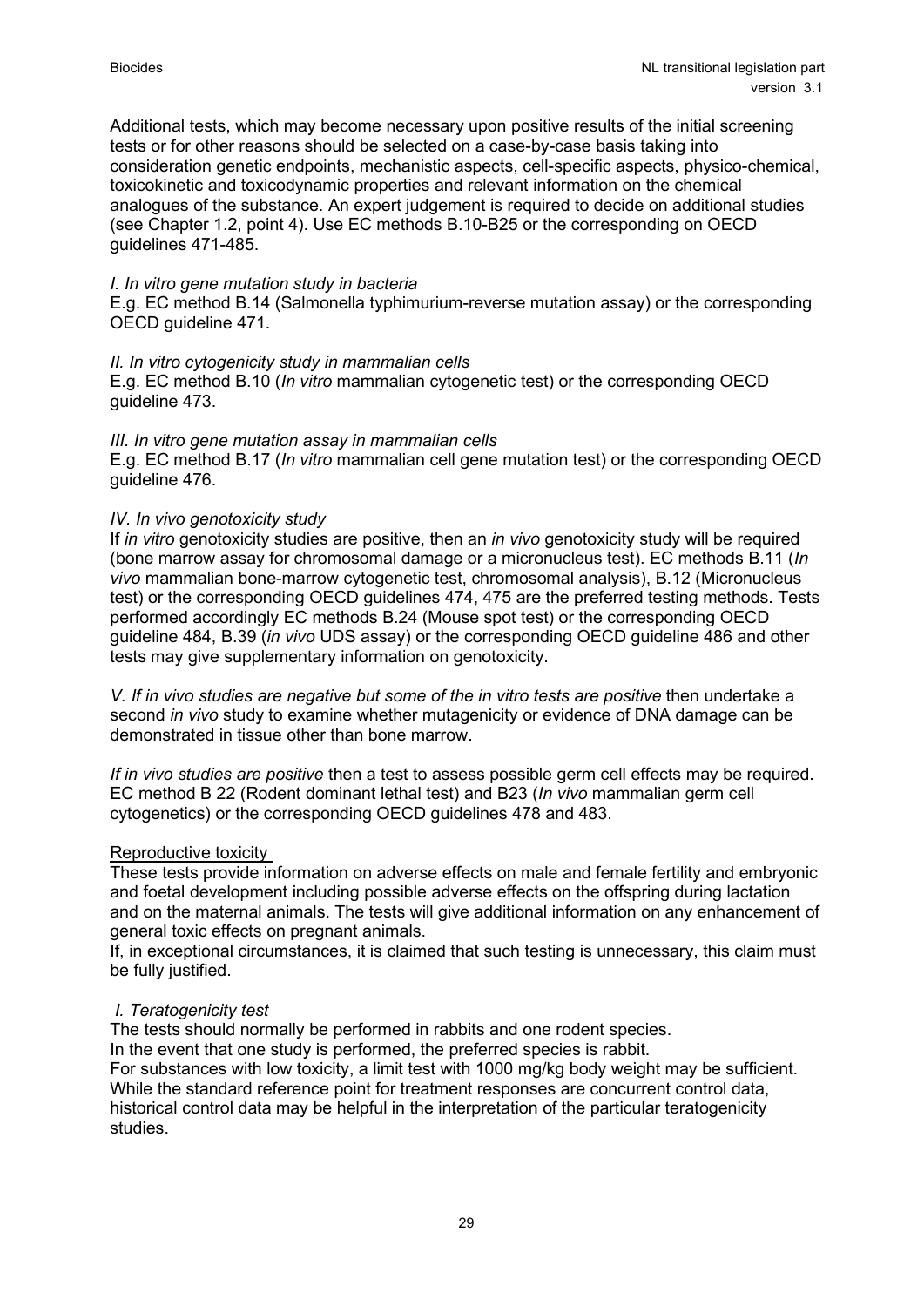The historical control data provided must include the same principles as reported. A computerised database as reference for these data may be useful. A glossary or detailed description of terminology and diagnostic principles for malformations and variations must be given in the report. Use EC method B.31 or the corresponding OECD guideline 414.

#### *II. Two-generations reproduction study*

This should be conducted using two generations, in one species (rats). The investigation should be performed carefully both with male and female animals. Use EC method B.35 or the corresponding OECD guideline 416.

#### Neurotoxicity study

This data may be relevant on the basis of the toxicological properties of a substance. Neurotoxicity studies detect functional changes and/or structural and biochemical changes in the central and peripheral nervous systems. These changes can be morphological, physiological (e.g. electroencephalographic changes), or behavioural in their nature, or can be changes in biochemical parameters (e.g. neurotransmitter levels). If there are any indications that the active substance may have neurotoxic properties then specific neurotoxicity studies are required. Indications of neurotoxicity can be acquired from the standard systemic toxicity studies. Further investigation is possible using standard repeated dose toxicity tests with incorporation of specific neurotoxicity measures, like sensory activity, grip strength, and motor activity assessment (e.g. EC method B7 or the corresponding OECD guideline 407) and/or acute neurotoxicity testing using the OECD method 424. Expert judgement is required to decide whether a repeated dose neurotoxicity study is needed (see Chapter 1.2, point 4). These studies have to be performed for substances of similar or related structures to those capable of inducing delayed neurotoxicity. If anticholinesterase activity is detected, a test for response to reactivating agent may be required.

Use EC methods number B.37 (Delayed neurotoxicity of organophosphorus substances following acute exposure) and B.38 (Delayed neurotoxicity of organophosphorus substances, 28 repeated dose study) or the corresponding OECD guidelines 418 and 419.

#### *Additional data active substance*

In situations as mentioned below, additional data might be necessary:

- Toxicity of degradation products, by-products and reaction products related to human exposure. Information is required on the toxic effects of substances generated from an active substance, other than mammalian metabolites, in the normal use of a biocidal product. Where human exposure is significant, toxicity testing may be needed. This data may be relevant for many product types. As examples, product types 1 and 2 (reaction products with water when the substance is used for human hygiene purposes). The decision as to the need for this data should be made on a case-bycase basis by expert judgement.
- If residues of the biocidal product remain on feedingstuffs for a significant period of time, then feeding and metabolism studies in livestock will be required to permit evaluation of residues in food of animal origin. The decision as to the need for this data should be made on a case-by-case basis by expert judgement.

# *Appendix 1B: Required information on toxicity of product*

In general, testing on the product/mixture does not need to be conducted if: there are valid data available on each of the components in the mixture to allow classification of the mixture according to the rules laid down in Regulation (EC) No 1272/2008 (CLP), and synergistic effects between any of the components are not expected.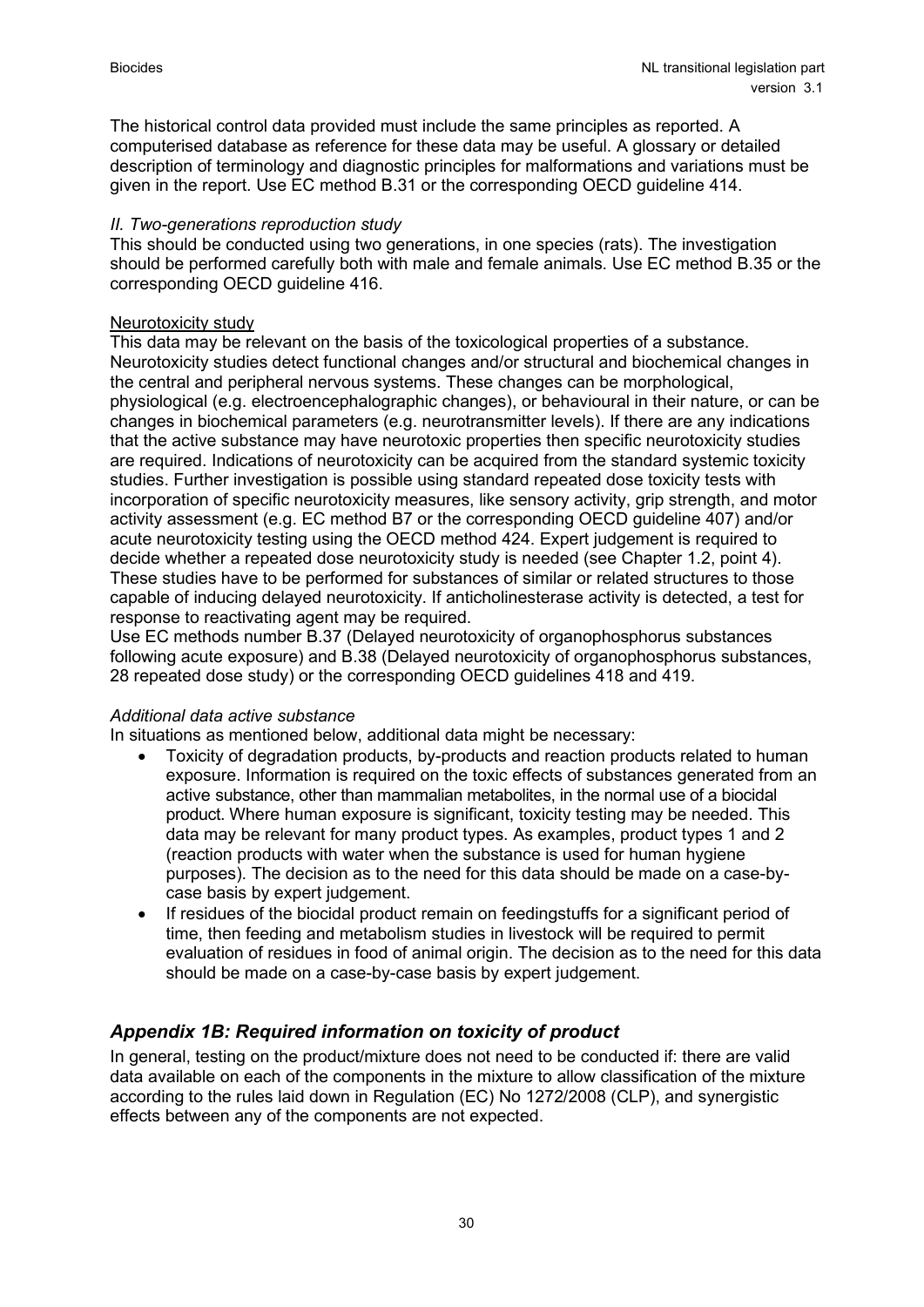Before an animal test can be commissioned, it must first be determined if such a test has previously been conducted. For this case, a written request for information on animal testing can be sent directly to [Ctgb](https://english.ctgb.nl/biocidal-products/application-transitional-legislation/rfi-animal-testing) by means of a VIB form.

#### Acute toxicity

Biocidal products other than gases shall be administered via at least two routes, one of which should be the oral route. The choice of the second route will depend upon the nature of the product and the likely route of human exposure. Gases and volatile liquids should be administered by the inhalation route.

In some cases it may be necessary to study acute toxicity in all three routes.

The acute toxicity tests are to provide an indication of possible adverse effects of the toxicity of the biocidal product. Administration via different routes makes an overall assessment possible of the relative hazard of different exposure pathways. Acute toxicity testing may provide valuable information for accidental situations.

#### *Oral*

For preparations with low acute oral toxicity, a limit test at 2000 mg/kg body weight may be sufficient.

When planning new tests, the EC methods B.1.bis, B.1.tris (or the corresponding OECD TGs 420 and 423) and the OECD TG 425 are recommended). EC method B.1 (or OECD TG 401) should not be used. Existing results based on EC method B.1 (or OECD TG 401) are acceptable.

#### *Dermal*

Dermal toxicity must be reported except for gases.

For preparations with low acute dermal toxicity, a limit test at 2000 mg/kg body weight may be sufficient. Preparations which are classified as corrosive must not be studied. Use EC method B.3 or the corresponding OECD guideline 402.

#### *Inhalation*

Inhalation toxicity must be reported, if the preparation is

- volatile (vapour pressure  $> 1 \times 10-2$  Pa at 20 $^{\circ}$ C), or
- a powder containing a significant portion (e.g.  $> 1\%$  on a weight basis) of particles with particle size MMAD < 50 micrometres, or
- to be applied in a manner which generates aerosols, particles, or droplets in an inhalable size range (MMAD < 50 micrometres).

Preparations classified as corrosive must not be studied.

A full study using three dose levels may not be necessary if a preparation at an exposure concentration to the limit concentrations of the test guideline (limit test) or at the maximum attainable concentration produces no compound-related mortalities. Use EC method B.2 or the corresponding OECD guideline 403.

#### *Skin and eye irritation*

The tests will provide information on degree and nature of skin, eye and associated mucous membrane irritation, especially with regard to reversibility of responses.

If the active substance is a strong acid or base (pH value below 2 or above 11.5), the test does not need to be carried out.

It may be possible to accept positive findings from *in vitro* test methods which are close to validation by recognised organisations.

If the materials have been shown to have potential corrosive or severe irritant properties, the test should not be carried out.

If the formulation of the product gives reasons to believe and accept that the product should be classified and labelled as an irritant, then the tests not may be carried out.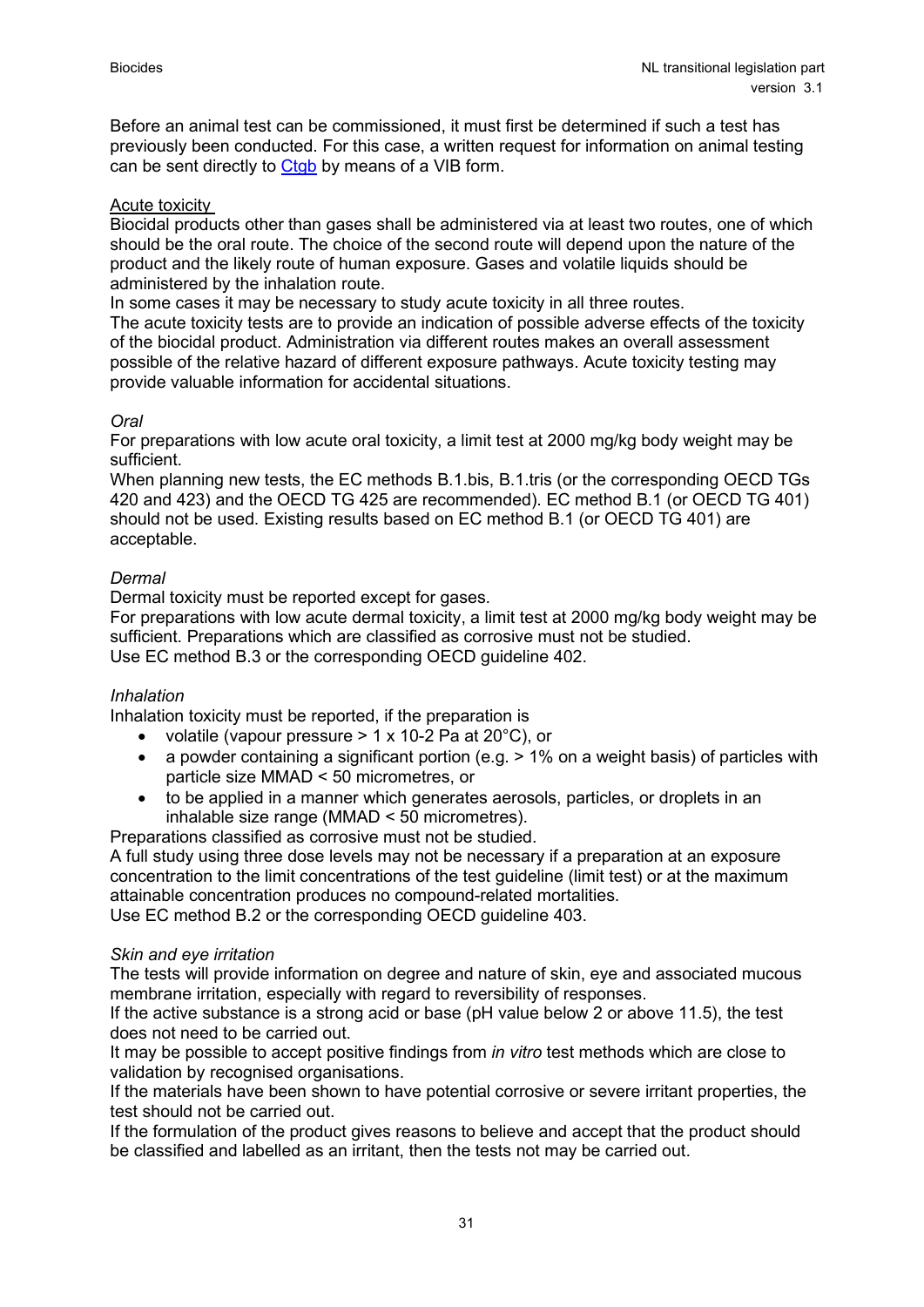Use EC methods B.4 (dermal irritation) and B.5 (eye irritation) or the corresponding OECD guidelines 404 and 405.

#### *Skin sensitisation*

The test will provide information to assess the potential of the product to cause a skin sensitisation reaction.

This is not needed where the preparation contains a substance or substances which is/are classified as a sensitiser(s) according to Directive 67/548/EC or is/are otherwise known be a sensitiser/sensitisers, e.g. on the basis of epidemiological data.

While the guinea pig Maximisation test is considered to be the preferred adjuvant technique in certain cases there may be good reasons for choosing the Buehler test or the Local Lymph Node Assay (LLNA). However, scientific justification may be given if either of the two latter mentioned is used.

Use EC method B.6 or the corresponding OECD guideline 406, for example.

#### *Additional data*

In a situation as mentioned below, additional data may be necessary:

#### Dermal absorption

For determining the dermal absorption, the "EU guidance document on dermal absorption" (EFSA Journal 2012;10(4):2665 or EFSA Journal 2017;15(6):4873 depending on the date of submission of the dossier) should be used as a guideline. From March 2020 and onwards, only EFSA 2017 guidance must be used. However, if applicable to your product, the default values of the EFSA 2017 can be used before the indicated time. Otherwise, EFSA 2012 needs to be considered. In special cases (when dermal exposure is the main route of exposure and a risk as a result of dermal exposure is identified) endpoints based on *in vitro* and/or *in vivo* dermal absorption studies can be used to refine the risk assessment. These dermal absorption studies should be carried out in accordance with OECD guidelines 427 and 428 and the "EU guidance document on dermal absorption". The concentrations of the test substance should be of the order of magnitude of the estimated human exposure. If for dermal absorption the value as included in the CAR (based on study information) is used, information needs to be submitted which shows that the product is comparable to the tested product in the CAR. For this the "EU guidance document on dermal absorption" can be used.

The working group on Human Health (BPC WG HH) adopted the document ["Dermal](https://echa.europa.eu/documents/10162/4221979/dermal_absorption_pt21_en.pdf/58daec9b-59b0-c679-e47f-60ad08ec0976)  [absorption of PT21 active substances"](https://echa.europa.eu/documents/10162/4221979/dermal_absorption_pt21_en.pdf/58daec9b-59b0-c679-e47f-60ad08ec0976) in November 2016. The publication date on the ECHA website was 9-12-2016 and Ctgb implemented the document from 9-12-2016.

The document on dermal absorption PT21 describes the practical ways forward in performing and interpreting dermal absorption studies on antifouling products.

At the moment the protocols as given in OECD guidelines 427 (*in vivo*) and 428 (*in vitro*), supported by OECD Guidance Document No. 28 for the conduct of skin absorption studies, are considered appropriate. Furthermore, the general principles as indicated in e.g. ECHA Guidance Vol III Part A: Information requirements and EFSA Guidance on dermal absorption (2012) are followed. However, some of the recommended procedures or general principles are difficult to apply to film-forming antifouling paints. In this document the practical ways forward in performing and interpreting dermal absorption studies on antifouling products, not supported by the protocols and the general principles as indicated are recommended.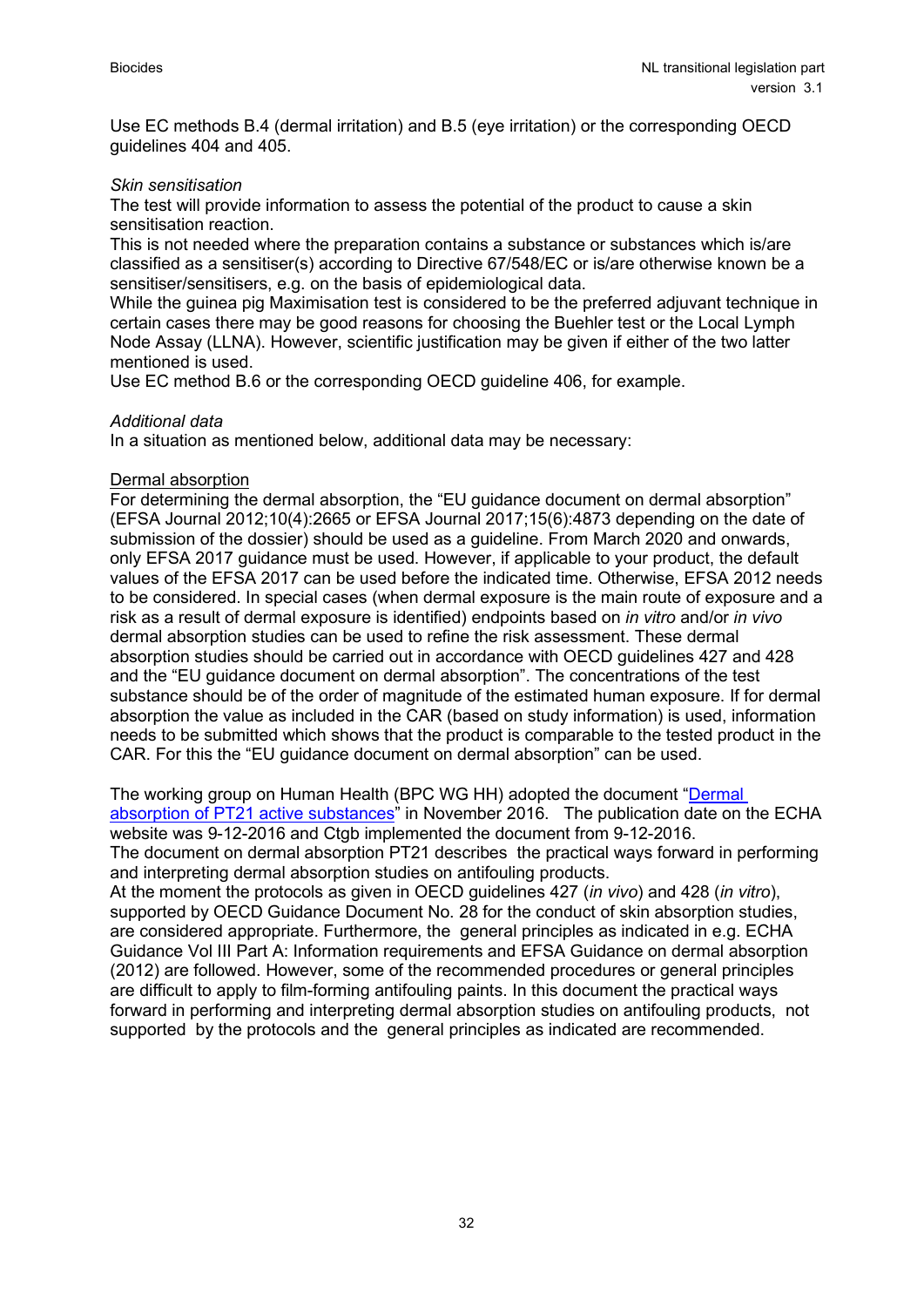#### Disinfection by-products

DBPs formed by DBP forming active substances (e.g. reactive chlorinated/brominated substances, peroxides etc.) will be considered during product authorisation from January 2019 and onwards. For the guidance for DBP, please refer to the General introduction, [section 5.6](https://english.ctgb.nl/biocidal-products/application-active-substance/substances-of-concern): Disinfection By-Products.

In January 2017 the [final guidance](https://echa.europa.eu/documents/10162/15623299/bpr_guidance_vol_v_dbp_en.pdf/a57a2905-923a-5aa3-ead8-45f5c5503daf) on Disinfection By-Products was made available on the ECHA website. This document summarises background information and provides a strategy for the human health risk assessment of DBPs. This document provides a scientific and pragmatic strategy for the risk assessment of disinfection by-products (DBPs) in the context of authorisation of halogenated biocidal products in swimming-pool water under European legislation.

The risk assessment is based on a set of known marker DBPs, using consensus health-based limit values and published, modelled or measured DBP concentrations under described conditions.

Measurements of concentrations of DBPs after biocide use in swimming-pools are needed to perform the risk assessment. Relevant concentration data may be gathered from available literature. Where needed actual measurements should be performed. Simulation studies or modelling can be used to derive realistic worst case formation levels.

The present guidance focuses on PT2 in swimming-pool water for which human exposure was considered most relevant while discussing the exposures to DBPs (PT2 swimming water, PT11/12). Other PTs for which a DBP-assessment may be needed are PT1, PT4 and PT5, followed by PT3, PT11 and PT12. It is recommended to further investigate the applicability of the present guidance to these PTs.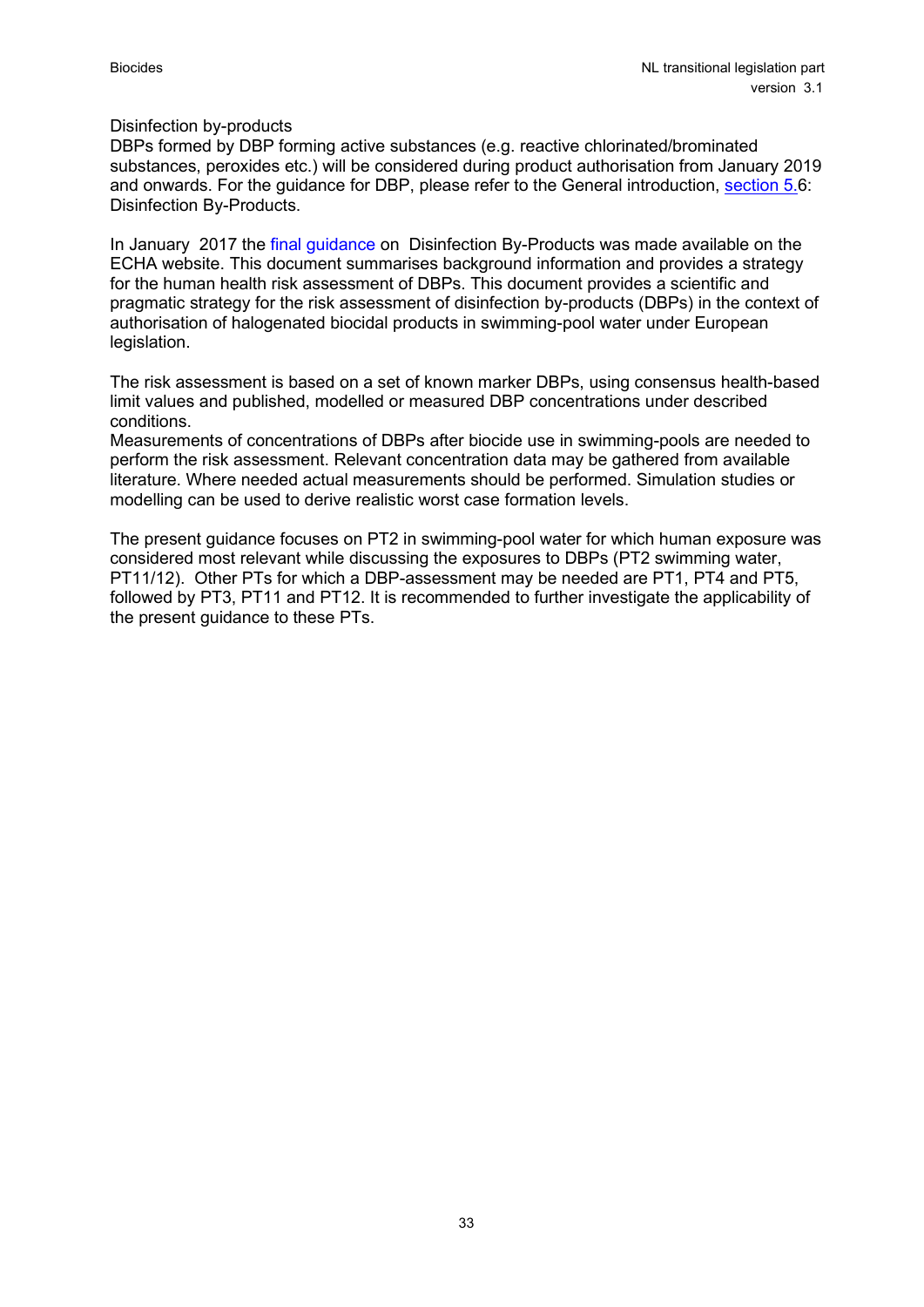# *Appendix 2A: Endpoints for environmental section*

| <b>Test code</b>       | Data requirements                                                                                                                                                                                                    | Environmental compartment or group of organisms exposed |                             |                             |                            |               |                             |
|------------------------|----------------------------------------------------------------------------------------------------------------------------------------------------------------------------------------------------------------------|---------------------------------------------------------|-----------------------------|-----------------------------|----------------------------|---------------|-----------------------------|
|                        |                                                                                                                                                                                                                      | <b>Sewage</b><br>treatment<br>plant                     | <b>Surface</b><br>water*    | <b>Salt</b><br>water*       | Soil **                    | Air           | <b>Birds and</b><br>mammals |
|                        | Fate and behaviour                                                                                                                                                                                                   |                                                         |                             |                             |                            |               |                             |
| 7.1.1.1.1              | Hydrolysis as a function of<br>pH and identification of<br>breakdown products                                                                                                                                        |                                                         | $\bullet$                   | $\bullet$                   | $\bullet$                  |               |                             |
| 7.1.1.1.2              | Phototransformation in<br>water including identity of<br>the products of<br>transformation                                                                                                                           |                                                         |                             |                             | $\bullet$                  |               |                             |
| 7.1.1.2.1<br>7.1.1.2.2 | Ready biodegradability<br>Inherent biodegradability,<br>where appropriate                                                                                                                                            | $\bullet$<br>$\Diamond(2)$                              | $\bullet$<br>$\Diamond$ (2) | $\Diamond(2)$               | $\bullet$<br>$\Diamond(2)$ |               |                             |
| 7.1.1.2.3              | <b>Biodegradation in seawater</b>                                                                                                                                                                                    |                                                         |                             | $\lozenge$ (3)              |                            |               |                             |
| 7.1.2.1.2              | Anaerobic biodegradation                                                                                                                                                                                             |                                                         |                             |                             | $\lozenge$ (4)             |               |                             |
| 7.1.3                  | Adsorption/desorption<br>screening test                                                                                                                                                                              |                                                         | $\bullet$                   | $\bullet$                   | $\bullet$                  | $\bullet$     |                             |
| 7.2.3.1                | Adsorption and desorption<br>in accordance with the new<br>test guideline EC C18 or<br>the corresponding OECD<br>106 and, where relevant,<br>adsorption and desorption<br>of metabolites and<br>degradation products |                                                         |                             |                             | $\lozenge(5)$              |               |                             |
| 7.3.1                  | Phototransformation in air<br>(estimation method),<br>including identification of<br>breakdown products                                                                                                              |                                                         |                             |                             |                            | $\Diamond(6)$ |                             |
|                        | Effects on organisms                                                                                                                                                                                                 |                                                         |                             |                             |                            |               |                             |
| 7.4.1.1                | Acute toxicity to fish                                                                                                                                                                                               |                                                         | $\bullet$                   | $\bullet$<br>$\Diamond$ (7) | $\bullet$                  |               |                             |
| 7.4.1.2                | Acute toxicity to<br>invertebrates                                                                                                                                                                                   | $\bullet$                                               | $\bullet$                   | $\bullet$<br>$\Diamond$ (7) | $\bullet$                  |               |                             |
| 7.4.1.3                | Growth inhibition test on<br>algae                                                                                                                                                                                   |                                                         | $\bullet$                   | $\bullet$<br>$\Diamond$ (7) | $\bullet$                  |               |                             |
| 7.4.1.4                | Inhibition to microbiological<br>activity (STP)                                                                                                                                                                      |                                                         | $\Diamond$ (8)              | $\Diamond$ (8)              | $\Diamond$ (8)             |               |                             |
| 7.4.2                  | Bioconcentration***                                                                                                                                                                                                  | ٠                                                       | $\bullet$                   | $\bullet$                   | $\bullet$                  |               | $\bullet$                   |
| 7.4.3.2                | Effects on reproduction<br>and growth rate on an<br>appropriate species of fish                                                                                                                                      | $\Diamond(9)$                                           | $\Diamond(9)$               | $\Diamond(7)$               |                            |               |                             |
| 7.4.3.3.1              | Bioaccumulation in an<br>appropriate species of fish                                                                                                                                                                 | $\Diamond(10)$                                          | $\Diamond(10)$              | $\Diamond(10)$              |                            |               |                             |
| 7.4.3.3.2              | Bioaccumulation in an<br>appropriate invertebrate<br>species                                                                                                                                                         |                                                         |                             | $\sqrt{(10a)}$              |                            |               |                             |
| 7.4.3.4                | Effects on reproduction<br>and growth rate with an<br>appropriate invertebrate<br>species                                                                                                                            | $\Diamond(9)$                                           | $\sqrt[6]{(9)}$             | $\Diamond(7)$               |                            |               |                             |
| 7.4.3.5.1              | Effects on sediment<br>dwelling organisms                                                                                                                                                                            | $\sqrt{(11)}$                                           | $\sqrt{(11)}$               | $\Diamond(7)$               |                            |               |                             |
| 7.4.3.5.2              | Aquatic plant toxicity                                                                                                                                                                                               |                                                         |                             | $\sqrt[6]{(7)}$             |                            |               |                             |

# **Minimal file requirements1,2 depending on the type of application**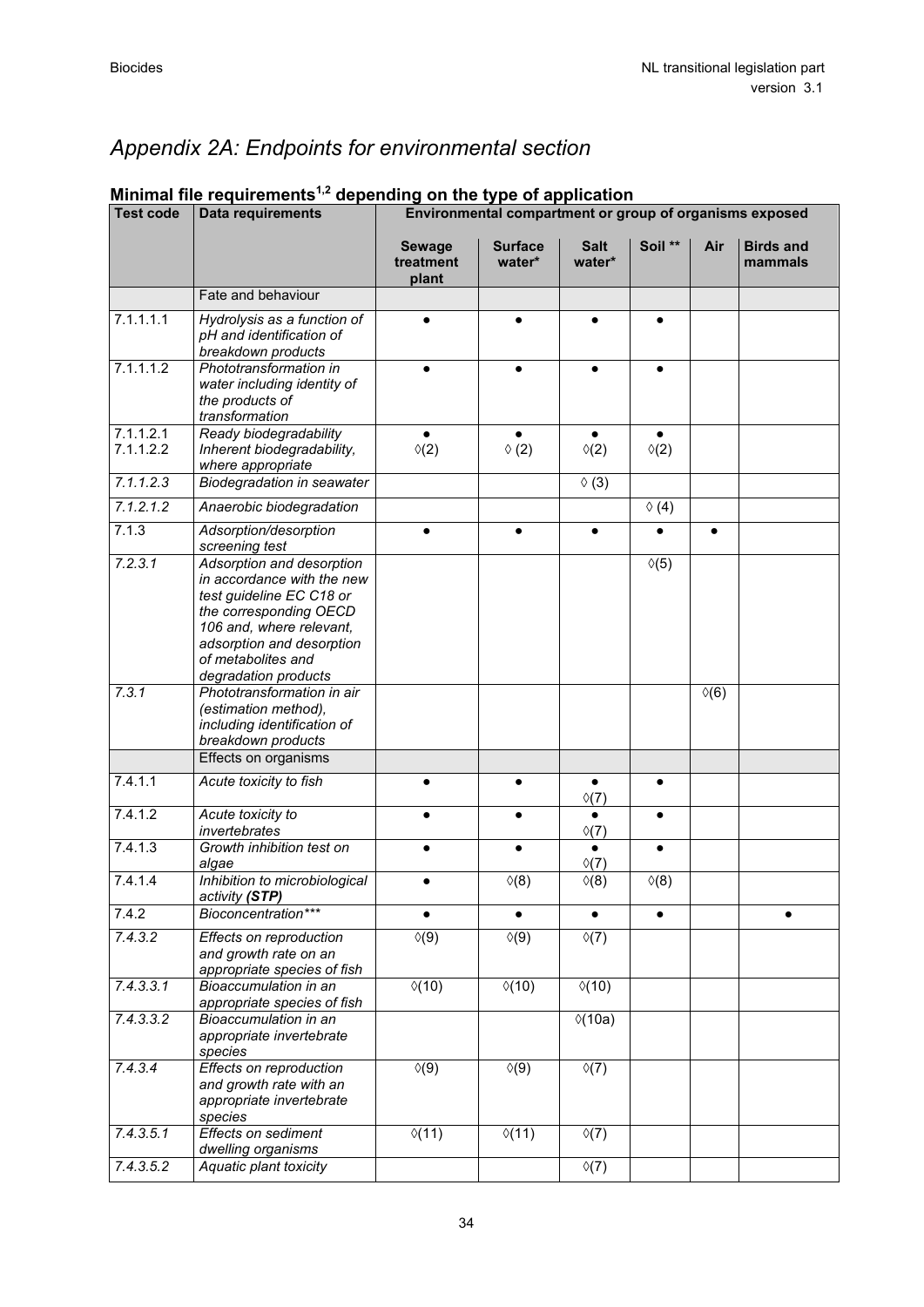| <b>Test code</b> | Data requirements                                                                           | Environmental compartment or group of organisms exposed |                          |                       |                 |     |                             |
|------------------|---------------------------------------------------------------------------------------------|---------------------------------------------------------|--------------------------|-----------------------|-----------------|-----|-----------------------------|
|                  |                                                                                             | <b>Sewage</b><br>treatment<br>plant                     | <b>Surface</b><br>water* | <b>Salt</b><br>water* | Soil **         | Air | <b>Birds and</b><br>mammals |
| 7.5.1.1          | Inhibition to microbiological<br>activity (terrestrial)                                     |                                                         |                          |                       | $\Diamond$ (12) |     |                             |
| 7.5.1.2          | Acute toxicity test to<br>earthworms or other soil<br>non-target organisms                  |                                                         |                          |                       | $\Diamond$ (12) |     |                             |
| 7.5.1.3          | Acute toxicity to plants                                                                    |                                                         |                          |                       | $\Diamond$ (12) |     |                             |
| 7.5.3.1.1        | Acute oral toxicity to birds                                                                |                                                         |                          |                       |                 |     | $\Diamond$ (13)             |
| 7.5.3.1.2        | Short-term toxicity to birds                                                                |                                                         |                          |                       |                 |     | $\Diamond$ (13)             |
| 7.5.3.1.3        | Effects on reproduction of<br><b>birds</b>                                                  |                                                         |                          |                       |                 |     | $\Diamond$ (13)             |
| 7.5.4.1          | Acute toxicity to honeybees<br>and other beneficial<br>arthropods, for example<br>predators |                                                         |                          |                       | $\Diamond$ (14) |     |                             |

including sediment

including groundwater; additionally bees and non-target arthropods are assessed if exposure is expected (see note 14)

\*\*\* calculation according to BPR guidance Volume IV on the basis of log Kow (see data requirements for the physico-chemical aspect.)

<sup>1</sup> It is recommended that the most recent [fate](http://www.oecd-ilibrary.org/environment/oecd-guidelines-for-the-testing-of-chemicals-section-2-effects-on-biotic-systems_20745761) and [ecotox](http://www.oecd-ilibrary.org/environment/oecd-guidelines-for-the-testing-of-chemicals-section-2-effects-on-biotic-systems_20745761) OECD guidelines are used

for the tests.<br><sup>2</sup> Submitted studies will be evaluated conform <u>CRED</u> , an updated method on reporting and evaluating ecotoxicity data.

- 
- $\bullet$  Basic data requirement<br> $\Diamond$  () Additional data requiren Additional data requirement, requested depending on the intended use pattern (or product type). More information is presented in the note and appendix for specified use patterns (product type).
- (1) In the event that the active ingredient is leached out of a matrix, leaching rates may be required. More information is presented based on the type of application (product type).
- (2) At least one test on ready OR inherent biodegradability is required. A test on ready biodegradability is recommended.
- (3) If the substance is to be used in an application with direct or substantial release to saltwater, a saltwater biodegradation test is required.
- (4) Anaerobic degradation studies may be relevant, for example for insecticides and disinfectants applied in stables that are released to soil via manure. If no data on anaerobic degradation is available, in the risk assessment exposure calculations will be used neglecting anaerobic degradation.
- (5) If the substance is to be used in an application with direct or substantial release to soil, it is necessary to perform an adsorption / desorption test (according to the new EC method C.18 or the corresponding OECD guideline 106).
- (6) The air compartment will be assessed where the depletion of the ozone layer is concerned. To this end, an AOPWIN calculation with standardised input parameters will suffice (concentration of OH-radicals in atmosphere 5.105 [molec.cm-3], 24 [h]; [http://www.epa.gov/oppt/exposure/pubs/episuite.htm\)](http://www.epa.gov/oppt/exposure/pubs/episuite.htm).
- (7) If the substance is to be used in an application with direct or substantial release to salt/brackish water, it is preferable that the aquatic toxicity tests are performed with marine/brackish species. However, this is not a strict requirement, because toxicity data from freshwater and saltwater species are normally interchangeable. However, for metals, chlorines and bromides, for example, this is not the case, and data with species from the type of environment (saltwater/freshwater) in which the compound is emitted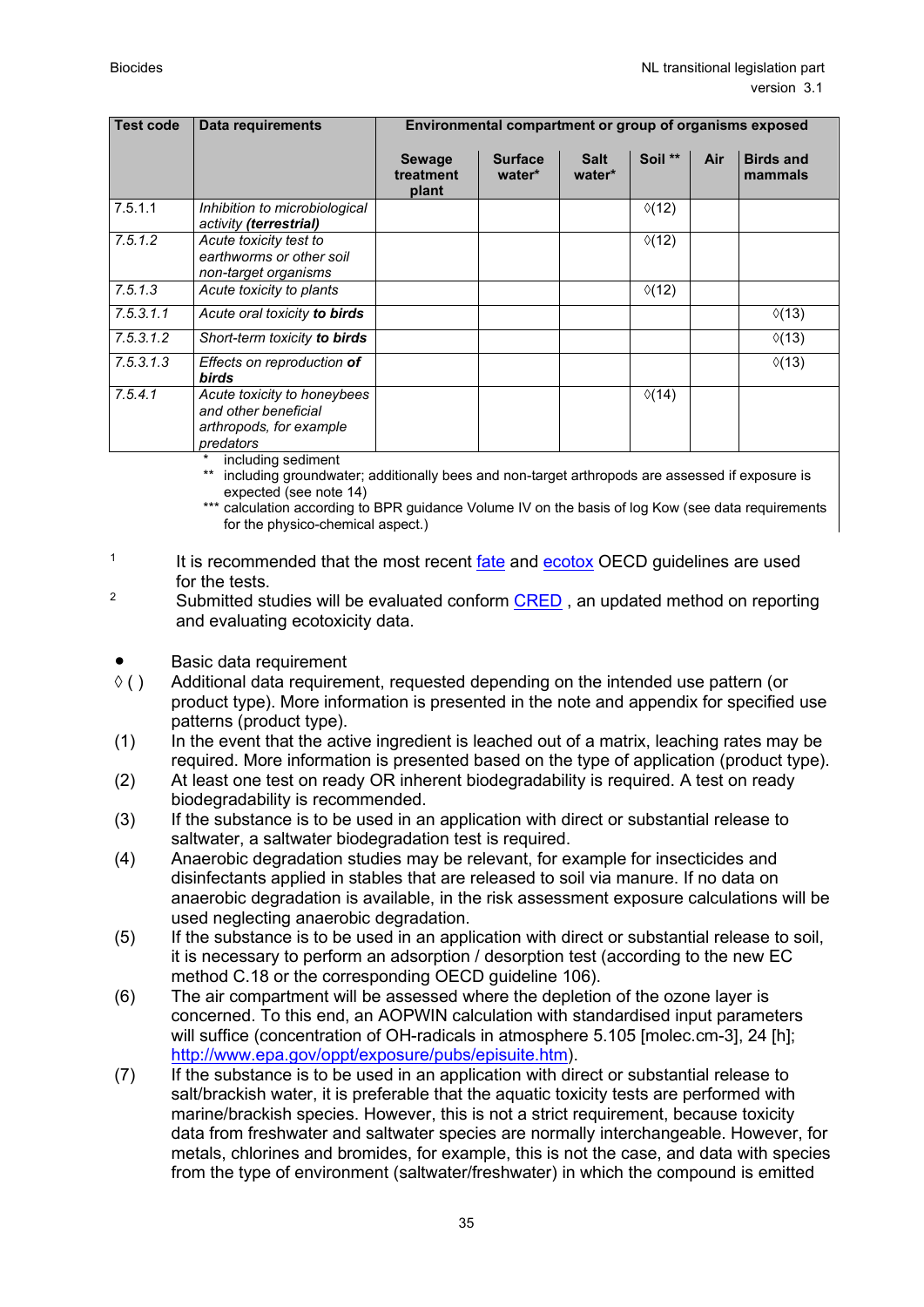must be submitted. Tests are especially relevant for active substances in antifouling products (PT21)

- (8) A test on Inhibition to microbiological activity (STP) is required to determine the PNEC (norm) for the STP. This study is required if in the use or waste stage the biocidal product is removed to the sewer/STP resulting in an indirect release to surface water or saltwater.
- (9) This is necessary unless the release is intermittent or the intended use is limited to closed spaces with insignificant aquatic release.
- (10) Substances with a BCF or Kp <100 are not expected to bioaccumulate. A study on bioaccumulation in fish is required if the initial data indicates that the substance has the potential to bioaccumulate and if the initial risk assessment indicates that there is a risk for birds and mammals. This may result in a request for further testing.
- (10a) A bioaccumulation test with an invertebrate species may be required especially if a direct release to marine/brackish water occurs. A test with oysters or mussels could be performed.
- (11) A study with sediment dwelling organisms is required if the initial risk assessment indicates a risk for sediment dwelling organisms and the substance is expected to adsorb to the sediment (log Kow >3 or log Koc >3). In general, sediment tests are not required for substances with a Koc <500 to 1000 which are not likely to be sorbed to sediment. A test with sediment dwelling organisms is considered a product specific requirement for anti-fouling products.
- (12) As a rule of thumb, tests with terrestrial organisms are required when the substance is to be used in an application with direct or substantial release to soil. In other cases of the total or partial absence of toxicity data for soil organisms, in the first tier the equilibrium partitioning method is applied to aquatic data to estimate the norm (PNEC) for soil organisms, for an initial risk assessment. If the risk assessment indicates a risk for soil organisms, then further data is requested: e.g. acute or even chronic tests on the basis of the "terrestrial toxicity testing strategy". Acute toxicity tests will derive  $L(E)C_{50}$  values. Long-term studies will be used to derive a NOEC. In principle, the terrestrial micro-organism test will be used for both  $EC_{50}$  and NOEC.
- (13) Distinctions are made between acute (1 dose applied orally), short term (5 days exposure via food) and long-term food exposure (at least 2 generations including chicks). This is necessary if the substance is used as rodenticide (PT14), insecticide (PT18), repellent (PT19) or to control vertebrates (PT23) in an application used outside buildings in the form of baits, granulates or powder OR as a veterinary hygiene biocidal product (PT03) for use in poultry farms, where wild birds are attracted. If long-term data is available, acute and short term data can be omitted.
- (14) This is necessary when the substance is to be used as insecticide (PT18) or insect repellent (PT19) in an application, with risk of exposure of honeybees and/or non-target arthropods.

#### Explanation for Basic data requirements (●)

For emissions to soil, STP, water, birds and mammals and non-target invertebrates, specific data is needed. Some of this data is described here:

• When "ready biodegradability" (OEC 301) and "Inherent biodegradability" (OECD 302) are asked for, in most cases it is sufficient to submit the ready biodegradability test. Organic substances can be classified as inherently biodegradable based on laboratory tests with long-lasting exposure of the substance to micro-organisms, a suitable substance/biomass ratio, or another condition that promotes biodegradability. However, due to the favourable conditions in the test, a rapid degradation in the environment cannot be taken for granted. When a substance is found to be non-readily biodegradable and a study on inherent biodegradability is lacking, the calculation of the Predictable Environmental Concentrations (PECs) will be based on the assumption that the substance is non-biodegradable.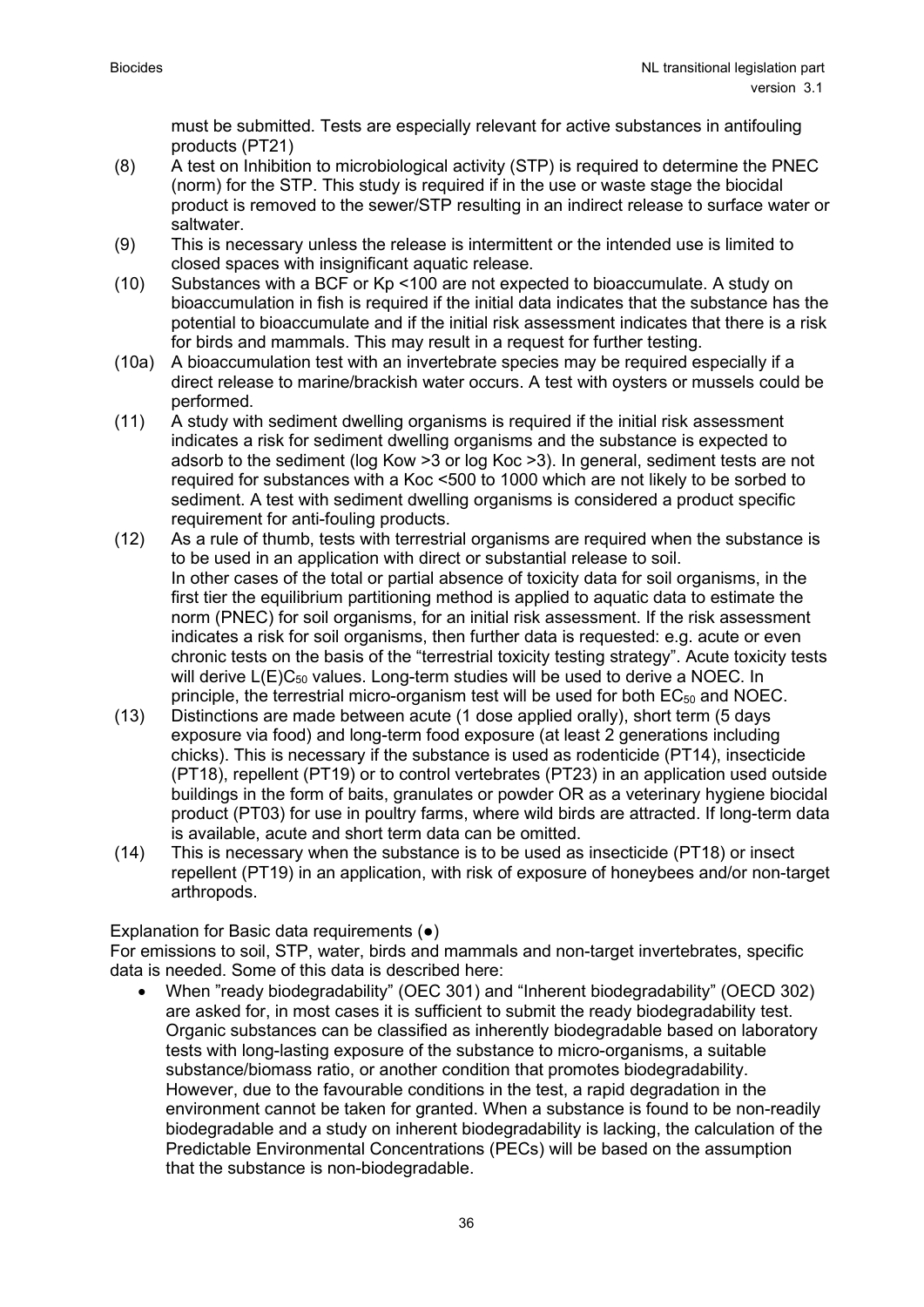- The air compartment will be assessed as far as adverse effects to the ozone layer are concerned. An AOPWIN calculation can be used with default input parameters (concentration of OH-radicals in atmosphere  $5.10<sup>5</sup>$  [molec.cm<sup>-3</sup>], 24 [h]; [http://www.epa.gov/oppt/exposure/pubs/episuite.htm\)](http://www.epa.gov/oppt/exposure/pubs/episuite.htm).
- The basic data requirements for eco-toxicity consist of three acute toxicity tests for fish, daphnia and algae.
- The basic data requirement for inhibition of microbiological activity is a sludge test. If an EC50 is available from efficacy testing, those figures will suffice.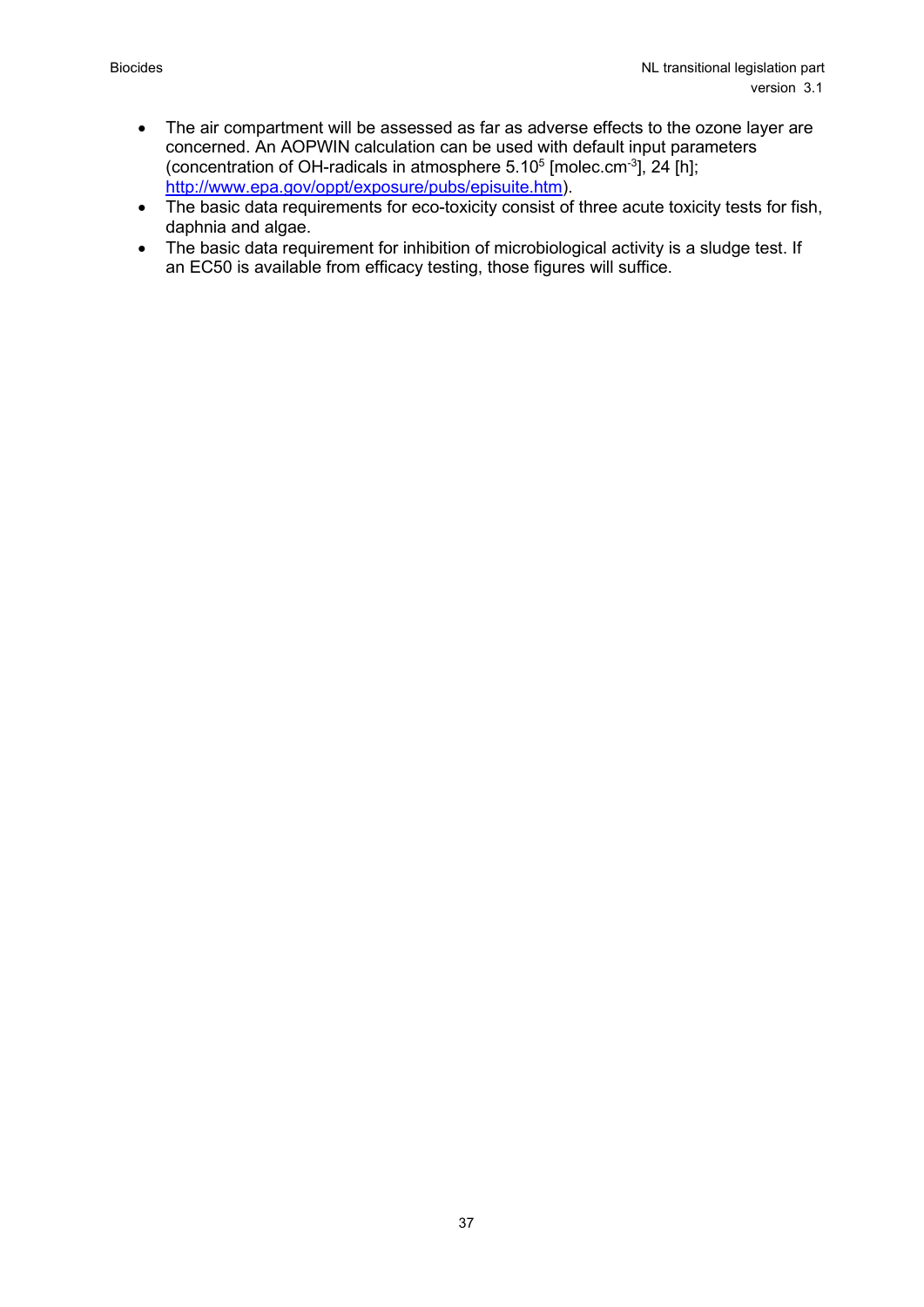|           | Supplementary data for an improved risk assessment<br><b>Test code Data requirements</b>                                                                                                                                           | Environmental compartment or group of organisms exposed |                          |                       |            |     |                             |
|-----------|------------------------------------------------------------------------------------------------------------------------------------------------------------------------------------------------------------------------------------|---------------------------------------------------------|--------------------------|-----------------------|------------|-----|-----------------------------|
|           |                                                                                                                                                                                                                                    | <b>Sewage</b><br>treatment<br>plant                     | <b>Surface</b><br>water* | <b>Salt</b><br>water* | Soil **    | Air | <b>Birds and</b><br>mammals |
|           | <b>Fate and behaviour</b>                                                                                                                                                                                                          |                                                         |                          |                       |            |     |                             |
| 7.1.2.2.1 | Aerobic aquatic degradation<br>study                                                                                                                                                                                               |                                                         | $\square(1)$             |                       |            |     |                             |
| 7.1.2.2.2 | Water/sediment degradation<br>study                                                                                                                                                                                                |                                                         | $\square(1)$             |                       |            |     |                             |
| 7.2.1     | Aerobic degradation in soil,<br>initial study                                                                                                                                                                                      |                                                         |                          |                       | $\Box(2)$  |     |                             |
| 7.2.2     | Aerobic degradation in soil,<br>further studies                                                                                                                                                                                    |                                                         |                          |                       | $\Box(2)$  |     |                             |
| 7.2.2.1   | The rate and route of<br>degradation including<br>identification of the processes<br>involved and identification of<br>any metabolites and<br>degradation products in at<br>least three soil types under<br>appropriate conditions |                                                         |                          |                       | $\Box(2)$  |     |                             |
|           | <b>Effects on organisms</b>                                                                                                                                                                                                        |                                                         |                          |                       |            |     |                             |
| 7.5.1.1   | Inhibition to microbiological<br>activity (terrestrial)                                                                                                                                                                            |                                                         |                          |                       | $\Box$ (3) |     |                             |
| 7.5.2.1   | Reproduction study with<br>earthworms or other soil non-<br>target macro organism                                                                                                                                                  |                                                         |                          |                       | $\Box$ (4) |     |                             |
| 7.5.2.2   | Long-term test with terrestrial<br>plants                                                                                                                                                                                          |                                                         |                          |                       | $\Box$ (4) |     |                             |

 $\Box$  ) Additional studies recommended as refinement for the risk assessment 1 Degradation studies in water and water/sediment systems are recomme

Degradation studies in water and water/sediment systems are recommended for substances that show a low degradation rate in ready biodegradability and/or inherent biodegradation tests. Studies in water/sediment systems are preferred, considering the higher level of realism, especially for substances with high sorption characteristics

2 Soil degradation studies are recommended for substances in biocidal products with direct emission to soil, especially for substances that show a low degradation rate in ready biodegradability and/or inherent biodegradation tests. It is preferred that this degradation is investigated in 3 different types of soil, including an anaerobic soil.

3 Study 7.5.1.1 is a minimum data requirement for substances used in products with direct emission to soil. Often these studies can only be used for derivation of an LC50 value. As refinement it is recommended to prepare a study in which a NOEC can be obtained.

4 Long term tests with earthworms and terrestrial plants are recommended, especially considering that these studies can be used to lower the assessment factors for derivation of the PNEC. For insecticides, tests with Collembola or other beneficial insects (e.g. Poecilus) are required as refinement.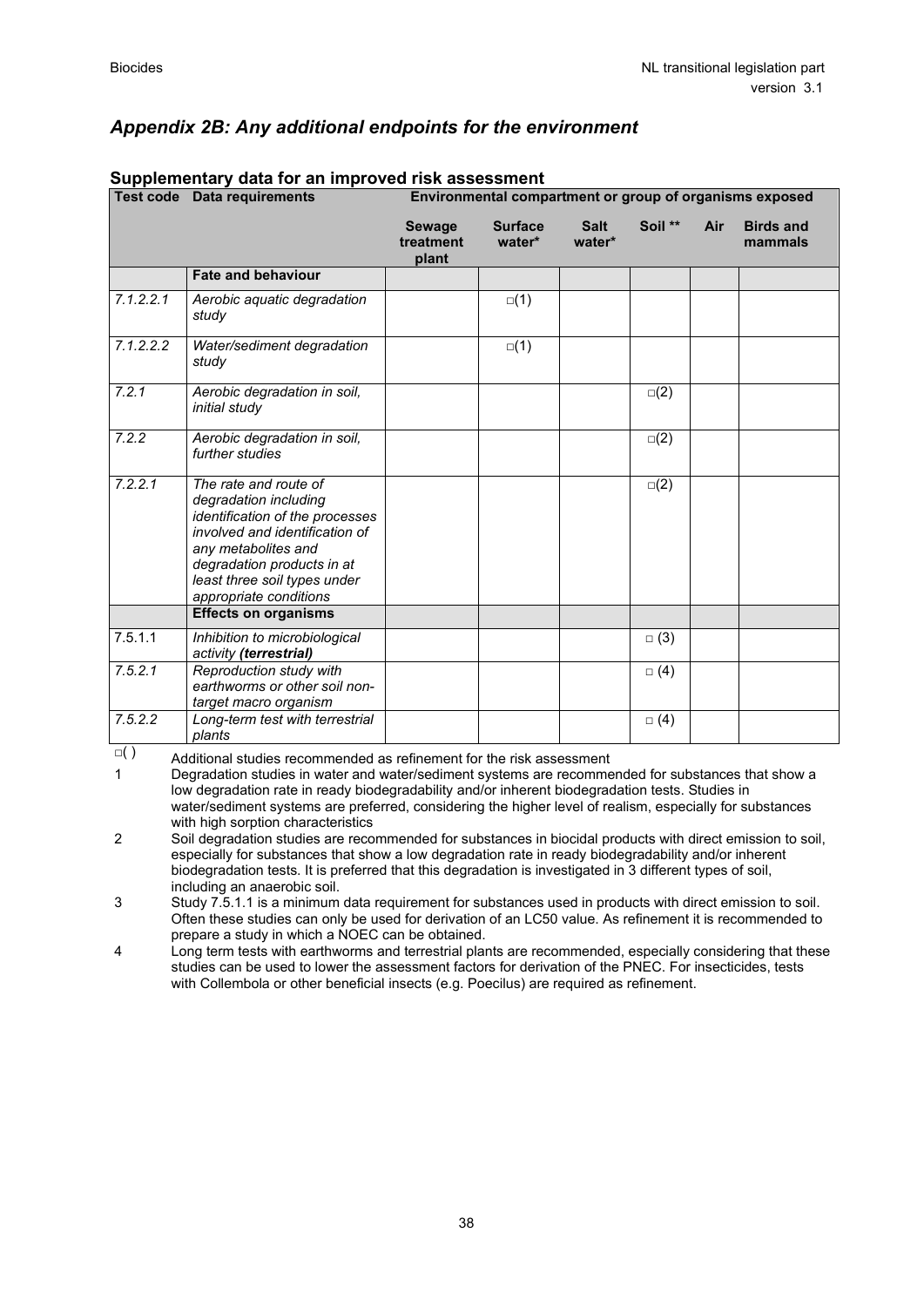# *Appendix 2C: Glossary for environmental section*

| Acute toxicity tests                    | Short-term tests (e.g. 48 to 96 hours' duration) from which an acute<br>endpoint (LC50 or EC50) can be derived (50% Lethal concentration<br>or 50% effect on growth concentration, for example).                                                                                                                                                                                                                                                                                                                                           |
|-----------------------------------------|--------------------------------------------------------------------------------------------------------------------------------------------------------------------------------------------------------------------------------------------------------------------------------------------------------------------------------------------------------------------------------------------------------------------------------------------------------------------------------------------------------------------------------------------|
| Adsorption / desorption                 | Adsorption to desorption from solid surfaces is the main partitioning<br>process that drives distribution in soil, surface waters, and<br>sediments. The adsorption / desorption of a substance to/from soil,<br>sediment, suspended matter and sludge can be obtained or<br>estimated from:                                                                                                                                                                                                                                               |
|                                         | · direct measurement;                                                                                                                                                                                                                                                                                                                                                                                                                                                                                                                      |
|                                         | • simulation testing;                                                                                                                                                                                                                                                                                                                                                                                                                                                                                                                      |
|                                         | • Koc measured by adsorption studies (OECD106) or HPLC-<br>method (OECD 21);                                                                                                                                                                                                                                                                                                                                                                                                                                                               |
|                                         | • adsorption control within an inherent biodegradability test;                                                                                                                                                                                                                                                                                                                                                                                                                                                                             |
|                                         | • if no Koc is available, it may be estimated from Kow;                                                                                                                                                                                                                                                                                                                                                                                                                                                                                    |
|                                         | • desorption is the reverse process.                                                                                                                                                                                                                                                                                                                                                                                                                                                                                                       |
| Bioaccumulation                         | Refers to the accumulation of substances, such as pesticides, or<br>other organic chemicals in an organism. Bioaccumulation occurs<br>when an organism absorbs a substance at a rate greater than that<br>at which the substance is lost. Bioaccumulation occurs within a<br>trophic level, and is the increase in concentration of a substance in<br>certain tissues of organisms' bodies due to absorption from food<br>and the environment.                                                                                             |
|                                         | Critical values for requesting bioaccumulation studies are:                                                                                                                                                                                                                                                                                                                                                                                                                                                                                |
|                                         | BCF > 100 and not readily biodegradable;                                                                                                                                                                                                                                                                                                                                                                                                                                                                                                   |
|                                         | BCF > 1000 and readily biodegradable;                                                                                                                                                                                                                                                                                                                                                                                                                                                                                                      |
|                                         | BCF > 2000 and PT substance: PBT substance                                                                                                                                                                                                                                                                                                                                                                                                                                                                                                 |
|                                         | BCF > 5000 and very persistent: vPvB substance                                                                                                                                                                                                                                                                                                                                                                                                                                                                                             |
| <b>Bioconcentration</b>                 | Is defined as occurring when uptake from the water is greater than<br>excretion. This is often related to log Kow                                                                                                                                                                                                                                                                                                                                                                                                                          |
| Chronic toxicity tests                  | Long-term tests in which at least two sensitive life stages (e.g. eggs<br>- larvae - infants - adults) of a species are tested. Full generation<br>tests are preferred. These tests can be used to derive a NOEC (No<br>Observed Effect Concentration). Effect parameters are often<br>reproduction and growth                                                                                                                                                                                                                             |
| Direct release -<br>emission - exposure | Direct release to a compartment occurs when immediately after or<br>during use of the biocidal product, the biocidal product enters the<br>compartment. Examples include: direct release to surface water<br>NOT via a sewer and STP; or for example the outdoor disinfection<br>of surfaces during the treatment, resulting in a release to soil;<br>leaching from a paint coating to soil or water of materials in direct<br>contact with soil or water. Direct release to soil necessitates<br>ecotoxicity studies with soil organisms. |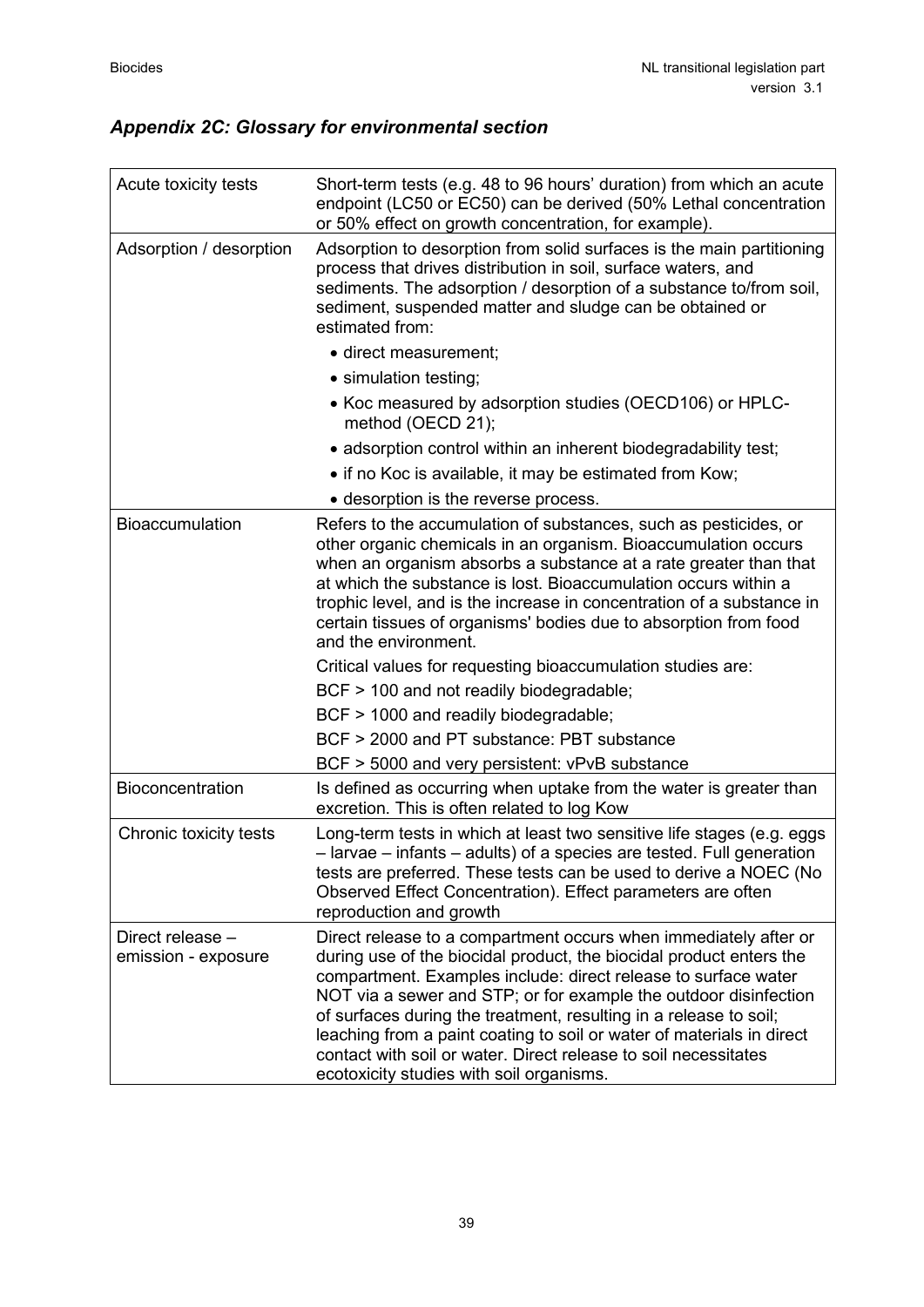| Effects on organisms                         | This concerns the toxic effects on organisms due to the mode of<br>action of the chemical, causing for example increased mortality,<br>reduced reproduction or reduced growth. Ecotoxicity tests can be<br>performed with water organisms (e.g. fish, water fleas and algae),<br>sediment dwelling organisms, soil organisms (e.g. earthworms,<br>springtails, plants and soil micro-organisms), Micro-organisms in an<br>STP, birds (e.g. quails) or mammals (e.g. rats or mice) or non-<br>target invertebrates (e.g. bees or other beneficial<br>insects/crustaceans). Accepted tests are carried out in line with<br>standard test protocols, preferably OECD guidelines. The principle<br>of these tests is that in several test systems a number of organisms<br>of one species (e.g. salmon) are tested against the active<br>substance at a number of concentrations, and a dose response<br>relationship is determined. Two types of tests can be distinguished:<br>short-term (acute) and long-term (chronic) tests |
|----------------------------------------------|-------------------------------------------------------------------------------------------------------------------------------------------------------------------------------------------------------------------------------------------------------------------------------------------------------------------------------------------------------------------------------------------------------------------------------------------------------------------------------------------------------------------------------------------------------------------------------------------------------------------------------------------------------------------------------------------------------------------------------------------------------------------------------------------------------------------------------------------------------------------------------------------------------------------------------------------------------------------------------------------------------------------------------|
| <b>Emission Scenario</b><br>Documents (ESD): | Description of uses and expected emissions to the environment<br>worked in so-called Emission Scenario Documents (ESDs)<br>specifically developed per product type within the framework of the<br>biocidal directive. ESDs can be found at the ECHA website                                                                                                                                                                                                                                                                                                                                                                                                                                                                                                                                                                                                                                                                                                                                                                   |
| Fate and behaviour<br>characteristics        | Aspects influencing the concentration in a compartment include<br>removal processes such as Hydrolysis, Phototransformation in<br>water or air, Ready or Inherent biodegradability, Biodegradation in<br>seawater, Anaerobic biodegradation, Adsorption/desorption.<br>Information on degradation rates, adsorption characteristics of the<br>active substance or degradation products can be derived from<br>standard OECD tests guidelines, for example. Some of these tests<br>are core tests, others are additional information and required under<br>specific conditions; see table.                                                                                                                                                                                                                                                                                                                                                                                                                                     |
| Invertebrates and<br>arthropods              | An invertebrate is an animal without a skeletal structure. This group<br>includes 95% of all animal species - all animals except those that<br>are vertebrates (fish, reptiles, amphibians, birds, and mammals).<br>Examples of invertebrates are arthropods (insects, arachnids and<br>crustaceans), molluscs (shelfish), worms and sponges.                                                                                                                                                                                                                                                                                                                                                                                                                                                                                                                                                                                                                                                                                 |
| L(E)C50                                      | Defined as concentration at which 50% of the animals die during<br>the test or show an adverse effect (e.g. growth)                                                                                                                                                                                                                                                                                                                                                                                                                                                                                                                                                                                                                                                                                                                                                                                                                                                                                                           |
| <b>NOEC</b>                                  | Defined as "the highest concentration tested at which the measured<br>parameter shows no significant adverse effect" (no observed effect<br>concentration)                                                                                                                                                                                                                                                                                                                                                                                                                                                                                                                                                                                                                                                                                                                                                                                                                                                                    |
| PBT or vPvB<br>substances                    | Substances that fulfil criteria on (P) persistence, (B)<br>bioaccumulation and $(T)$ toxicity, or the criteria on $(VP)$ very<br>persistent, and vB very bioaccumulative.<br>Criteria on PBT can be found In information requirements r11                                                                                                                                                                                                                                                                                                                                                                                                                                                                                                                                                                                                                                                                                                                                                                                     |
|                                              | paragraph r.11.2.2:<br>Substances that fulfil these criteria will not be authorised unless                                                                                                                                                                                                                                                                                                                                                                                                                                                                                                                                                                                                                                                                                                                                                                                                                                                                                                                                    |
| <b>PEC</b>                                   | emission to the environment is effectively prevented.<br><b>Predicted Environmental Concentration: Calculated concentration</b><br>in a specific compartment e.g. water or soil. This concentration is<br>calculated on the basis of the information in the PUB (document<br>that describes the Practical Use of the Biocide), chemical fate and<br>behaviour characteristics of chemical and emission scenarios.                                                                                                                                                                                                                                                                                                                                                                                                                                                                                                                                                                                                             |
| PNEC:                                        | The concentration below which unacceptable effects on organisms<br>will most likely not occur (predicted no effect concentration).                                                                                                                                                                                                                                                                                                                                                                                                                                                                                                                                                                                                                                                                                                                                                                                                                                                                                            |